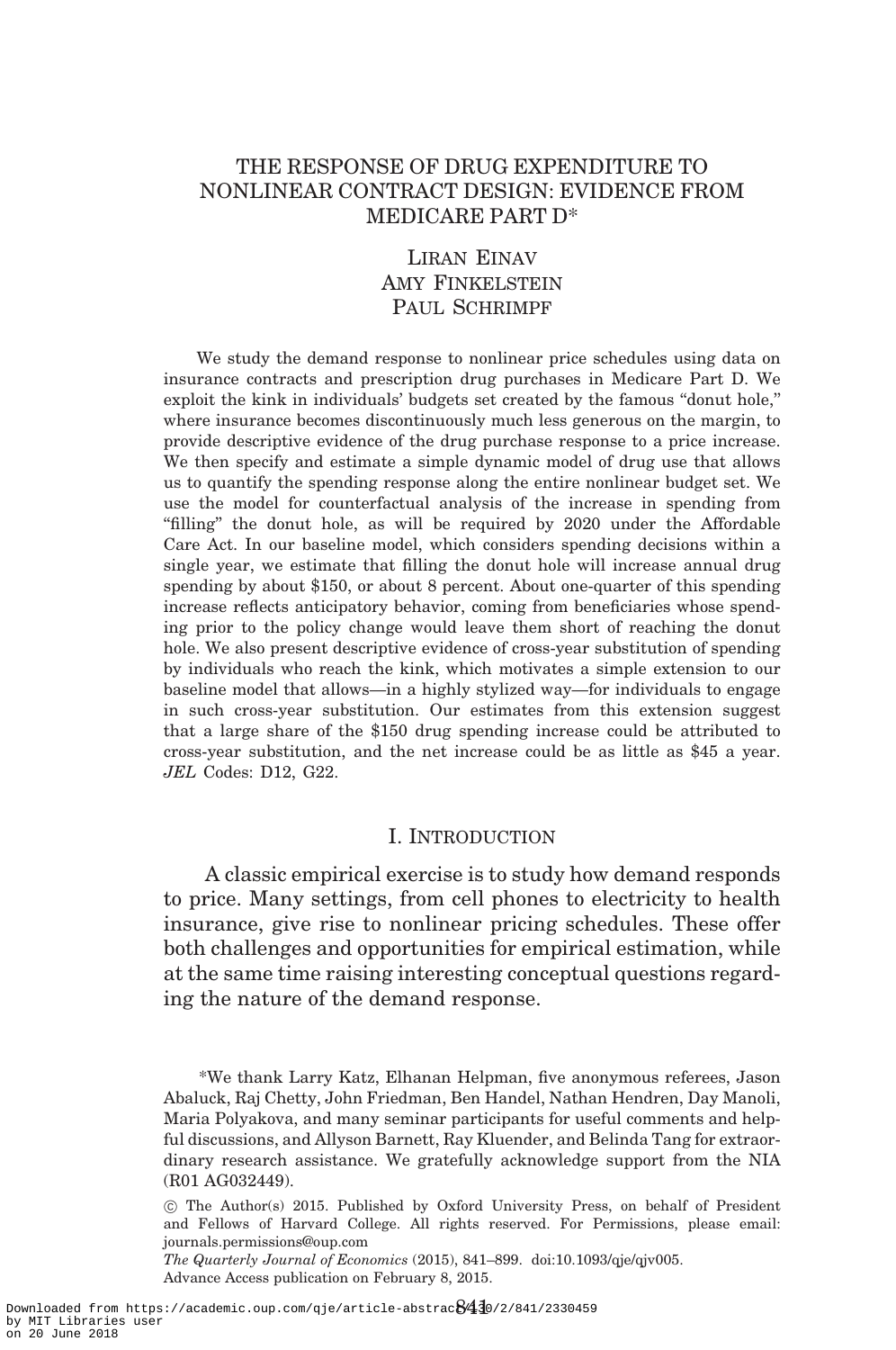We study the demand response to nonlinear contracts and its implications for the impact of counterfactual contract design in a particular context: the Medicare Part D prescription drug benefit. The 2006 introduction of Medicare Part D was by far the most important benefit expansion in Medicare's nearly half-century of existence. In 2013, about 37 million people received Part D coverage [\(Kaiser Family Foundation 2014](#page-58-0)). We analyze the response of drug expenditures to insurance contract design using detailed microdata on insurance contracts and prescription drug purchases from a 20 percent random sample of Medicare Part D beneficiaries from 2007 to 2009. Section II describes the data and institutional setting in more detail.

[Figure I](#page-2-0) illustrates the highly nonlinear nature of the Part D contracts; it shows the 2008 government-defined standard benefit design. In this contract, the individual initially pays for all expenses out of pocket, until she has spent \$275, at which point she pays only 25 percent of subsequent drug expenditures until her total drug spending reaches \$2,510. At this point the individual enters the famed "donut hole," or the "gap," within which she must once again pay for all expenses out of pocket, until total drug expenditures reach \$5,726, the amount at which catastrophic coverage sets in and the marginal out-of-pocket price of additional spending drops substantially, to about 7 percent. Individuals may buy plans that are actuarially equivalent to or have more coverage than the standard plan, so that the exact contract design varies across individuals. Nonetheless, a common feature of these plans is the existence of substantial nonlinearities that are similar to the standard coverage we have just described. For example, in our sample a beneficiary entering the coverage gap at the donut hole experiences, on average, a price increase of almost 60 cents for every dollar of total spending.

Motivated by these contract features, we begin in Section III by exploiting the kink in the individual's budget set created by the donut hole to provide descriptive evidence on the nature of the drug purchase response to the drug price increase at the kink. We document significant "excess mass," or "bunching" of annual spending levels around the kink. This is visually apparent in even the basic distribution of annual drug spending in any given year. The behavioral response appears to grow over time, which may reflect a "learning" effect (by individuals or pharmacists) about the presence of the gap in the new program; it also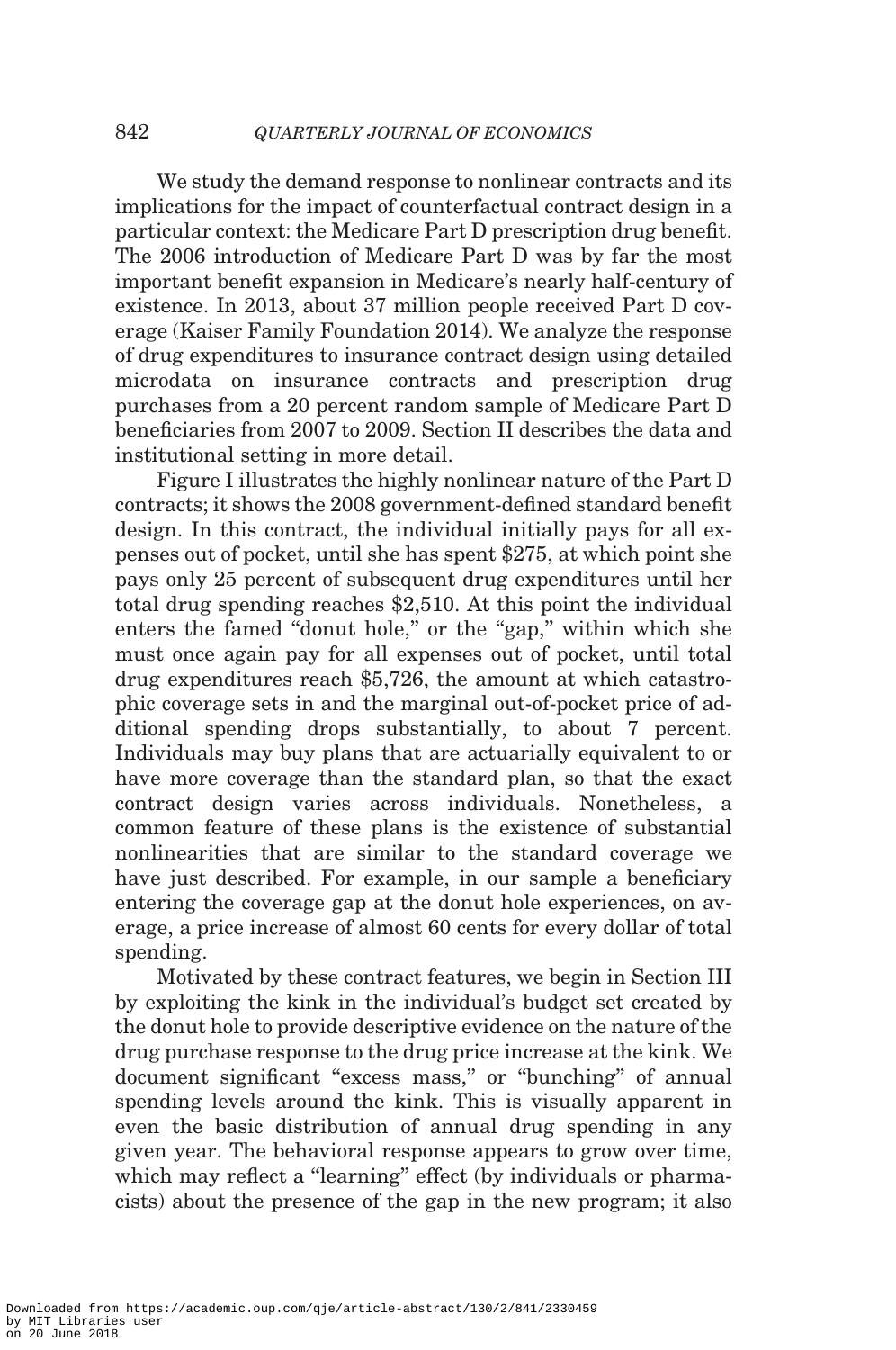<span id="page-2-0"></span>

FIGURE I

The Standard Medicare Part D Benefit Design in 2008

Figure shows the standard benefit design in 2008. "Pre-Kink coverage" refers to coverage prior to the initial coverage limit (ICL) which is where there is a kink in the budget set and the gap, or donut hole, begins. As described in the text, the actual level at which the catastrophic coverage kicks in is defined in terms of out-of-pocket spending (of \$4,050), which we convert to the total expenditure amount provided in the figure. Once catastrophic coverage kicks in, the actual standard coverage specifies a set of copays (dollar amounts) for particular types of drugs, while in the figure we use instead a 7 percent coinsurance rate, which is the empirical average of these copays in our data.

tends to be larger for healthier individuals. Using the detailed data on the timing of claims, we also show a sharp decline in the propensity to claim toward the end of the year for those individuals whose spending is near the kink. This decline is concentrated later in the year but is also visible at earlier months in the year; this is consistent with individuals updating over the course of the year about their expected end-of-year price and having a positive discount factor. The decline in drug purchases for individuals near the kink is substantially more pronounced for branded than generic drugs.

The descriptive results provide qualitative evidence of the extent and nature of the drug purchase response to the insurance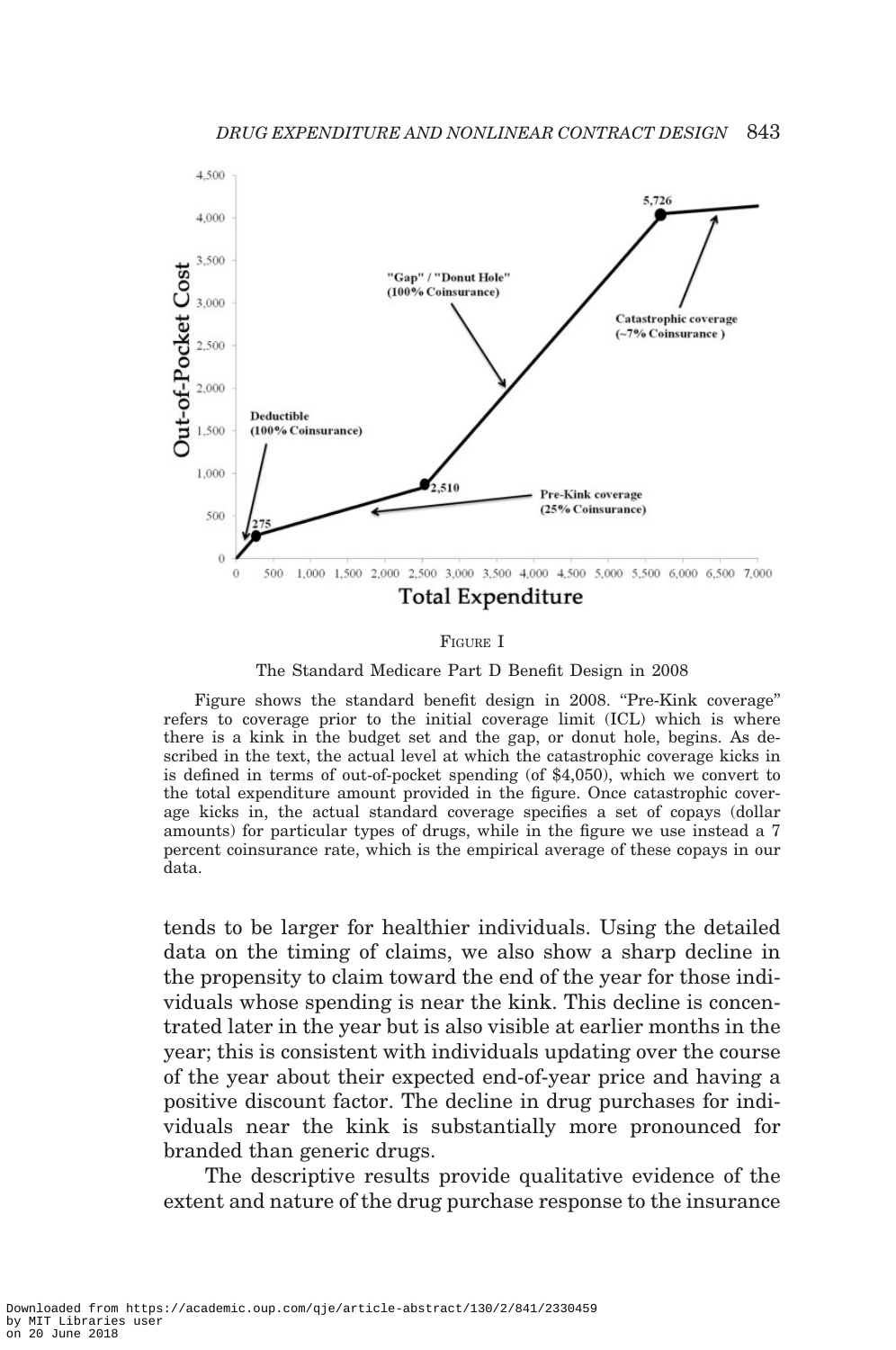contract. To quantify this response and use it for counterfactual analysis of behavior under other contracts requires us to develop and estimate a model of individual behavior. Section IV presents a simple, dynamic model of an optimizing agent's prescription drug utilization decisions within a single year when faced with a specific, nonlinear contract design. The model illustrates the key economic and statistical objects that determine the expenditure response to the contract. The first key object is the distribution of health-related events, which determine the set of potential prescription drug expenditures, and which we allow to vary across observable and unobservable patient characteristics, including patient health. The second is the ''primitive'' price elasticity that captures the individual's willingness to trade off health and income, which we also allow to be heterogeneous across observable and unobservable patient characteristics. The third object is the extent to which individuals respond to the dynamic incentives associated with the nonlinear contract. We parameterize the model and estimate it using method of moments, relying on the descriptive patterns in the data described earlier, as well as additional features of the data and modeling assumptions. The estimated model fits the data reasonably well.

Section V presents the main results. We illustrate the demand response to nonlinear contract design through analysis of a specific, policy-relevant counterfactual contract: the requirement in the 2010 Affordable Care Act (ACA) that, effective in 2020, the standard (i.e., minimal) benefit plan eliminate the donut hole, providing the same 25% consumer cost-sharing from the deductible to the catastrophic limit (compared to the 100% consumer cost sharing in the gap in the original design). We estimate that this ACA policy of "filling the gap" will increase total annual drug spending by \$150 per beneficiary (or about 8%) and will increase Medicare drug spending by substantially more (by \$260 per beneficiary, or about 25%). By comparison, holding behavior constant, we estimate the ''mechanical'' consequence of filling the gap would be to increase average Medicare drug spending by only about 60% of our estimated effect.

The results also illustrate some of the subtle, distributional effects that nonlinear contracts can produce. For example, we find that somewhat counterintuitively, filling the gap provides less coverage on the margin to some individuals, causing them to decrease their spending. We also show that filling the gap changes spending behavior for individuals far from the gap; we estimate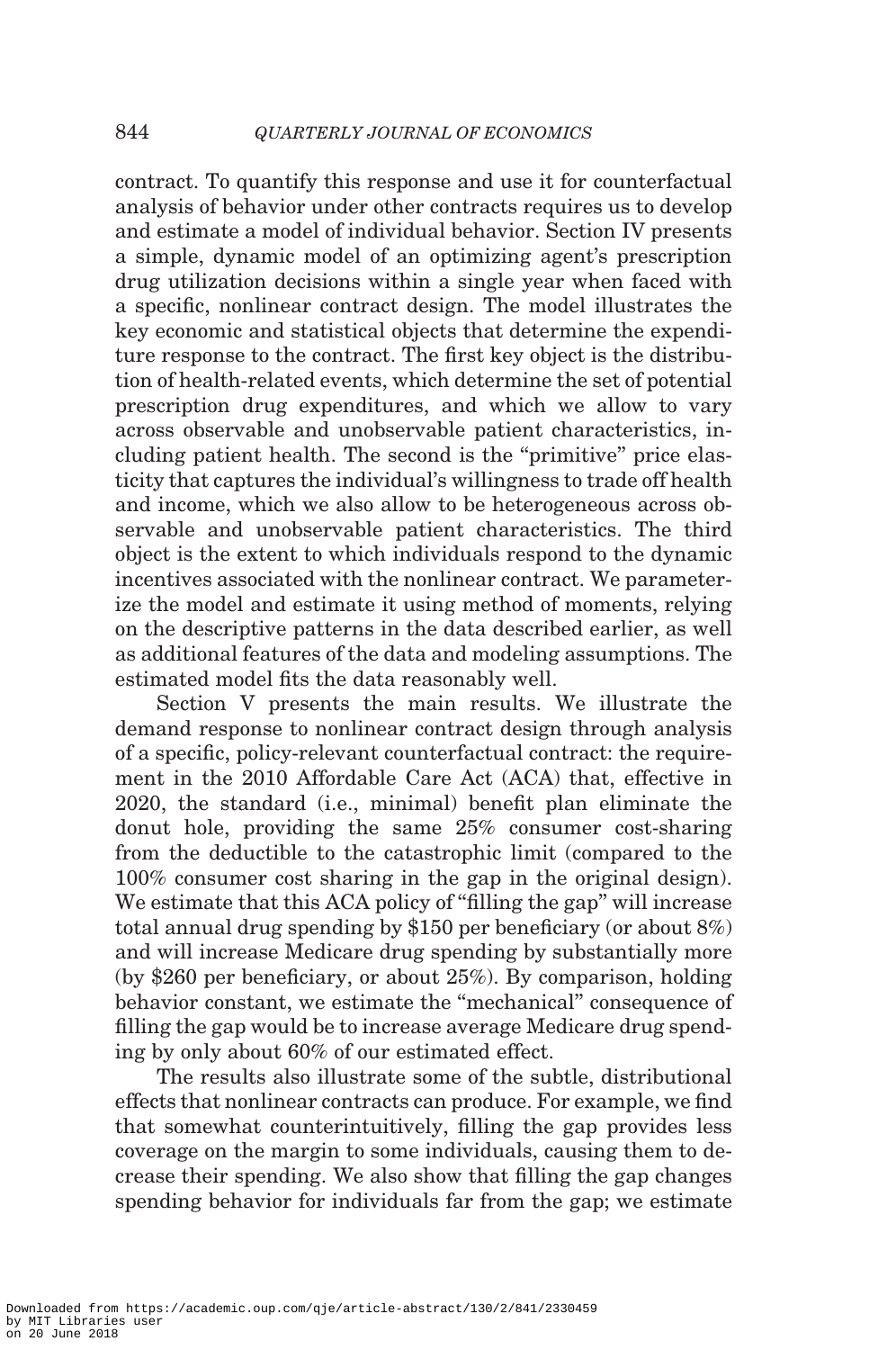that about one quarter of the \$150 per beneficiary increase in annual drug spending from filling the gap comes from "anticipatory'' responses by individuals whose annual spending prior to the policy change would have been below the gap.

In the final section, we consider yet another implication of nonlinear contracts: potential incentives for cross-year substitution. We provide descriptive evidence that some but not all of the decline in purchasing for individuals who reach the kink reflects the postponement of purchases to the beginning of the subsequent year. To quantitatively assess the importance of this cross-year substitution for our main results, we provide a simple extension to the baseline model that allows—in a highly stylized way—for individuals to engage in cross-year substitution. The results suggest that up to two thirds of the annual spending increase from filling the gap may be explained by a decline in substitution of purchases to the subsequent year, rather than a net increase in spending over a longer-than-annual horizon; as a result, the net increase in spending may be as little as \$45 a year.

Our findings have several implications for future empirical work on moral hazard (that is, spending) effects of health insurance contracts. Most of this literature has focused on characterizing the spending effect of a health insurance contract with respect to a given single price despite the highly nonlinear nature of many observed contracts (and hence the difficulty in defining a single price induced by the nonlinear budget set; see [Aron-Dine, Einav, and Finkelstein 2013](#page-56-0)). Our article is part of a recent flurry of attention to the nonlinear nature of typical health insurance contracts ([Vera-Hernandez 2003](#page-58-0); [Bajari et al. 2011;](#page-57-0) [Kowalski 2012;](#page-58-0) [Dalton 2014\)](#page-57-0). It complements our earlier work [\(Aron-Dine et al. 2015](#page-56-0)) in which we tested—and rejected—the null hypothesis that individuals do not consider the dynamic incentives in nonlinear health insurance contracts when making drug or medical purchase decisions. Our results suggest that the distributional consequences of a change in nonlinear health insurance contracts may be quite subtle, affecting people whose spending is outside the range of where the actual contract change occurs. They also suggest the importance of cross-year substitution, and therefore examining spending effects over horizons longer than one year. With the exception of [Cabral's \(2013\)](#page-57-0) recent work, it has been the standard approach in the literature to focus on the analysis of each annual contract in isolation.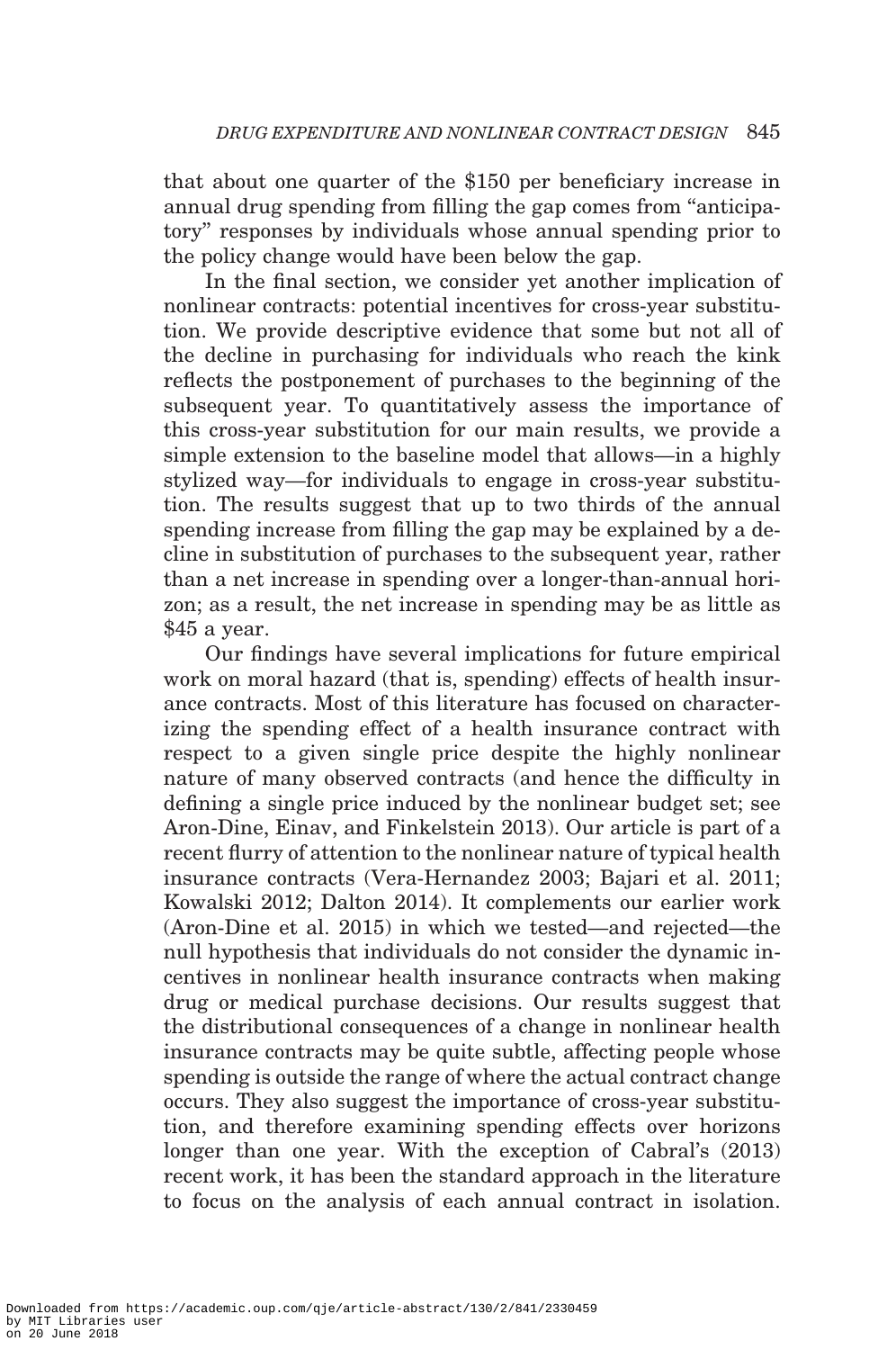Our findings raise interesting questions regarding the optimal coverage horizon in the presence of nonlinear contracts, which almost always cover a single year.<sup>1</sup>

This article also relates to the growing literature on the new Part D program. Most of this literature focuses on consumers' choice of plans [\(Heiss, McFadden, and Winter 2010;](#page-57-0) [Abaluck](#page-56-0) [and Gruber 2011](#page-56-0); [Ketcham et al. 2012; Kling et al. 2012](#page-58-0); [Heiss](#page-57-0) [et al. 2013](#page-57-0); [Polyakova 2014\)](#page-58-0). However, some of it also examines the impact of Part D on drug purchases [\(Yin et al. 2008](#page-58-0); [Duggan](#page-57-0) [and Scott Morton 2010](#page-57-0); [Joyce, Zissimopoulos, and Goldman](#page-58-0) [2013](#page-58-0)), including the role of nonlinear contracts ([Abaluck,](#page-56-0) [Gruber, and Swanson 2014](#page-56-0); [Dalton, Gowrisankaran, and Town](#page-57-0) [2014](#page-57-0)).

Finally, our analysis of ''bunching'' at the kink is related to recent studies analyzing bunching of annual earnings in response to the nonlinear budget set created by progressive income taxation ([Saez 2010;](#page-58-0) [Chetty et al. 2011; Chetty, Friedman, and Saez](#page-57-0) [2013](#page-57-0)). This literature has emphasized that ''excess mass'' estimates cannot directly translate into an underlying behavioral elasticity since they also are affected by frictions—such as supply-side constraints on the choice of number of hours to work or limited awareness of the budget set in the labor supply context ([Chetty et al. 2011](#page-57-0); [Chetty 2012](#page-57-0); [Kleven and Waseem](#page-58-0) [2013](#page-58-0)). These frictions are likely to be substantially less important in our setting, in which individuals make an essentially continuous choice about drug spending (up to the lumpiness induced by the cost of a prescription) and get ''real-time'' feedback on the current price they face for a drug at the point of purchase.<sup>2</sup> On the other hand, unlike the analysis of bunching in the static labor supply framework developed by [Saez \(2010\)](#page-58-0), we must account for the fact that in our context, decisions are made sequentially throughout the year and information is obtained gradually as health shocks arrive and individuals move along their nonlinear budget set. In this regard, our dynamic model is similar in spirit to the approach taken by [Manoli and Weber \(2011\)](#page-58-0) in analyzing

1. Indeed, [Cabral \(2013\)](#page-57-0) documents similar cross-year substitution in the context of employer-provided dental insurance and exploits variation in coverage duration in her data to explore precisely this question.

2. This real-time price salience may contribute to the difference between our finding of bunching and the absence of evidence of bunching by consumers at the convex kinks in the residential electricity pricing schedule, despite the ability to make an essentially continuous choice in that context as well ([Ito 2014\)](#page-58-0).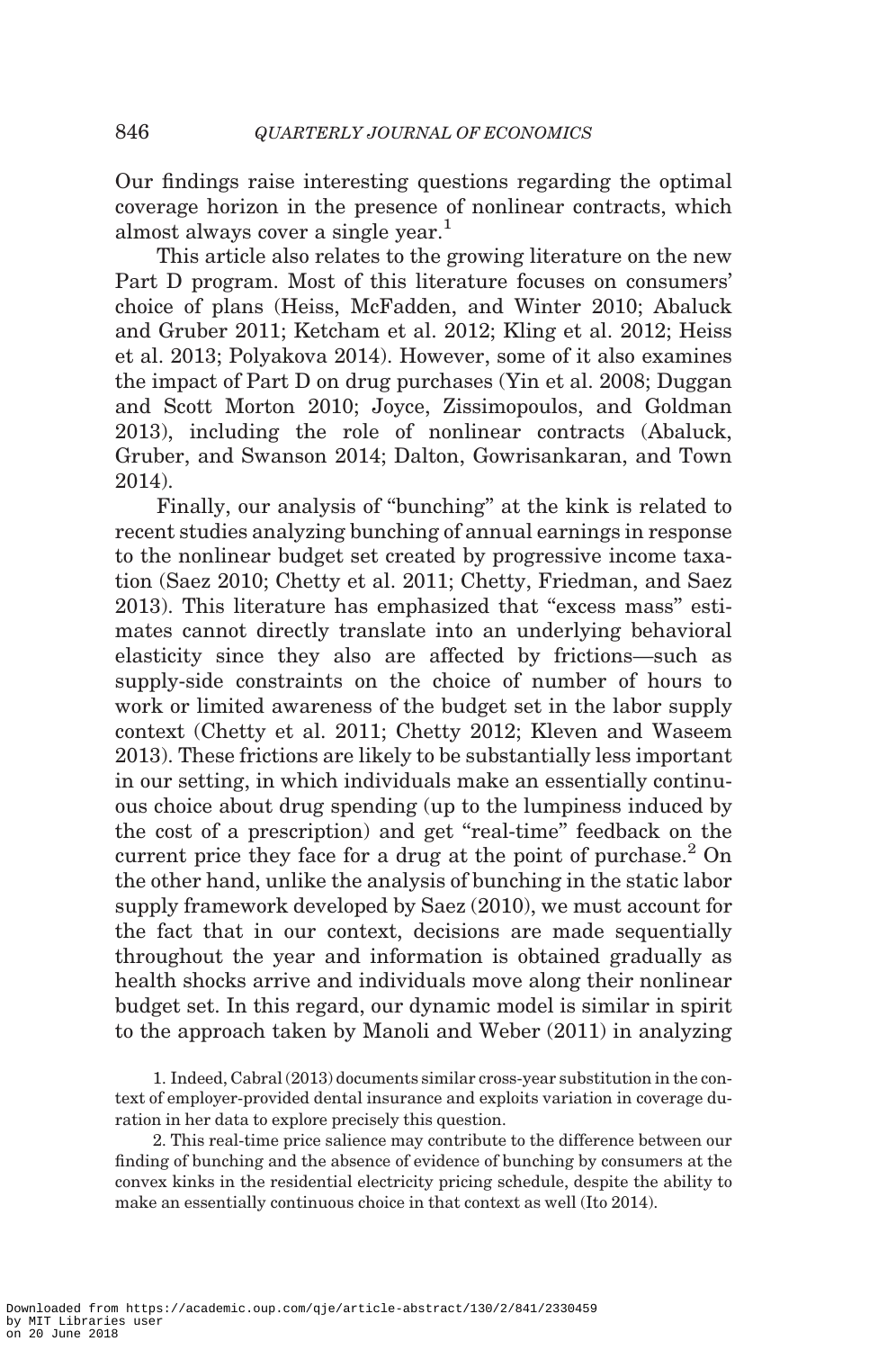the response of retirement behavior to kinks in employer pension benefits as a function of job tenure.

# II. Setting and Data

Medicare provides medical insurance to the elderly and disabled. Parts A and B provide inpatient hospital and physician coverage respectively; Part D, which was introduced in 2006, provides prescription drug coverage. We have data on a 20 percent random sample of all Medicare Part D beneficiaries from 2007 through 2009. We observe the cost-sharing characteristics of each beneficiary's plan, as well as detailed, claim-level information on any prescription drugs purchased. We also observe basic demographic information (including age, sex, and eligibility for various programs tailored to low-income individuals). In addition, we observe each beneficiary's Part A and B claims; we feed these into CMS-provided software to construct a summary proxy of the individual's predicted annual drug spending, which we refer to as the individual's risk score.<sup>3</sup>

Part D enrollees choose among different prescription drug plans offered by private insurers. The different plans have different cost-sharing features and premiums. All plans provide annual coverage for the calendar year, resetting in January of each year, so that the individual is back on the first cost-sharing arm on January 1, regardless of how much was spent in the prior year.<sup>4</sup>

# II.A. Sample Definitions and Characteristics

We make a number of sample restrictions to our initial sample of approximately 16 million beneficiary-year observations. We limit our sample to those 65 and older who originally qualify for Medicare through the Old Age and Survivors

3. We use CMS's 2012 RxHCC risk adjustment model which is designed to predict a beneficiary's prescription drug spending in year  $t$  as a function of their inpatient and outpatient diagnoses from year  $t-1$  and available demographic information. The risk scores are designed (by CMS) to be normalized to the average Part D beneficiary drug spending. For more information see [http://www.cms.gov/](http://www.cms.gov/Medicare/Health-Plans/MedicareAdvtgSpecRateStats/Risk-Adjustors.html) [Medicare/Health-Plans/MedicareAdvtgSpecRateStats/Risk-Adjustors.html](http://www.cms.gov/Medicare/Health-Plans/MedicareAdvtgSpecRateStats/Risk-Adjustors.html) (last accessed November 24, 2014).

4. During the open enrollment period in the fall, individuals can change their plan for the following calendar year. Otherwise, unless a specific qualifying event occurs, individuals cannot switch plans during the year.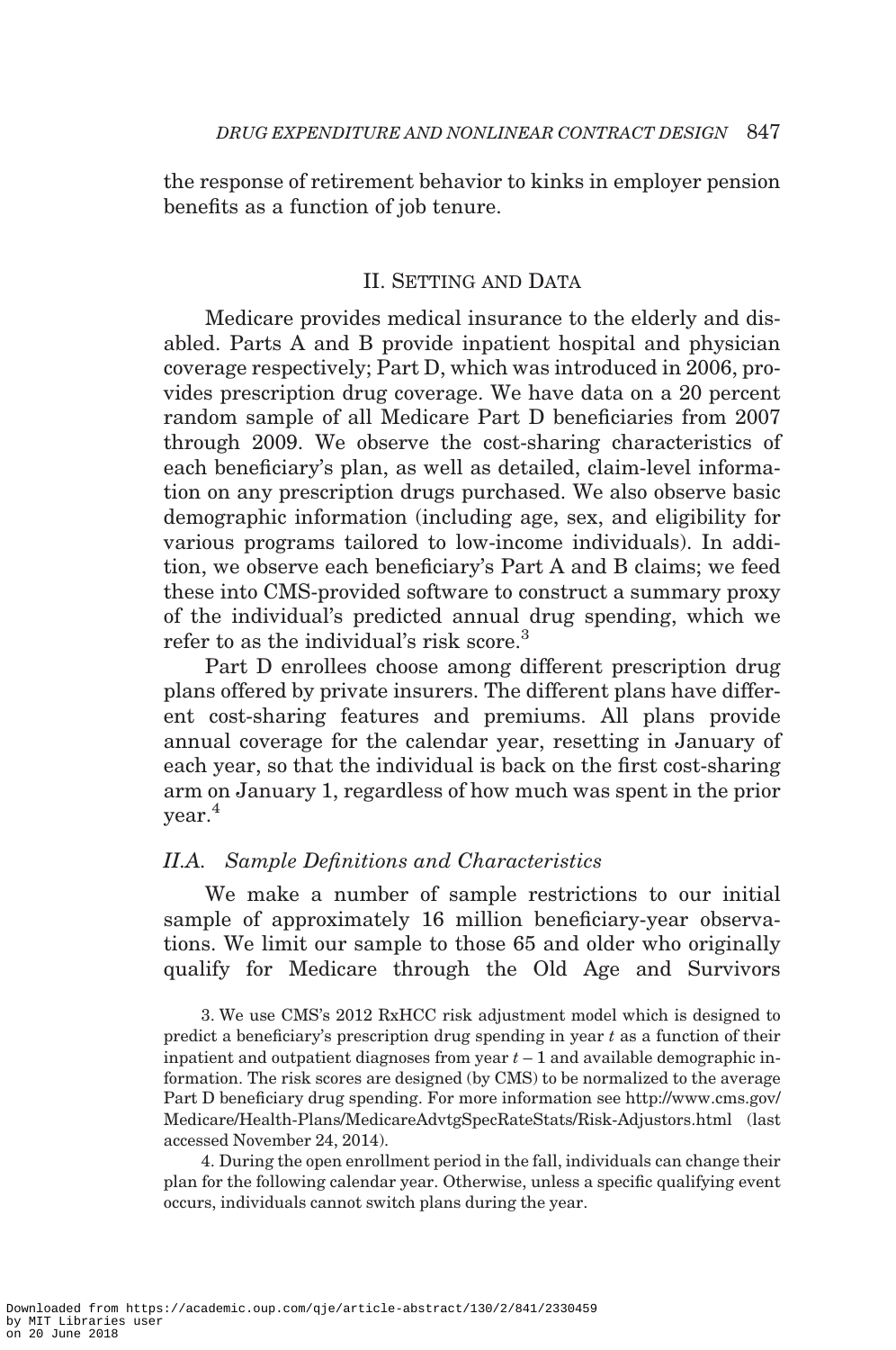Insurance. This brings our sample down to about 11.6 million beneficiary-year observations. We further eliminate individuals who are dually eligible for Medicaid or other low-income subsidies, or are in special plans such as state pharmaceutical assistance programs. Such individuals face a very different budget set with zero, or extremely low consumer cost sharing, so that the contract design features that are the focus of the article are essentially irrelevant. This further reduces our sample to about 7.4 million. Finally, we limit our attention to individuals in standalone prescription drug plans (PDPs), thereby excluding individuals in Medicare Advantage or other managed care plans which bundle health care coverage with prescription drug coverage. This brings our sample down to about 4.4 million. Several other more minor restrictions result in a baseline sample of about 3.9 million beneficiary-years, comprising about 1.7 million unique beneficiaries.<sup>5</sup>

[Table I](#page-8-0), Panel A presents some basic demographic characteristics of the original full sample and our baseline sample. Our baseline sample has an average age of 76. It is about two thirds female. The average risk score in our baseline sample is 0.88, implying that our baseline sample has, on average, 12 percent lower expected spending than the full Part D population.<sup>6</sup>

### II.B. Prescription Drug Spending

We use the detailed, claim-level information on prescription drug purchases to construct data on annual spending, as well as on the timing of purchases during the year. We also use the National Drug Codes (NDCs) to measure the types of drugs consumed, in part relying on classifications provided by First Databank, a drug classification company.

[Table I](#page-8-0), Panel B presents summary statistics for annual total prescription drug spending. In our sample, average annual drug

5. We exclude people who have missing plan details in any month of the year in which they are enrolled or who switch plans during the year. This excludes, among others, about 4 percent of the sample who die during the year. We also eliminate the small fraction of people in plans where the kink begins at a nonstandard level; we use some of these individuals with nonstandard kink levels for additional analyses in [Online Appendix A](http://qje.oxfordjournals.org/lookup/suppl/doi:10.1093/qje/qjv005/-/DC1).

6. We set the average risk score to missing for 65-year-olds since risk scores for new Medicare Part D enrollees are, by necessity, a function of only a few demographics (primarily sex), so not fully comparable to risk scores of continuing enrollees.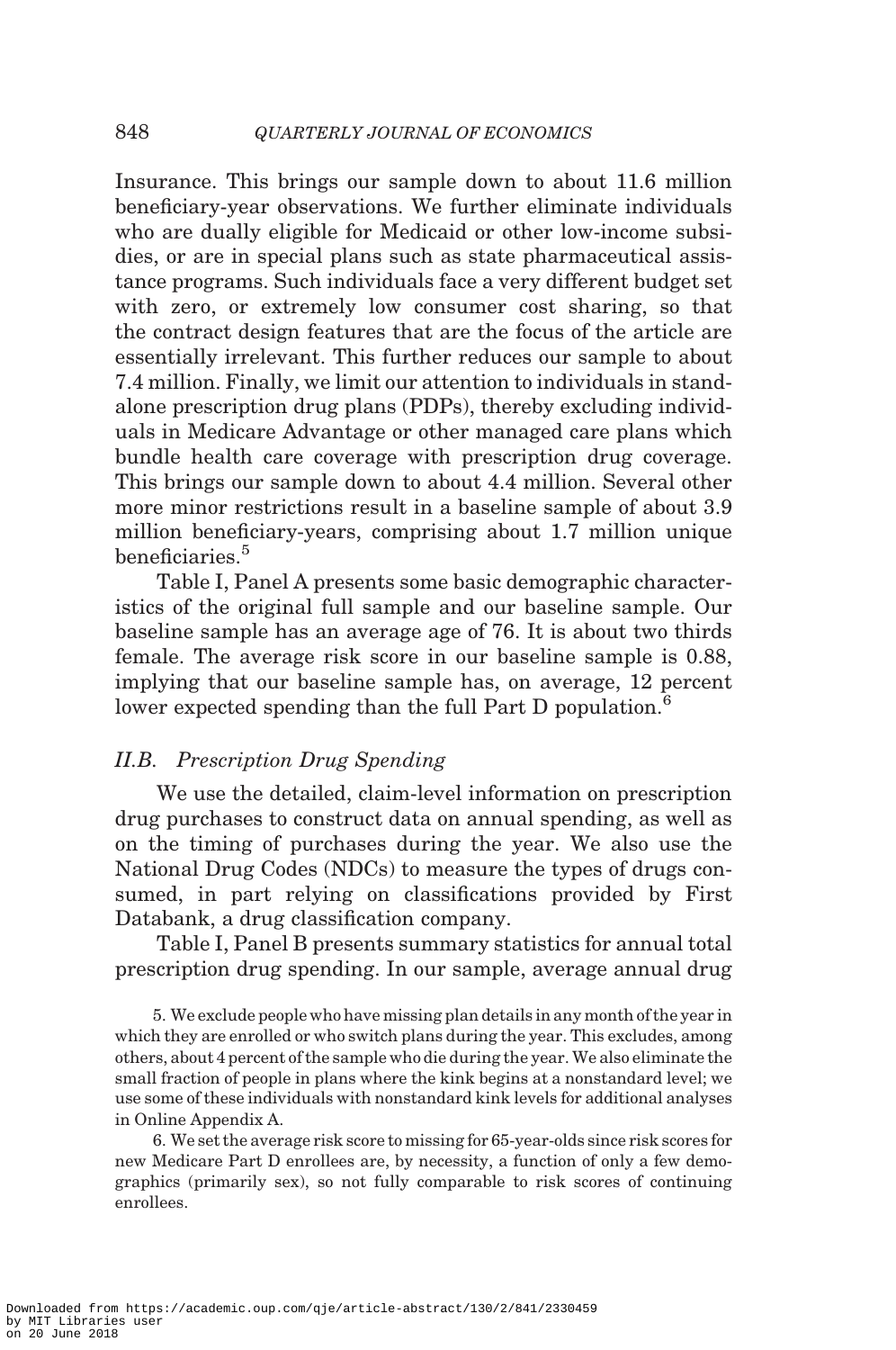<span id="page-8-0"></span>

| Sample                                 | Full sample | Baseline sample |
|----------------------------------------|-------------|-----------------|
| Panel A: Demographics                  |             |                 |
| Obs. (beneficiary years)               | 16,036,236  | 3,898,318       |
| Unique beneficiaries                   | 6,208,076   | 1,689,327       |
| Age                                    | 70.9(13.3)  | 75.6(7.7)       |
| Female                                 | 0.60        | 0.65            |
| Risk score                             | n/a         | 0.88(0.34)      |
| Panel B: Annual total spending         |             |                 |
| Mean                                   | 2,433       | 1,888           |
| Std. deviation                         | 4,065       | 2,675           |
| Pct with no spending                   | 7.35        | 5.65            |
| 25th pctile                            | 378         | 487             |
| Median                                 | 1,360       | 1,373           |
| 75 <sup>th</sup> pctile                | 2,942       | 2,566           |
| 90th pctile                            | 5,571       | 3,901           |
| Panel C: Annual out-of-pocket spending |             |                 |
| Mean                                   | 418         | 778             |
| Std. deviation                         | 744         | 968             |
| Pct with no spending                   | 14.64       | 7.11            |
| 25th pctile                            | 29          | 183             |
| Median                                 | 144         | 464             |
| 75 <sup>th</sup> pctile                | 476         | 900             |
| 90th pctile                            | 1,040       | 1,971           |

TABLE I SUMMARY STATISTICS

Notes. Table shows summary statistics for the full 20 percent random sample of Medicare Part D beneficiaries (first column) and for our baseline sample (second column). We show standard deviations (in parentheses). The major restrictions from the full sample to the baseline sample are the exclusion of individuals under age 65, dually eligible for Medicaid or other low-income subsidies, or not in standalone prescription drug plans. See text for more details on sample restrictions. Risk scores are predictions of Part D annual spending using CMS's 2012 RxHCC risk adjustment model (see text for details). They are normalized to be 1 on average for Part D beneficiaries. Risk scores in our baseline sample are reported exclusive of 65-year-olds, since risk scores for newly enrolling 65-year-olds use a different method and are only a function of a few crude demographics like sex.

spending is about \$1,900 per beneficiary. As is typical, spending is right skewed; median spending is less than three quarters of the mean. Table I, Panel C reports the distribution of annual outof-pocket spending, which ranges from zero to several thousand dollars annually.

### II.C. Insurance Contracts

Insurance companies are required to offer a basic plan, which is either the government-defined "standard benefit" or a plan with "actuarially equivalent" value, defined as the same average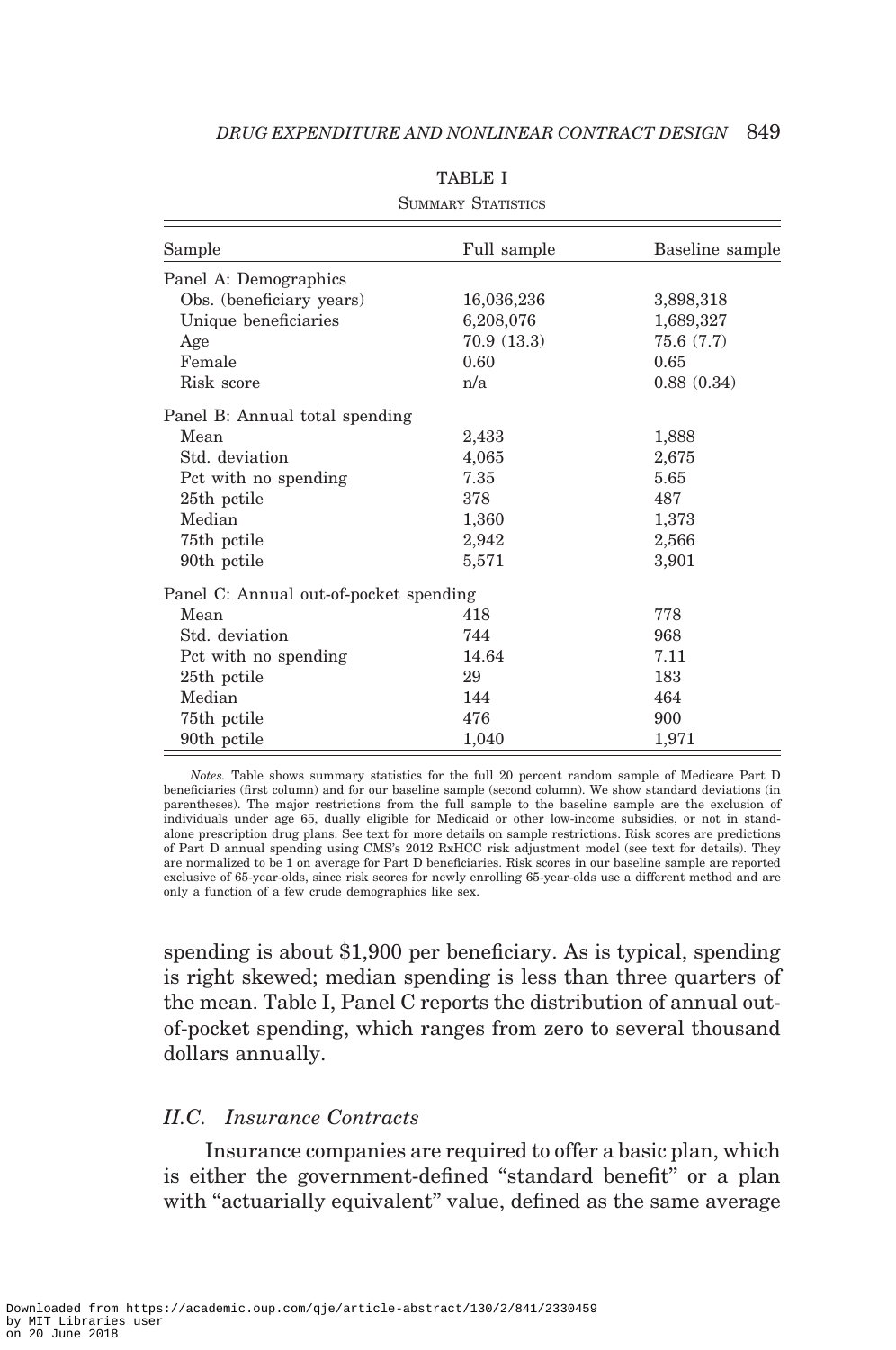share of total spending covered by the plan. Insurance companies may also offer more comprehensive plans, referred to as ''enhanced plans.'' [Figure I](#page-2-0) shows the main features of the standard benefit plan in 2008. The total dollar amount of annual drug expenditures is summarized on the horizontal axis: this is the sum of both insurer payments and out-of-pocket payments by the beneficiary. The vertical axis indicates how this particular insurance contract translates total spending into out-of-pocket spending.

The figure illustrates the existence of several cost-sharing arms with different out-of-pocket prices. There is a \$275 deductible, within which individuals pay for all drug expenditures out of pocket. That is, the individual faces a price of 1: she pays a full dollar out of pocket for every dollar spent at the pharmacy. After the individual has reached the deductible amount, the price drops sharply to 0.25. That is, for every additional \$1 spent at the pharmacy, the individual pays 25 cents out of pocket and the insurance company pays the remaining 75 cents. This 25% coinsurance applies until the individual's total expenditures (within the coverage period) reach the initial coverage limit (ICL), which we refer to as the kink. The kink location was \$2,510 in the 2008 standard benefit plan. Once the kink is reached, the individual enters the famed donut hole or gap, in which she once again pays all her drug expenditures out of pocket (price of 1) until her outof-pocket spending reaches the catastrophic coverage limit (CCL). This limit, which is defined in terms of out-of-pocket spending (in contrast to the kink amount, which is defined in terms of total spending), was \$4,050 in the 2008 standard benefit plan; this is equivalent to about \$5,700 in total expenditure (see [Figure I](#page-2-0)). Only a small fraction of the beneficiaries (about 3% in our baseline sample) reach the CCL in a given year. Those who do face the larger of a price of 0.05 (i.e., a 5% coinsurance), or copays of \$2.25 for a generic or preferred drug and \$5.60 for other drugs. Empirically we estimate that this translates into a 7% coinsurance rate on average (in our baseline sample), which is the rate used in [Figure I.](#page-2-0)<sup>7</sup>

7. The standard benefit has the same basic structure in all years, although the level of the deductible, the kink, the CCL, and copays above it move around somewhat from year to year (see [http://www.q1medicare.com/PartD-The-2009-](http://www.q1medicare.com/PartD-The-2009-Medicare-Part-D-Outlook.php) [Medicare-Part-D-Outlook.php\)](http://www.q1medicare.com/PartD-The-2009-Medicare-Part-D-Outlook.php).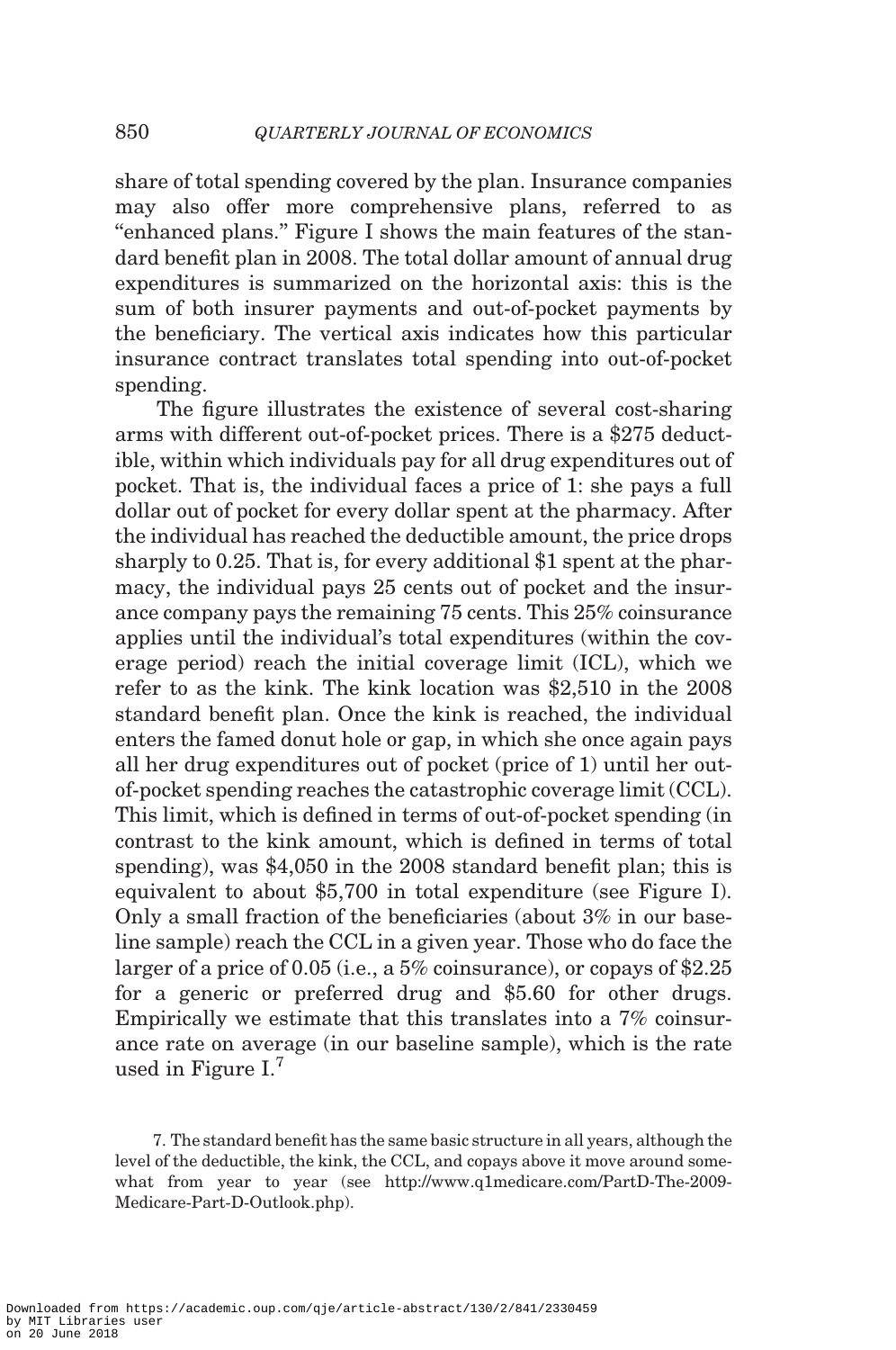In analyzing the main cost-sharing features of the actual plans in our sample, we make two simplifying abstractions. First, we summarize cost sharing in each plan arm in terms of the percent of the total claim amount that must be paid out of pocket by the beneficiary (coinsurance). Although this is how cost sharing is defined in the standard benefit design, in practice more than three quarters of enrollees are in plans that specify a fixed dollar amount that must be paid by the beneficiary per claim (copays). We convert these copays to coinsurance rates for each plan arm in the data by calculating the average ratio of out-ofpocket spending to total spending across all beneficiaries from our baseline sample in that plan arm.<sup>8</sup> Second, we assume cost sharing is uniform within a plan arm, but actual plans often set costsharing within an arm differently by (up to six) drug tiers; drug tiers are defined by each plan's formulary, and drugs are assigned to tiers based on whether the drug is branded or generic, among other factors. [Table II](#page-11-0) shows that these assumptions drive a (small) wedge between the stylized description of the plans and our empirical cost sharing calculations. For example, we estimate average cost sharing in the gap for plans with no gap coverage of 0.98, and cost sharing in the deductible arm for plans with a deductible of 0.88. In principle, both of these numbers should be 1.

There are several thousand different plans in our sample, although the differences among them are sometimes minimal. [Table II](#page-11-0) summarizes some of the main distinguishing plan features. About three quarters of our sample chooses a plan with no deductible, and almost one fifth of those choose a plan with some gap coverage. Average cost sharing below the kink is 0.34, reflecting the fact that insurance companies often find it attractive to offer an actuarially equivalent plan that, relative to the standard benefit design, has no deductible but charges higher coinsurance rate prior to hitting the kink. Above the kink, the average cost sharing in the gap is 0.93. However, it varies substantially based on whether Medicare classifies the plan as one with no or some gap coverage.

8. Since very few individuals reach the CCL, computing plan-specific cost sharing above this limit is difficult. We therefore calculate the average cost sharing for all beneficiaries in our baseline sample in this arm across all plans. We note that almost all spending above the CCL is covered by the government directly, and therefore cost sharing should be relatively uniform across plans.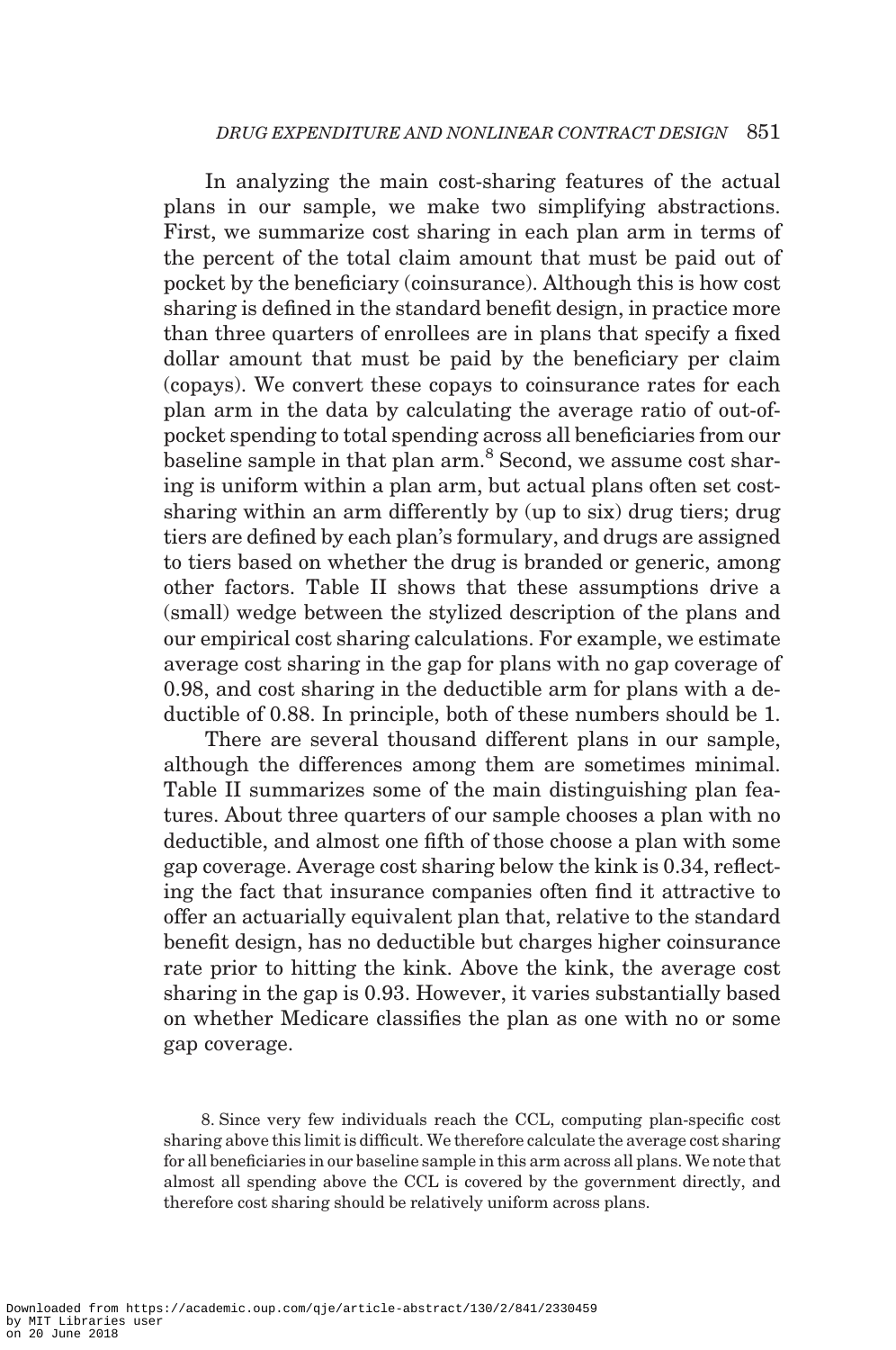<span id="page-11-0"></span>

|                                                       | Deductible plans | No ded. plans |
|-------------------------------------------------------|------------------|---------------|
| Obs. (beneficiary years)                              | 1,036,850        | 2,861,468     |
| Avg. deductible amount<br>Avg. deductible coins. rate | 265.9<br>0.88    | $\Omega$      |
| Avg. kink location                                    | 2,523.0          | 2,541.7       |
| Avg. prekink coins. rate                              | 0.26             | 0.37          |
| Pct w/ some gap coverage                              | 0.01             | 0.17          |
| Avg. gap coins. rate (no gap coverage)                | 0.88             | 0.98          |
| Avg. gap coins, rate (some gap coverage)              | 0.71             | 0.77          |
| Avg. catastrophic limit (out of pocket)               | 4,060.0          | 4,091.8       |
| Catastrophic coins. rate                              | 0.07             | 0.07          |

|                                             | TABLE II |  |  |
|---------------------------------------------|----------|--|--|
| COST-SHARING FEATURES IN OBSERVED CONTRACTS |          |  |  |

Notes. The kink location is defined based on total expenditures; the catastrophic coverage limit is defined based on out-of-pocket expenditures.

#### III. Descriptive Patterns

#### III.A. Bunching at the Kink

We examine behavior around the sharp price increase when individuals reach the kink. About 25 percent of beneficiaries in our baseline sample have spending at the kink or higher in a given year. Table II indicates that at the kink, the price the individual faces increases on average by about 60 cents for every \$1 spent in the pharmacy. Standard economic theory suggests that as long as preferences (for health care and income) are convex and smoothly distributed in the population, we should observe individuals bunching at this convex kink point of their budget set; [Online Appendix Figure A1](http://qje.oxfordjournals.org/lookup/suppl/doi:10.1093/qje/qjv005/-/DC1) illustrates this intuition graphically. In practice, with real-world frictions such as the lumpiness of drug purchases and some uncertainty about future health shocks, individuals are instead expected to cluster in a narrow area around the kink; [Saez \(2010\)](#page-58-0) provides a formal discussion of this in the context of labor supply.

[Figure II](#page-12-0) provides an empirical illustration of this theoretical response to a nonlinear budget set. It shows a histogram of total annual prescription drug spending in 2008. The response to the kink is apparent: there appears to be a noticeable spike in the distribution of annual spending around the kink location.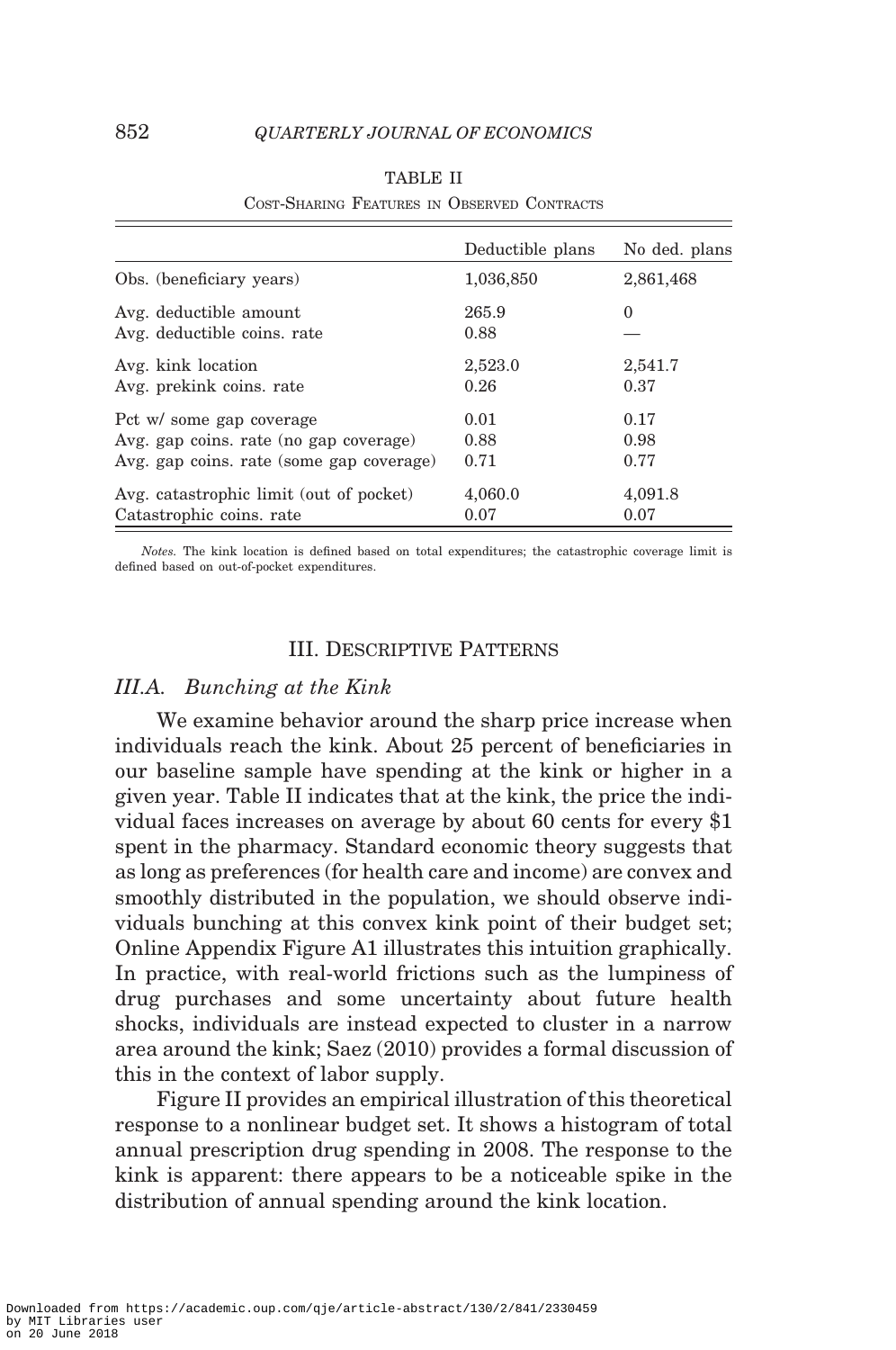<span id="page-12-0"></span>

#### FIGURE II

#### The Distribution of Annual Drug Expenditure for Medicare Part D Enrollees in 2008

Figure displays the distribution of total annual prescription drug spending in 2008 for our baseline sample. Each bar represents the set of people that spent up to \$100 above the value that is on the x-axis, so that the first bar represents individuals who spent less than \$100 during the year, the second bar represents \$100–200 spending, and so on. For visual clarity, we omit from the graph the 3 percent of the sample whose spending exceeds \$6,500. The kink location (in 2008) is at \$2,510.  $N = 1,251,984$ .

The government changes the kink location each year. [Figure III](#page-13-0) shows that the location of the bunching moves in virtual lock step as the location of the kink moves from \$2,400 in 2007 to \$2,510 in 2008 and to \$2,700 in 2009. The fact that the location of the bunching moves with the location of the kink constitutes strong evidence that the bunching represents a behavioral response to the sharp increase in out-of-pocket price as individuals enter the gap.<sup>9</sup>

9. [Online Appendix Figure A2](http://qje.oxfordjournals.org/lookup/suppl/doi:10.1093/qje/qjv005/-/DC1) further shows that for the small subsample of individuals (outside of our baseline sample) who are in contracts where the kink begins at a nonstandard level of spending, there is no excess mass around the standard kink, but there is evidence of excess mass around the (nonstandard)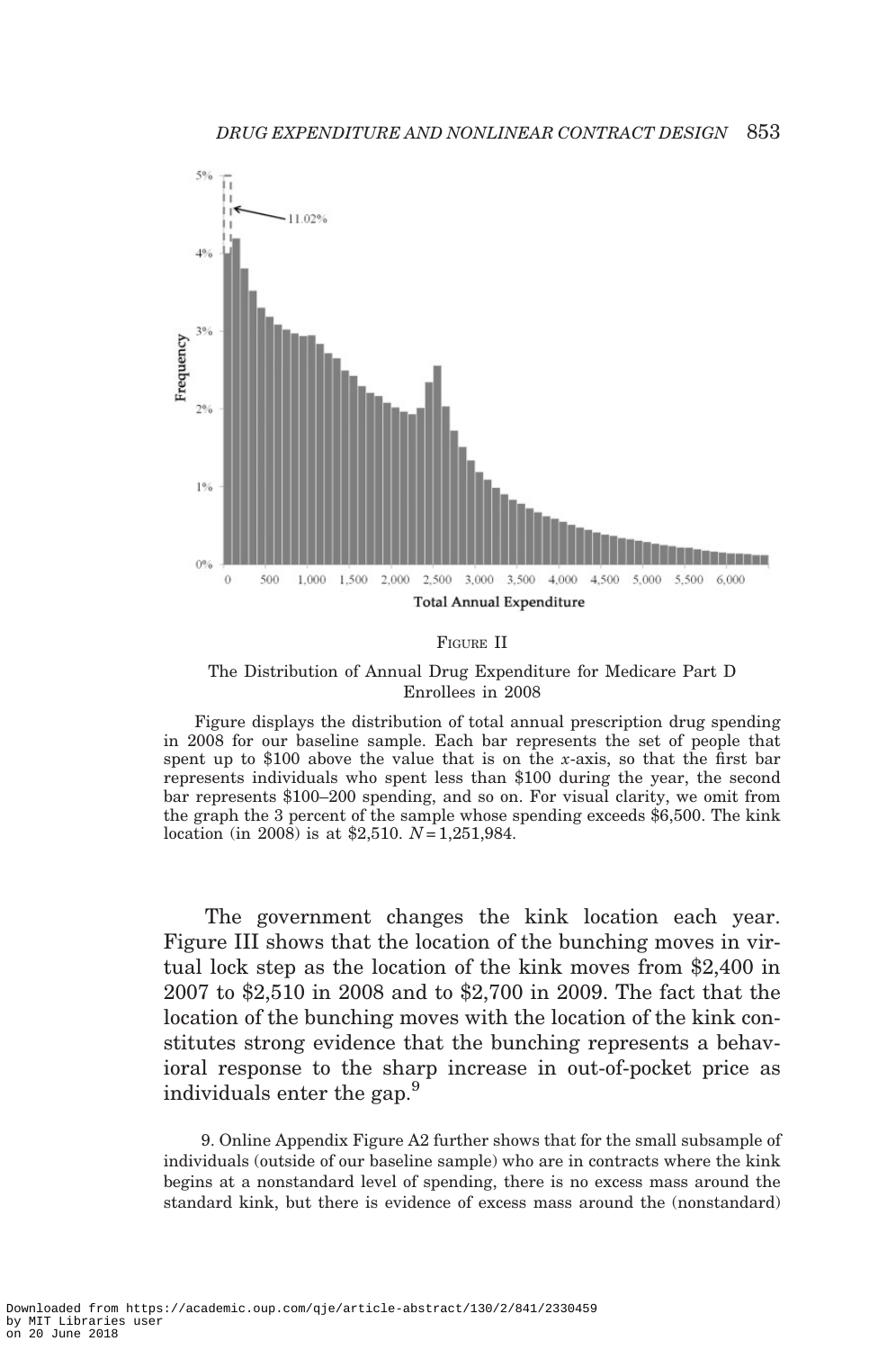<span id="page-13-0"></span>

#### FIGURE III

The Distribution of Annual Drug Expenditure around the Kink, for Each Year Separately

Figure displays the distribution of total annual prescription drug spending, separately by year, for individuals in our baseline sample whose annual spending in a given year was between \$1,500 and \$3,500  $(N=1,332,748$  overall; by year it is 447,012 [2007], 443,323 [2008], and 442,413 [2009]). Each point in the graph represents the set of people who spent up to \$20 above the value that is on the x-axis, so that the first point represents individuals who spent between  $$1,500$  and  $$1,520$ , the second bar represents  $$1,520-\$1,540$  spending, and so on. We normalize the frequencies so that they add up to one for each series (year) shown.

[Figure IV](#page-14-0) pools the analyses across the three years of data and reports the frequency of spending relative to the (yearspecific) kink location, which we normalize to 0. Focusing on the distribution of spending within \$2,000 of the kink, [Figure](#page-14-0) [IV](#page-14-0) presents our core summary evidence of a behavioral response to the out-of-pocket price. It shows substantial excess mass of individuals around the convex kink in the budget set.

kink level. Interestingly, [Online Appendix Figure A3](http://qje.oxfordjournals.org/lookup/suppl/doi:10.1093/qje/qjv005/-/DC1) shows no evidence of missing mass at the concave kink created by the price decrease when individuals hit the deductible; in [Online Appendix A](http://qje.oxfordjournals.org/lookup/suppl/doi:10.1093/qje/qjv005/-/DC1) we speculate about a potential explanation.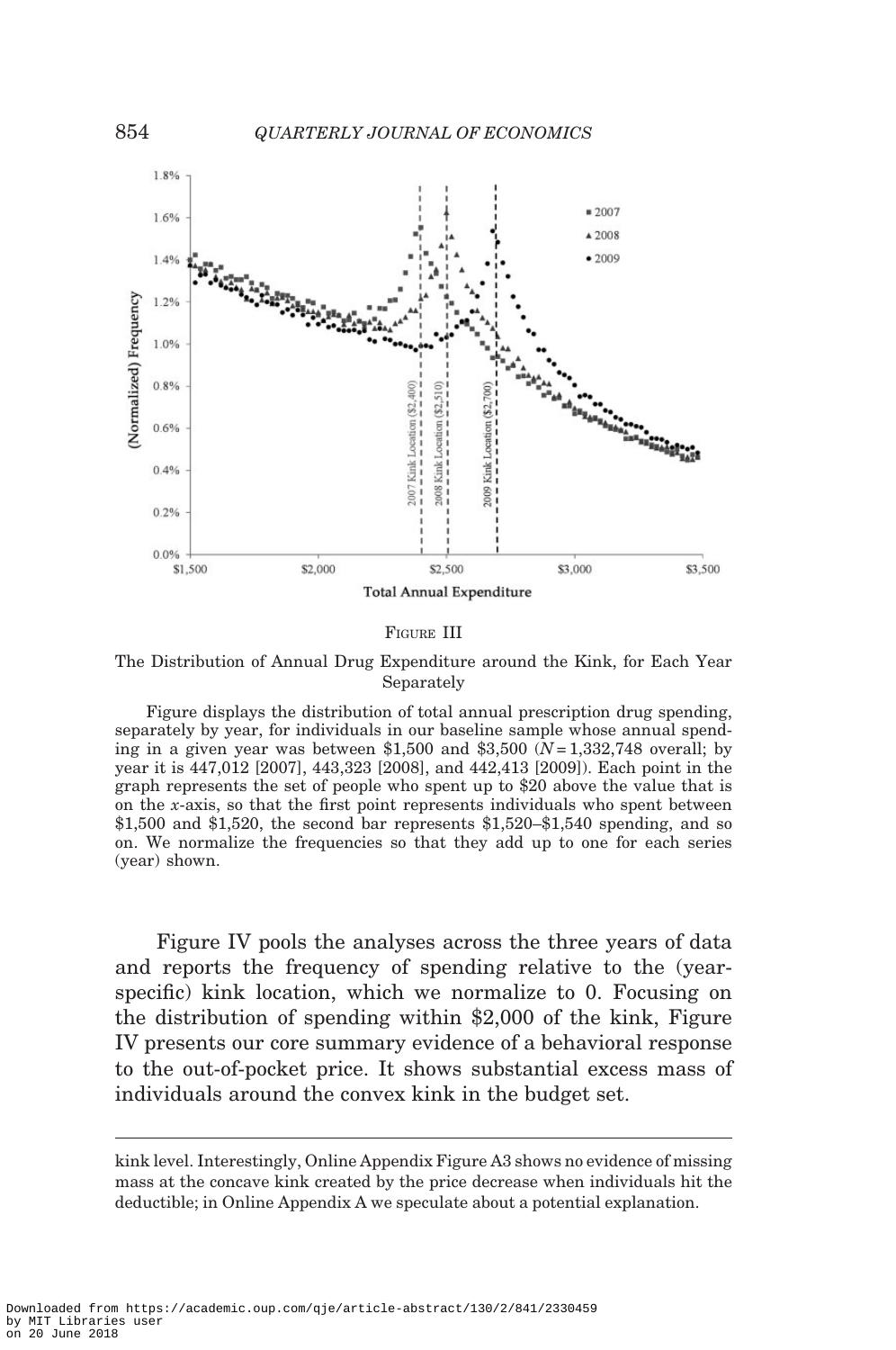<span id="page-14-0"></span>

#### FIGURE IV

The Magnitude of the Excess Mass of Annual Drug Expenditure around the Kink

Total annual prescription drug spending on the x-axis is reported relative to the (year-specific) location of the kink, which is normalized to 0. Sample uses beneficiary-years in our 2007–2009 baseline sample whose annual spending is within \$2,000 of the (year-specific) kink location. The points in the figure display the distribution of annual spending; each point represents the set of people that spent up to \$20 above the value that is on the x-axis, so that the first point represents individuals who spent between -\$2,000 and -\$1,980 from the kink, the second point represents individuals between -\$1,980 and -\$1,960, and so on. We normalize the frequencies so that they add up to 1 for the range of annual spending shown. The dashed line presents the counterfactual distribution of spending in the absence of a kink. This is calculated by fitting a cubic CDF function—that is, for each \$20 bin of spending  $(x, y)$  we fit  $F(y) - F(x)$ , where  $F(z) = a + bz + cz^2 + dz^3$ —using only individuals with annual spending (relative to the kink location) between -\$2,000 and -\$200, and subject to the integration constraints that  $F(-2000) = 0$  and  $F(+2000) = 1$ .  $N = 2,589,458$ .

As one way to quantify the amount of excess mass, we follow the approach taken by [Chetty et al. \(2011\)](#page-57-0) and approximate the counterfactual distribution of spending that would exist near the kink if there were no kink. Specifically, we fit a cubic approximation to the cumulative distribution function (CDF), using only individuals whose spending is below the kink (between \$2,000 and \$200 from the kink), subject to an integration constraint. The dashed line of Figure IV presents this counterfactual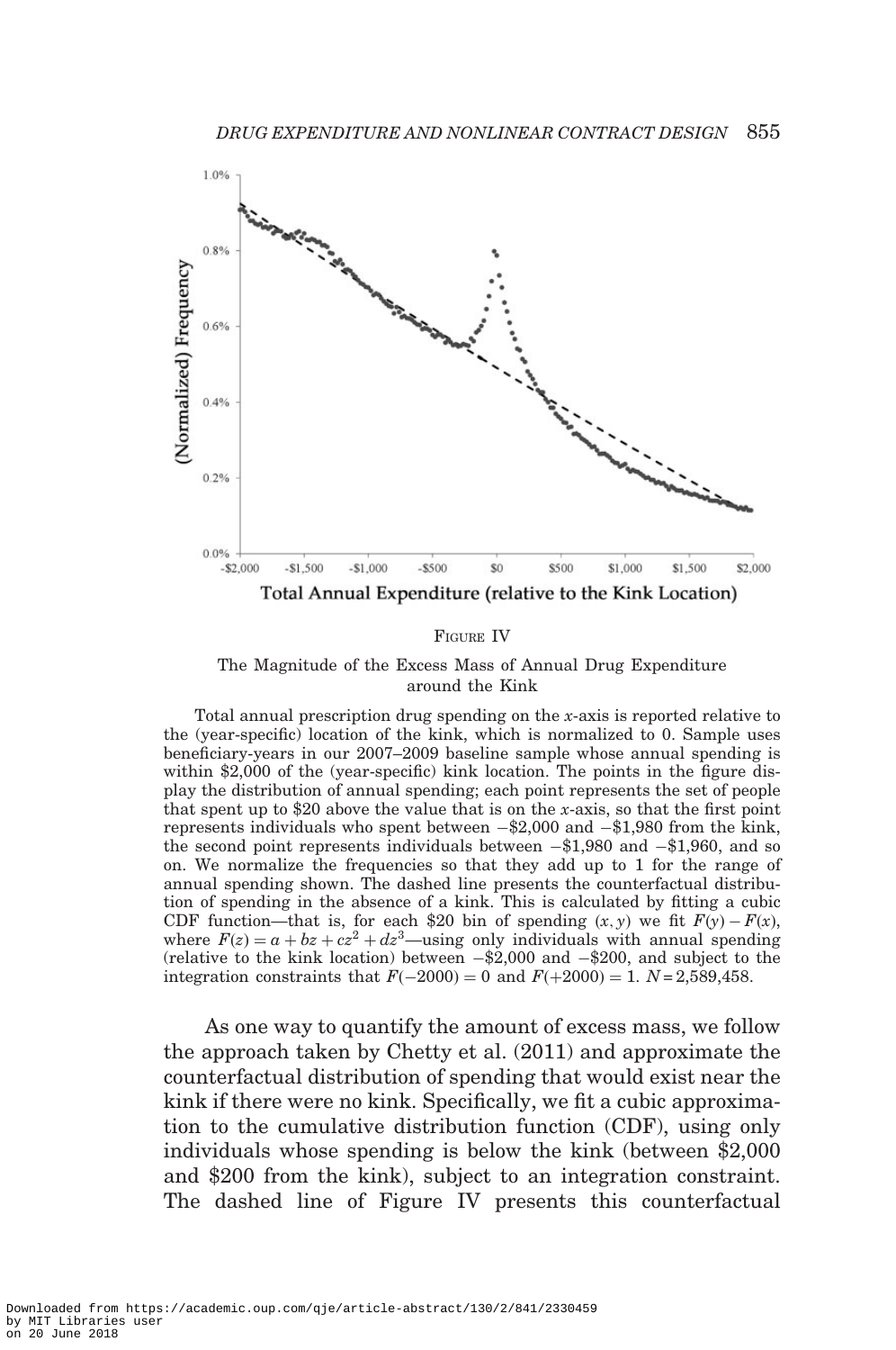distribution of spending. We estimate an excess mass of 29.1% (standard error =  $0.3\%$ ) in the  $-\$200$  to  $+\$200$  range of the kink, relative to the area under the counterfactual distribution in that range. That is, we estimate that the increase in price at the kink increases the number of individuals whose annual spending is within \$200 of the kink by a statistically significant 29.1%. The presence of statistically significant excess mass around the kink allows us to reject the null of no behavioral response to price.

The average 60 cents (per \$1 spent) increase in price at the kink masks considerable heterogeneity across plans, reflecting differences in cost sharing both before and in the gap. [Online](http://qje.oxfordjournals.org/lookup/suppl/doi:10.1093/qje/qjv005/-/DC1) [Appendix Figure A4](http://qje.oxfordjournals.org/lookup/suppl/doi:10.1093/qje/qjv005/-/DC1) plots plan-specific excess mass estimates (constructed in the same way as before) against the size of the plan-specific price change at the kink. As we would expect, we observe the excess mass at the kink to be increasing in the price increase at the kink.

We also explored heterogeneity in the behavioral response to price—as measured by the size of the excess mass around the kink—across different types of individuals. [Table III](#page-16-0) shows the results. Column (3) shows a statistically significant excess mass in each subgroup we examine. The size of the excess mass increases with year of the Part D program, from 9% in the first year (2006) to 29% in the last year we observe (2009). This may reflect a learning effect (by individuals or pharmacists) about the presence of the gap.<sup>10</sup> The excess mass is slightly higher for men than for women, and tends to be larger for healthier individuals, as measured by age or the number of hierarchical conditions the individual has.<sup>11</sup> We defer a discussion of column 4 to Section VI.

### III.B. Timing of Purchases

The bunching in response to the kink presumably reflects individuals forgoing or postponing prescriptions that they

10. For the analysis by year we add in the 2006 data on the first year of the program, which we have otherwise excluded from the sample; we limit the by year analysis to the approximately two fifths of individuals who joined in January 2006 and who remained in the data through 2009.

11. For the analysis by age we exclude 65-year-olds since they join throughout the year and therefore the set of 65-year-olds near the kink is likely different than at other ages. The Hierarchical Condition Categories are inputs into the CMS risk score; they are meant to capture conditions that are predictive of higher drug spending in the next year, such as diabetes and hypertension.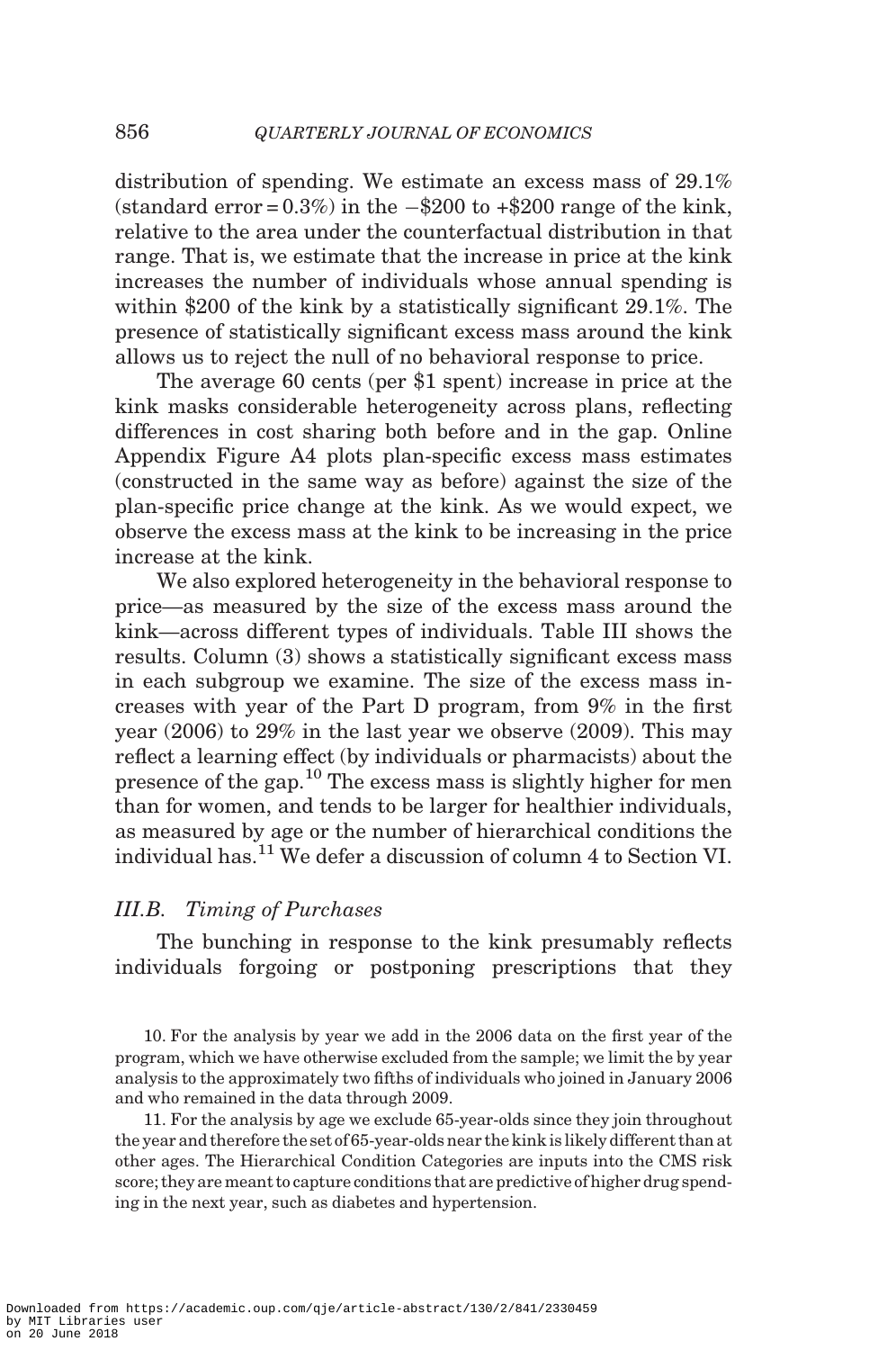<span id="page-16-0"></span>

| Population                                               | (1)<br>Share of | (2)<br>Share of | (3)          | (4)<br>Excess January |
|----------------------------------------------------------|-----------------|-----------------|--------------|-----------------------|
|                                                          | sample          | spending        | Excess mass  | spending              |
| All                                                      | 100.0           | 100.0           | 0.291(0.003) | 1.333                 |
| Year <sup>a</sup>                                        |                 |                 |              |                       |
| 2006                                                     | n/a             | n/a             | 0.088(0.008) | n/a                   |
| 2007                                                     | n/a             | n/a             | 0.150(0.008) | 1.305                 |
| 2008                                                     | n/a             | n/a             | 0.213(0.009) | 1.361                 |
| 2009                                                     | n/a             | n/a             | 0.293(0.010) | n/a                   |
| Sex                                                      |                 |                 |              |                       |
| Male                                                     | 35.0            | 34.3            | 0.348(0.005) | 1.389                 |
| Female                                                   | 65.0            | 65.7            | 0.262(0.004) | 1.304                 |
| Age group                                                |                 |                 |              |                       |
| 66                                                       | 5.4             | 4.6             | 0.519(0.016) | 1.444                 |
| 67                                                       | 5.7             | 4.9             | 0.426(0.015) | 1.432                 |
| 68-69                                                    | 11.0            | 9.8             | 0.383(0.009) | 1.392                 |
| $70 - 74$                                                | 24.0            | 23.0            | 0.334(0.006) | 1.369                 |
| $75 - 79$                                                | 19.2            | 20.2            | 0.255(0.006) | 1.314                 |
| $80 - 84$                                                | 15.4            | 17.6            | 0.194(0.006) | 1.285                 |
| $85+$                                                    | 14.8            | 17.8            | 0.136(0.007) | 1.221                 |
| Number of hierarchical condition categories <sup>b</sup> |                 |                 |              |                       |
| $\boldsymbol{0}$                                         | 15.5            | 6.6             | 0.837(0.020) | 1.336                 |
| $\mathbf{1}$                                             | 8.9             | 5.0             | 0.494(0.018) | 1.345                 |
| $\overline{2}$                                           | 14.9            | 10.7            | 0.191(0.008) | 1.326                 |
| 3                                                        | 17.6            | 16.2            | 0.197(0.006) | 1.332                 |
| $\overline{4}$                                           | 15.0            | 16.9            | 0.236(0.007) | 1.347                 |
| $5+$                                                     | 28.1            | 44.6            | 0.316(0.005) | 1.337                 |
| Risk score quartile                                      |                 |                 |              |                       |
| 1 (healthiest)                                           | 25.1            | 11.9            | 0.448(0.011) | 1.328                 |
| $\boldsymbol{2}$                                         | 25.1            | 19.3            | 0.155(0.005) | 1.336                 |
| $\overline{\mathbf{3}}$                                  | 24.9            | 26.7            | 0.250(0.005) | 1.342                 |
| 4 (least healthy)                                        | 25.0            | 42.2            | 0.346(0.005) | 1.345                 |

TABLE III HETEROGENEITY ACROSS INDIVIDUALS IN THE RESPONSE TO THE KINK

Notes. Table reports excess mass at the kink and the excess January spending separately for different populations. Excess mass and excess January spending are calculated separately for each group. For the excess mass calculation for a given group, we compute the number of people within \$200 of the kink and estimate (counterfactually, using the approached described in [Figure IV](#page-14-0)) how many people (in that group) would have been in that range in the absence of the kink. Our excess mass estimate is the percentage increase in the people observed at the kink relative to the number we estimate would be there in the absence of the kink. Bootstrapped standard errors (in parentheses) are calculated based on 500 replications of the bootstrap. The top row shows the results for the baseline sample (from [Figure IV;](#page-14-0)  $N = 2,589,458$ ). Subsequent rows show results for the indicated subsamples. Excess January spending is calculated for each subsample as the ratio of year  $y + 1$ 's relative January spending (which is defined as January  $y + 1$  spending relative to the monthly average of year  $y + 1$ 's March to June spending) for individuals between  $$0$  and  $$500$  of the kink in year y compared to this same calculation for those between -\$500 and -\$2,000 of the kink in year y.

a. For the analysis by year we add in the first year of the Part D program (2006); the results by year are shown for the subsample of approximately two-fifths of individuals who joined in January 2006 and remain in the sample for complete years through 2009.

b. The hierarchical condition categories are inputs in the CMS risk score; they are meant to capture conditions that are predictive of higher drug spending in the next year.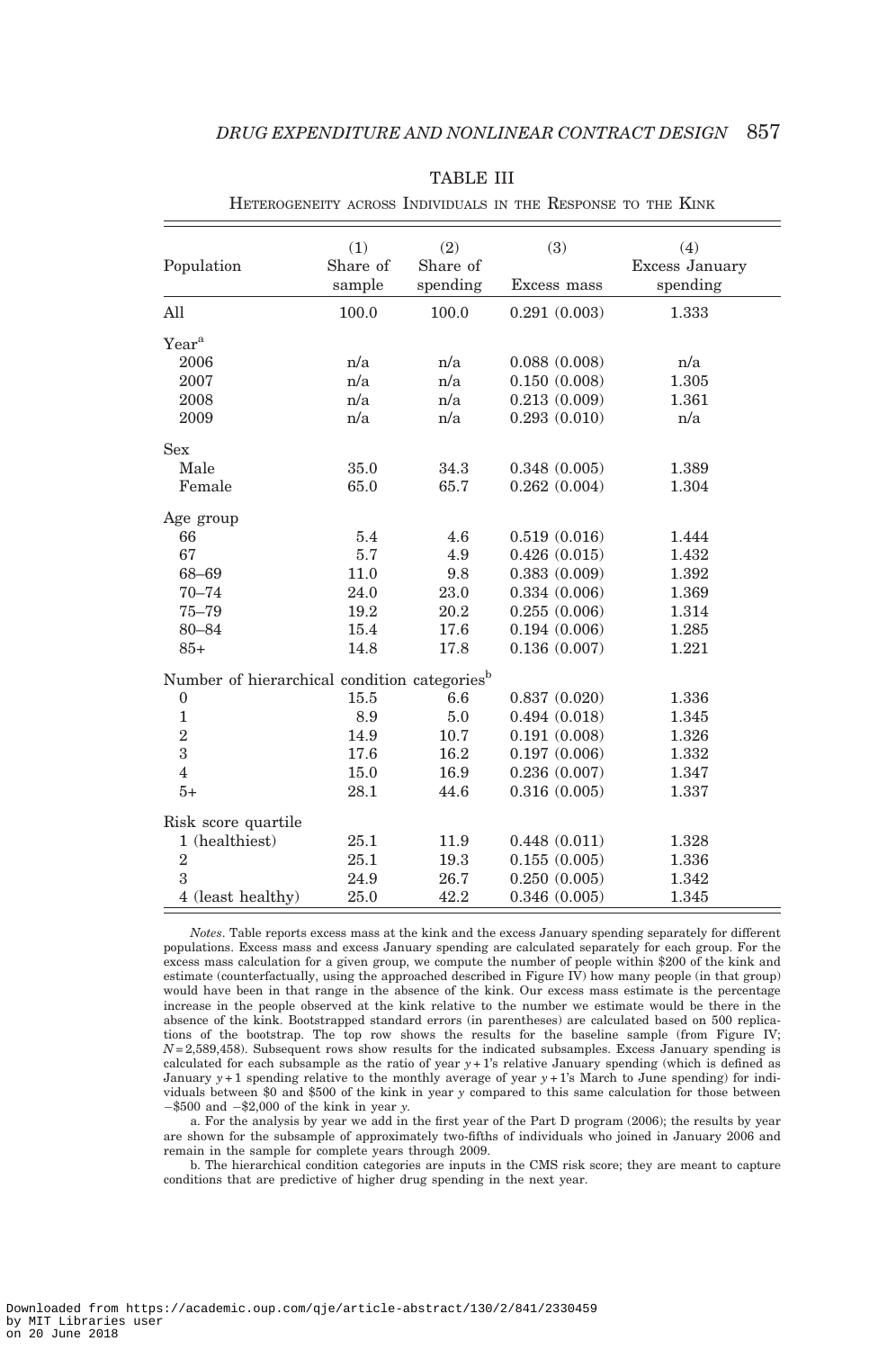would otherwise have filled.<sup>12</sup> An attractive feature of our setting is that unlike in the classic labor supply setting for studying bunching [\(Saez 2010](#page-58-0)), we observe within-year behavior, and thus can explore such timing channels in more detail.

[Figure V](#page-18-0) shows the propensity to purchase at least one drug during a given month, as a function of the total annual spending. Because much of the response is at the end of the year, we present results (separately for each month) for the last four months of the year (September through December). As in the earlier graphical analysis of bunching [\(Figure IV\)](#page-14-0), the horizontal axis reflects the annual total spending of each individual, normalized relative to the year-specific kink location. The vertical axis now presents, for each \$20 bin of total annual spending, the share of individuals with at least one prescription drug purchase during that month.

Absent a price response, one would expect that the share of individuals with a purchase in a given month would monotonically increase with the level of annual spending (that is, with the overall frequency of purchases) and would approach 1 for sufficiently sick individuals who visit the pharmacy every month. Indeed, for individuals whose spending is far enough from the kink, this is the pattern that we see in [Figure V](#page-18-0). But we also see a slowdown in the probability of end-of-year purchases as individuals get close to the kink. The pattern is extremely sharp in December, and (not surprisingly) less sharp for earlier months. In all months shown, the pronounced decline in purchase frequency is concentrated around the kink; once individuals are above the kink, the pattern reverts to the original (below the gap) monotone pattern, albeit at a lower-than-predicted frequency, presumably reflecting the higher cost sharing in the gap.<sup>13</sup>

12. It is unlikely that the bunching reflects purchases that are made but not claimed (due to the reduced incentives to claim in the gap). Most prescription drug purchases are automatically registered with Medicare directly via the pharmacy (there is no need for the individual to separately file a claim). Moreover, given that most contracts have some gap coverage (see [Table II](#page-11-0)) and all have catastrophic coverage if individuals spend sufficiently far past the kink, individuals have an incentive to report (claim) any drug spending in the gap.

13. The fitted line in the graph illustrates the difference between actual purchase probabilities and what would be predicted in the absence of the kink. To fit the line, we run a simple regression of the log of the share of individuals with no claim (during the corresponding month) in each \$20 spending bin on the midpoint of the spending amount of the bin, weighting each bin by the number of beneficiaries in that bin. We fit this regression using all bins between  $-2,000$  and  $-500$ . This specification is designed to make the share of claims in the month monotone in the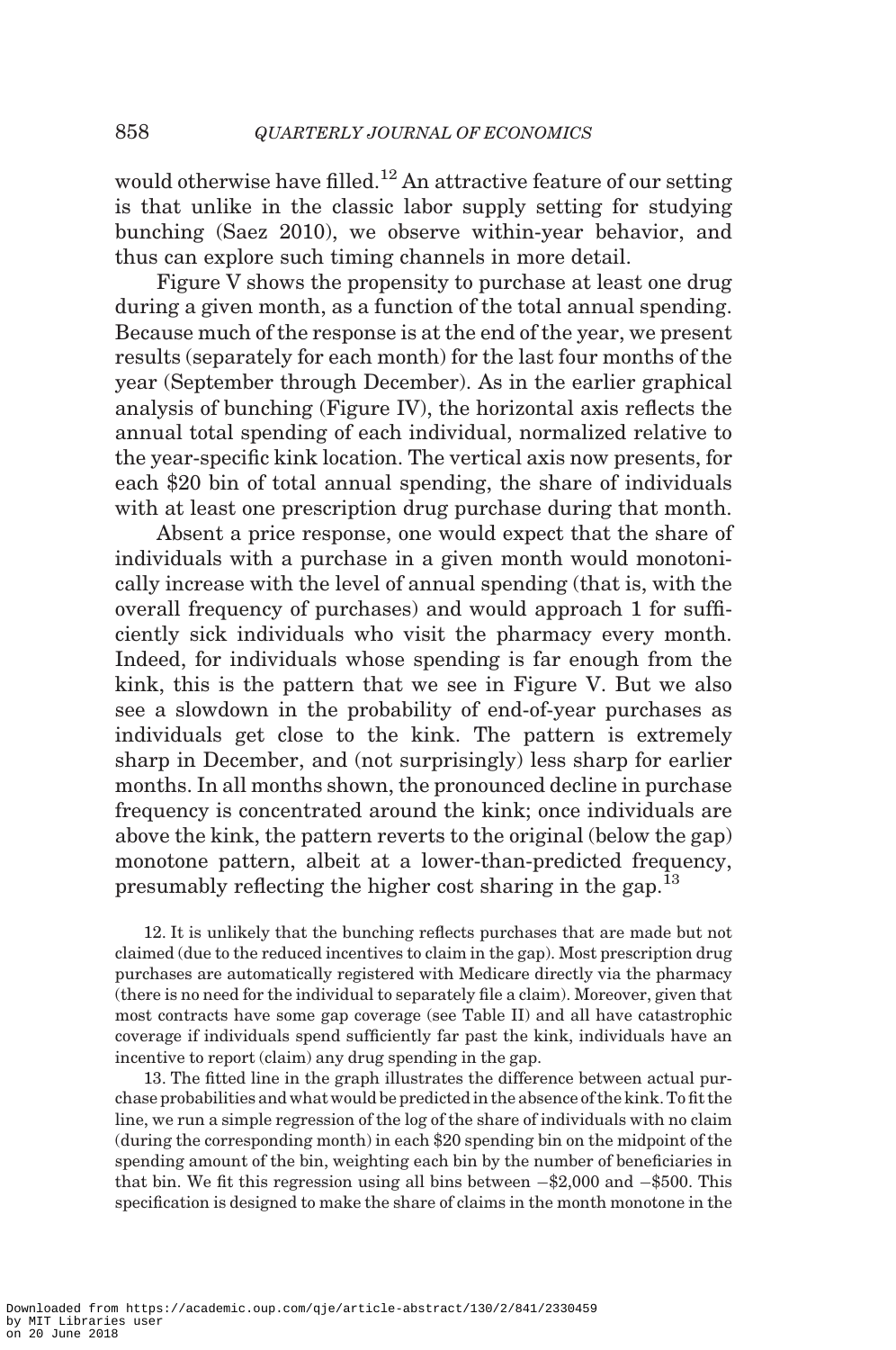<span id="page-18-0"></span>

#### FIGURE V

The Decline in the Propensity to Claim toward the End of the Calendar Year

Each panel of the figure shows the fraction of individuals who have at least one drug purchase during the corresponding month (which appears in the panel title) as a function of their total annual spending. The x-axis reports total annual spending relative to the (year-specific) kink location, which is normalized to 0.

(continued)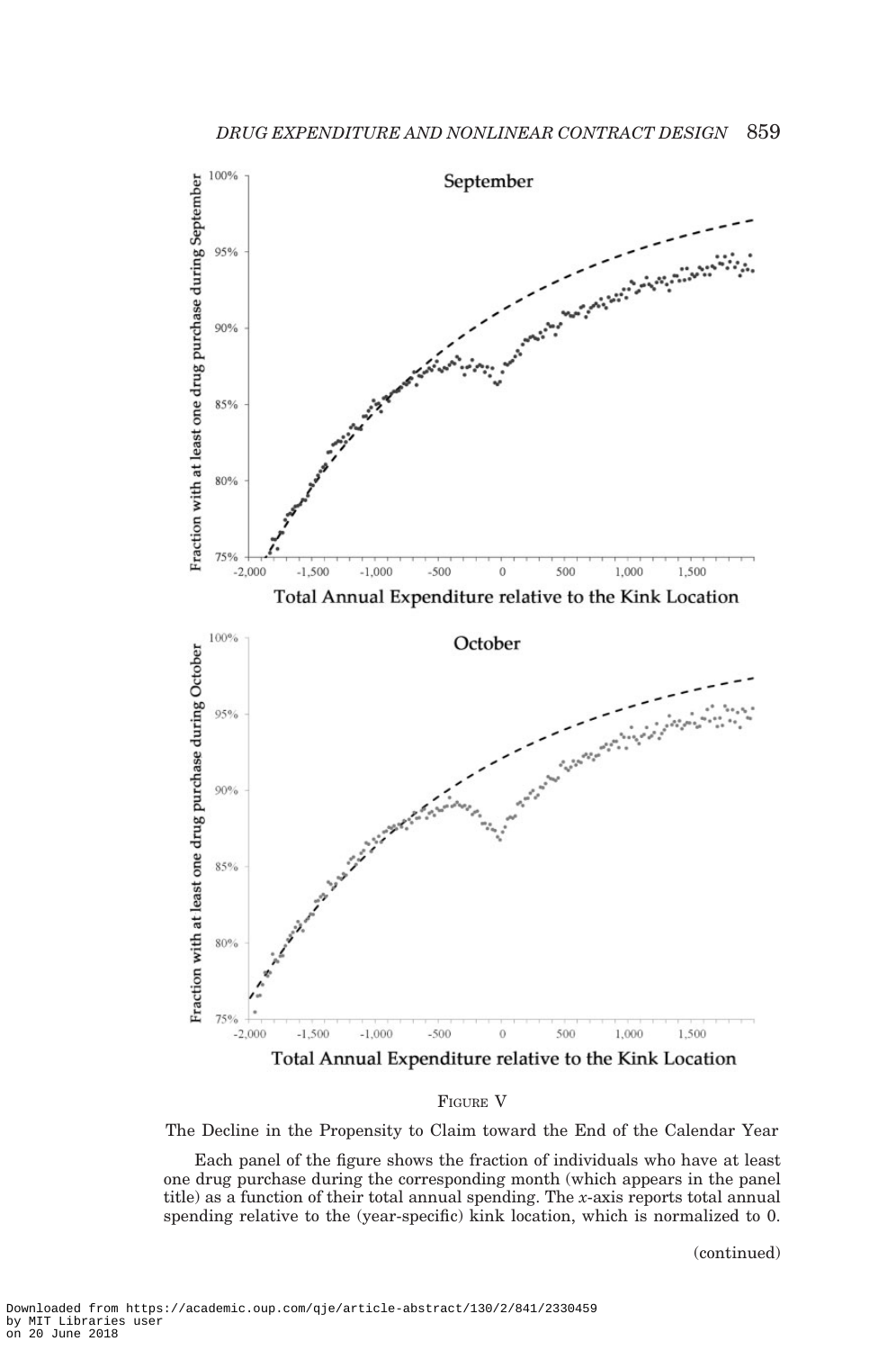

#### FIGURE V

#### Continued

Each point in the graph represents individuals who spend within \$20 above the value on the x-axis. The dashed line in each panel is generated by regressing the log of the share of individuals with no purchase (in the panel-specific month) in each \$20 spending bin, using only individuals with annual spending (relative to the kink location) between -\$2,000 and -\$500, on the midpoint of the spending amount in the bin, weighting each bin by the number of beneficiaries in that bin. Data are our baseline sample in 2007–2009 whose annual spending is within \$2,000 of the kink location  $(N=2,589,458)$ .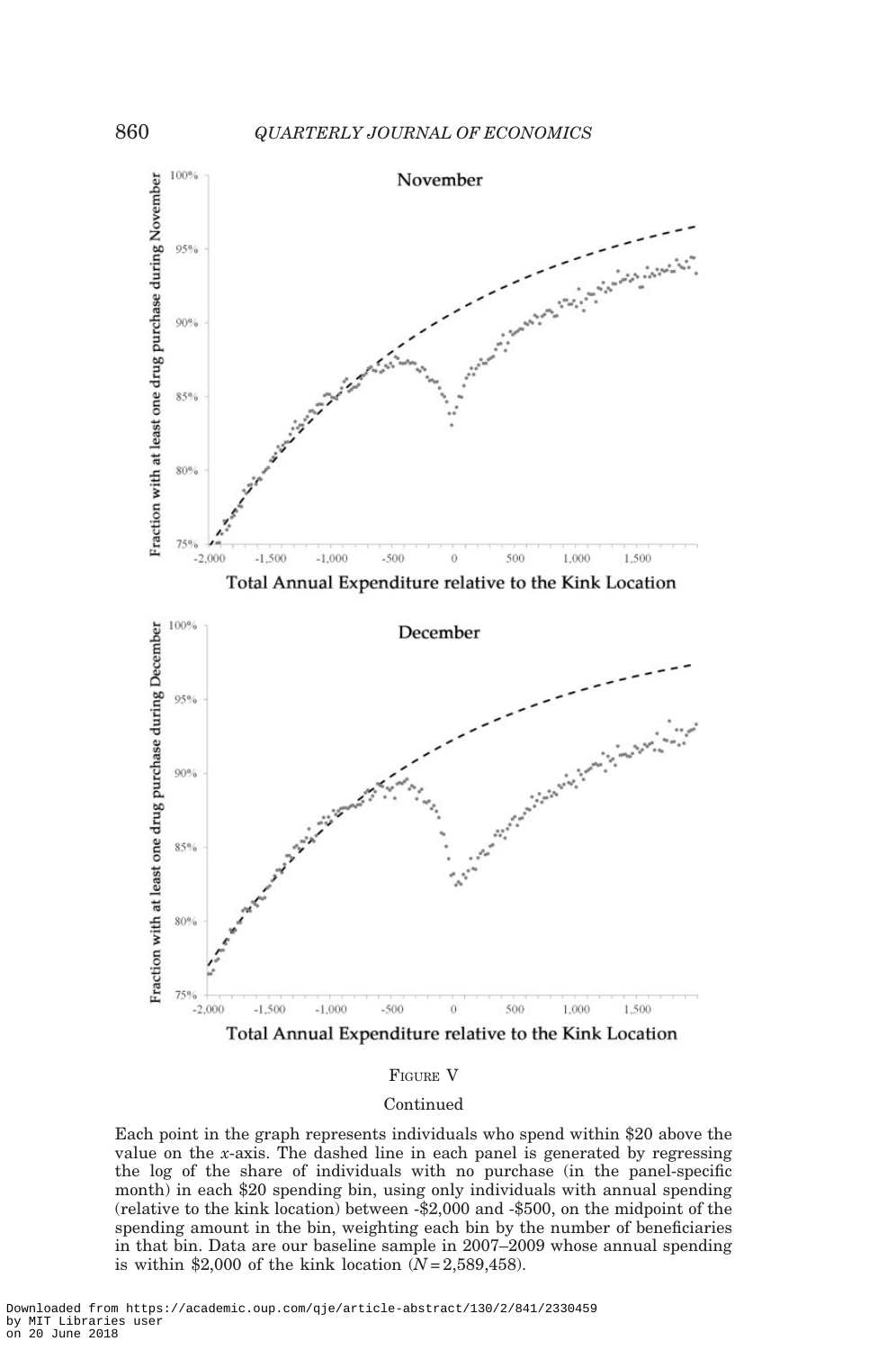Overall, the figure illustrates that individuals respond to the kink by purchasing less, and much of this response is concentrated late in the calendar year. This general pattern motivates some of the modeling choices we make in the next section. In particular, the pattern is consistent with uncertainty about future health events: if all claims were fully anticipated at the start of the year, one would not see a larger decline in purchasing later in the year. At the same time, the fact that there is a (albeit smaller) decline in purchasing before the end of the year is consistent with individuals responding to dynamic incentives. $^{14}$ 

Focusing on the last month of the calendar year, we also examined how the behavioral response to price—as measured by the decline in end-of-year purchases around the kink—varies across types of drugs.<sup>15</sup> [Table IV](#page-21-0) reports the results. Column  $(5)$ shows the estimated percent decline in purchase probability at the kink in December. The first row reports our estimates for the entire sample, which mirrors the graphical analysis presented in the bottom right panel of [Figure V.](#page-18-0) On average, individuals who reach the gap reduce their probability of a December drug purchase by just over 8%. The probability of a branded drug purchase in December declines much more sharply at the kink than the probability of a generic drug purchase (20% compared to 8.5%).<sup>16</sup>

spending bin and asymptote to one as the bin amount approaches infinity. [Online](http://qje.oxfordjournals.org/lookup/suppl/doi:10.1093/qje/qjv005/-/DC1) [Appendix Figure A5](http://qje.oxfordjournals.org/lookup/suppl/doi:10.1093/qje/qjv005/-/DC1) and [Online Appendix Table A1](http://qje.oxfordjournals.org/lookup/suppl/doi:10.1093/qje/qjv005/-/DC1) present results that do not impose this restriction; they are broadly similar.

14. An alternative explanation for the decline in purchasing in earlier months of the year (e.g., in September; see [Figure V\)](#page-18-0) is that some people have already hit the kink by September and therefore stop purchasing. However, if we restrict the sample to people who are not around our kink window in September, we continue to see a clear decline in purchasing patterns for thosewho end up around the kink by the end of the year. Therefore, at least some of the decline in earlier months is associated with a response to dynamic incentives.

15. Following the spirit of [Alpert \(2014\)](#page-56-0), we classify a drug as chronic if empirically, conditional on consuming the drug, the median beneficiary consumes the drug more than two times within the year. We classify a drug as ''maintenance'' versus ''nonmaintenance'' using the classification from First Databank, a drug classification company. This classification is roughly analogous to being a drug for a chronic condition or not. Following [Zhang, Baicker, and Newhouse \(2010\)](#page-58-0), we proxy for inappropriate drug using an indicator from the Healthcare Effectiveness Data and Information Set (HEDIS) on whether the drug is considered high-risk for the elderly [\(HEDIS 2010\)](#page-57-0).

16. The size of the kink is roughly similar in our sample for branded and generic drugs; we estimate a price increase of 60 cents and 55 cents, respectively. However, because branded drugs tend to be much more expensive (on average, in our sample,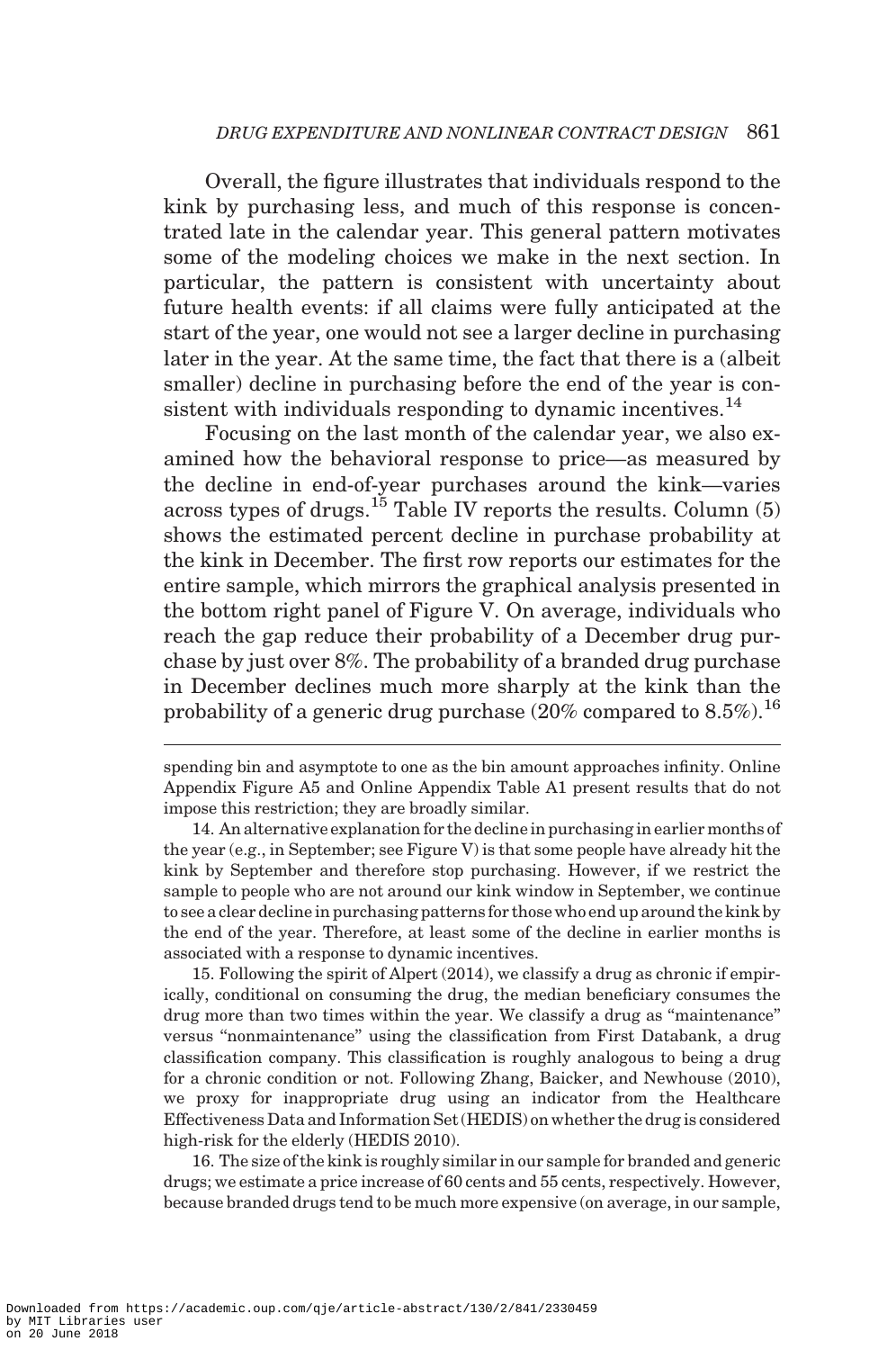|                | Ξ                       | $\widehat{\mathcal{S}}$                | ඔ                          | 4                             | ίo                                               | Excess              |
|----------------|-------------------------|----------------------------------------|----------------------------|-------------------------------|--------------------------------------------------|---------------------|
| Drug type      | Percent of<br>purchases | spending $(\frac{6}{5})$<br>Percent of | P(Dec. purchase)<br>Actual | P(Dec. purchase)<br>Predicted | Percent decrease in<br>$pure$ hase $probability$ | spending<br>January |
|                | 100.0                   | 0.00                                   | 0.846                      | 0.923                         | 0.083(0.001)                                     | 1.333               |
| Chronic        | 69.6                    | 77.1                                   | 0.762                      | 0.867                         | 0.121(0.001)                                     | 1.323               |
| Acute          | 30.4                    | 22.9<br>90.1                           | 0.532                      | 0.590                         | 0.099(0.002)                                     | 1.335               |
| Maintenance    | 85.1                    |                                        | 0.807                      | 0.899                         | 0.103(0.001)                                     | 1.350               |
| Nonmaintenance | 14.9                    | 9.9                                    | 0.303                      | 0.330                         | 0.080 (0.004)                                    | 1.151               |
| Brand          | 33.4                    | 74.8                                   | 0.624                      | 0.780                         | 0.199(0.001)                                     | 1.362               |
| Generic        | 66.6                    | 25.2                                   | 0.731                      | 0.798                         | 0.085 (0.001)                                    | 1.235               |
| Inappropriate" |                         | $\frac{3}{1}$                          | 0.075                      | 0.85                          | 0.119(0.009)                                     |                     |

HETEROGENEITY ACROSS TYPES OF DRUGS IN THE RESPONSE TO THE KINK

TABLE IV

TABLE IV

contexts a structure of the context of the context of the context of the context of the context of the context of the context of the context of the context of the context of the context of the context of the context of the the kink location fills at least one prescription in December. The "predicted" probability of a December purchase within \$200 of the kink location (column  $(4)$ ) is designed to reflect what the probability of a December purchase would have been in the absence of the kink. It is estimated (as in the dashed line in Figure V) by regressing the log of the share of individuals with no December purchase in each \$20 spending bin (between -\$2,000 and -\$500) on the midpoint of the spending amount in the bin, weighting each bin by the number of beneficiaries in that bin. When looking separately by drug type, the actual and predicted probabilities are calculated based on the probability of a purchase for a specific drug type. Column (5) shows the percent decrease in purchase probability, that is, the predicted minus actual December purchase probability as a percent of the predicted.<br>Bootstrapped standard errors (in parentheses) are replications. In column (6) we report excess January spending (in year y+1) for each drug type. Excess January spending is calculated for each subsample as the ratio of year y+1's relative January spending (which is defined as January  $y+1$  spending relative to the monthly average of year  $y+1$ 's March to June spending) for individuals between \$0 and \$500 of the kink in year'y compared to this same calculation for those between -\$500 and -\$2,000 of the kink in year y. Following Zhang, Baicker, and Newhouse (2010), we proxy for<br>inappropriate drug use using an indicator from Notes. Table shows overall, and then separately by drug type, the change in the probability of a purchase in December around the kink location. The analysis is done on the  $N$ =2,589,458). The "actual" probability of a December purchase (column (3)) is the probability someone whose annual spending is within \$200 of the kink location fills at least one prescription in December. The ''predicted'' probability of a December purchase within \$200 of the kink location (column (4)) is designed to reflect what the probability of a December purchase would have been in the absence of the kink. It is estimated (as in the dashed line in [Figure](#page-18-0) V) by regressing the log of the share of \$500) on the midpoint of the spending amount in the bin, weighting each bin by the number of beneficiaries in that bin. When looking separately by drug type, the actual and predicted probabilities are calculated based on the probability of a purchase for a specific drug type. Column (5) shows the percent decrease in purchase probability, that is, the predicted minus actual December purchase probability as a percent of the predicted. Bootstrapped standard errors (in parentheses) are calculated by estimating the actual and predicted probability of a December purchase of a given type based on 500 bootstrap replications. In column (6) we report excess January spending (in year y + 1) for each drug type. Excess January spending is calculated for each subsample as the ratio of year y + 1's relative January spending (which is defined as January y + 1 spending relative to the monthly average of year y + 1's March to June spending) for individuals between \$0 and \$500 \$2,000 of the kink in year y. Following Zhang, Baicker, and [Newhouse](#page-58-0) (2010), we proxy for inappropriate drug use using an indicator from the Healthcare Effectiveness Data and Information Set (HEDIS) on whether the drug is considered high-risk for the elderly ([HEDIS](#page-57-0)  $$2,000$  and  $$500$  and  $$ individuals with no December purchase in each \$20 spending bin (between of the kink in year y compared to this same calculation for those between same sample analyzed in [Figure](#page-18-0) V ( [2010](#page-57-0)).

# <span id="page-21-0"></span>862 **QUARTERLY JOURNAL OF ECONOMICS**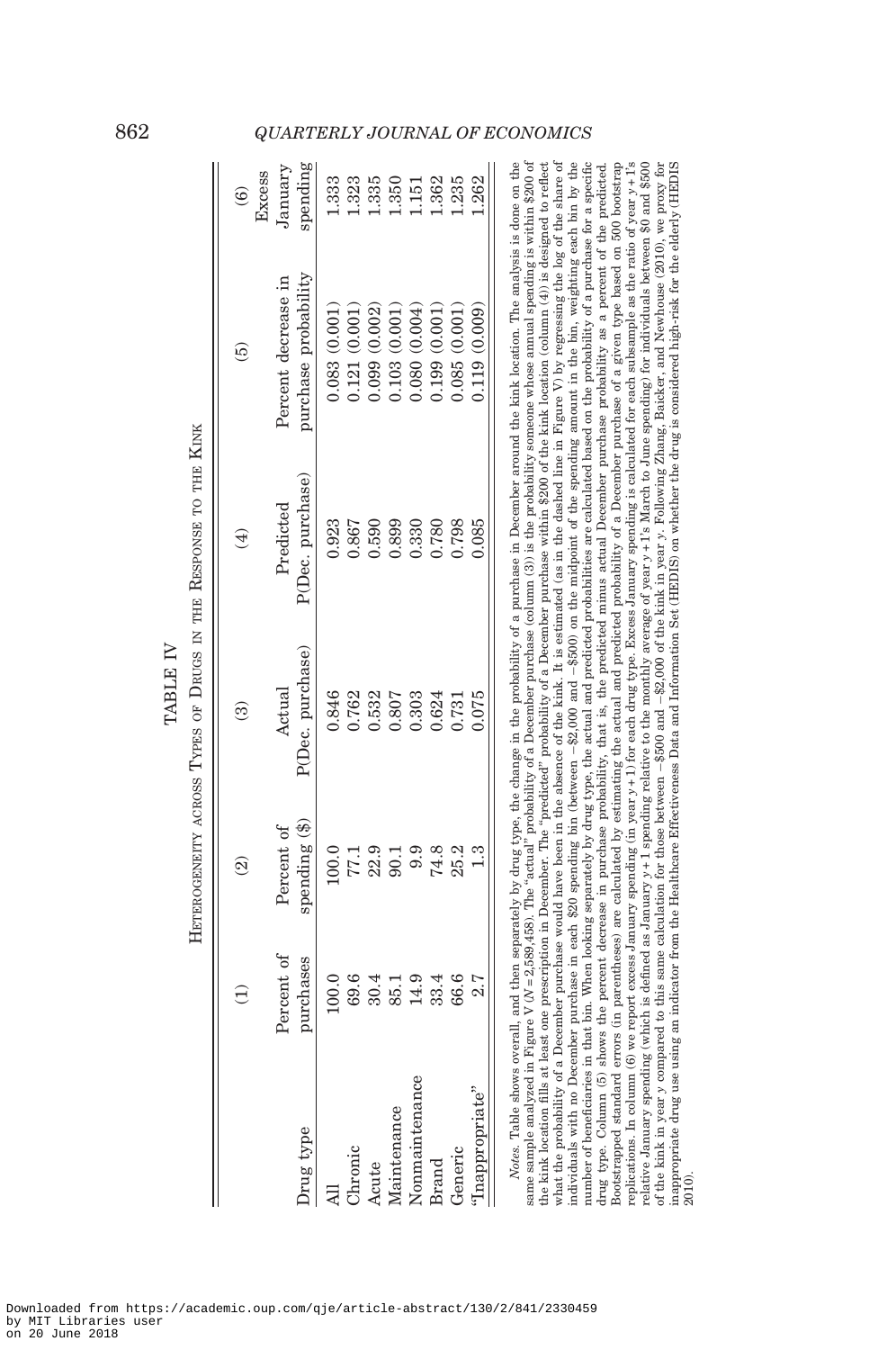The bottom row of [Table IV](#page-21-0) shows a greater (12%) decline in purchasing of ''inappropriate'' drugs compared to the average 8% decline in drug purchasing, providing some evidence that higher prices may lead to a somewhat more careful selection of drugs. We defer a discussion of the right-most column until Section VI.

### IV. Model and Estimation

The results in Section III provided descriptive evidence of a behavioral response of drug purchases to the sharp increase in price as individuals enter the donut hole. The timing of the response points to the importance of dynamic incentives. To make counterfactual, quantitative inferences about what behavior would look like under alternative contracts, we develop and estimate a simple dynamic model of an optimizing agent's prescription drug utilization decisions given a specific nonlinear contract design. The model focuses on several elements of individual choice behavior motivated by the preceding descriptive results and the highly nonlinear nature of Medicare Part D prescription drug coverage.

### IV.A. A Model of Prescription Drug Use

We consider a risk-neutral, forward-looking individual who faces stochastic health shocks within the coverage period.<sup>17</sup> These health shocks can be treated by filling a prescription. The individual is covered by a nonlinear prescription drug insurance contract *j* over a coverage period of T weeks.<sup>18</sup> In our setting, as in virtually all health insurance contracts, the coverage period is

the price of a branded drug is about \$130 compared to about \$20 for generics), the per prescription (rather than per dollar) price effect of entering the gap is significantly greater for branded drugs.

<sup>17.</sup> Risk neutrality simplifies the intuition and estimation of the model. In the robustness section we describe and estimate a specification that uses a recursive utility model and allows for risk aversion. We find this has little effect on our main counterfactual estimates.

<sup>18.</sup> Aggregating to the weekly level reduces the computational cost of estimating the model. This seems a reasonable approximation given that many prescriptions may arrive as a bundle that needs to be consumed together.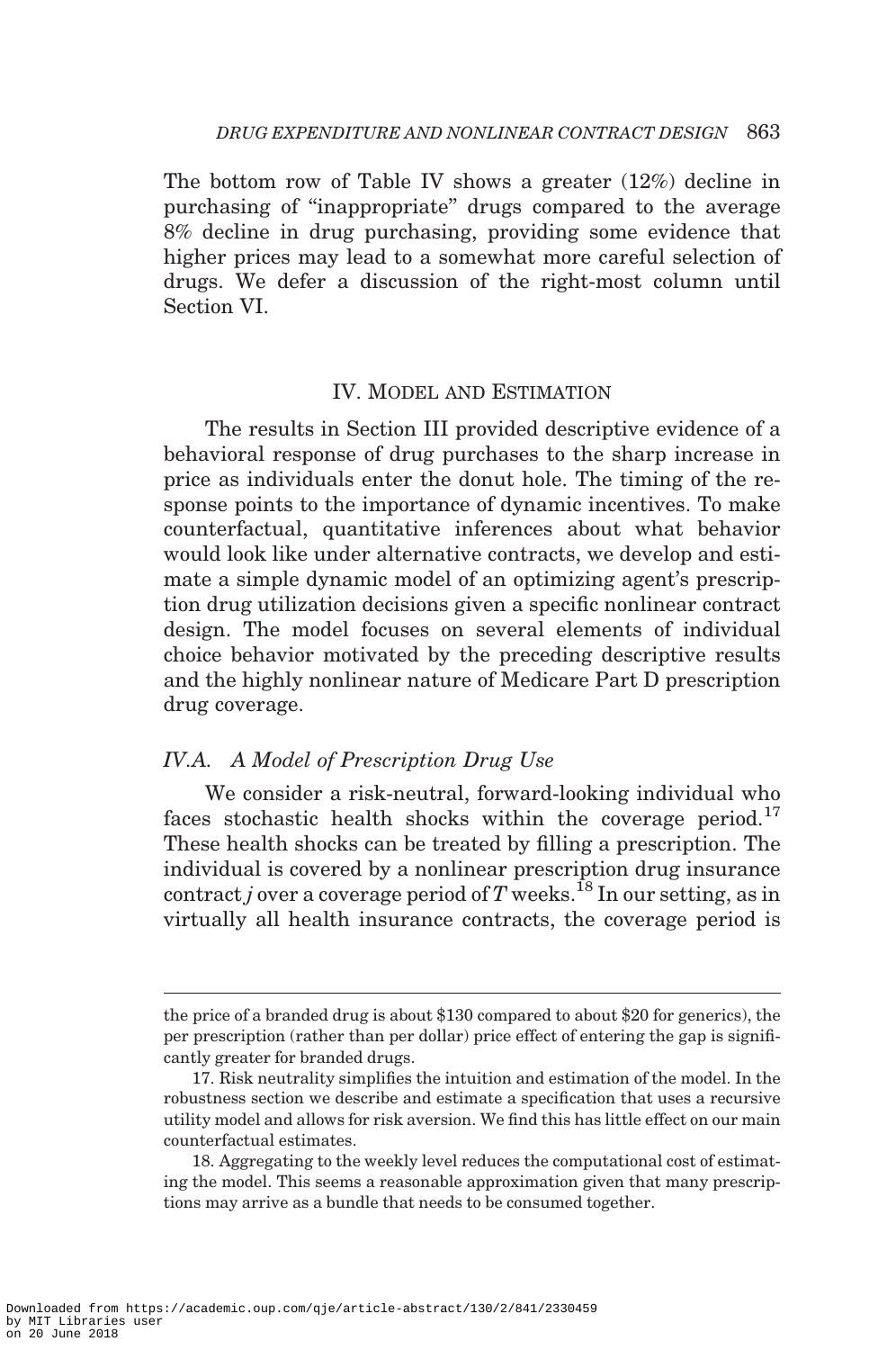annual (so that, typically,  $T=52$ ). Contract *j* is given by a function  $c_j(\theta,x)$ , which specifies the out-of-pocket amount  $c$  the individual would be charged for a prescription drug that costs  $\$,\theta,$  given total (insurer plus out-of-pocket) spending of \$x up until that point in the coverage period.

The individual's utility is linear and additive in health and residual income. Health events are given by a pair  $(\theta, \omega)$ , where  $\theta$  > 0 denotes the dollar cost of the prescription and  $\omega$  > 0 denotes the (monetized) health consequences of not filling the prescription. We assume that individuals make a binary choice whether to fill the prescription, and a prescription that is not filled has a cumulative, additively separable effect on health. Thus, conditional on a health event  $(\theta, \omega)$ , the individual's flow utility is given by

(1) 
$$
u(\theta, \omega; x) = \begin{cases} -c_j(\theta, x) & \text{if prescription filled} \\ -\omega & \text{if prescription not filled} \end{cases}
$$

When health events arrive they are drawn independently from a distribution  $G(\theta, \omega)$ . It is also convenient to define  $G(\theta, \omega) \equiv$  $G_2(\omega|\theta)G_1(\theta).$ 

Health events arrive with a weekly probability  $\lambda'$ , which is drawn from  $H(\lambda'|\lambda)$  where  $\lambda$  is the weekly arrival probability from the previous week. We allow for serial correlation in health by assuming that  $\lambda'$  follows a Markov process, and that  $H(\lambda'|\lambda)$  is (weakly) monotone in  $\lambda$  in a first-order stochastic dominance sense.

The only choice individuals make is whether to fill each prescription. Optimal behavior can be characterized by a simple finite-horizon dynamic problem. The three state variables are the number of weeks left until the end of the coverage period, which we denote by  $t$ , the total amount spent so far, denoted by  $x$ , and the health state, summarized by  $\lambda$ , which denotes the arrival probability in the previous week.<sup>19</sup>

<sup>19.</sup> The Markov process for  $\lambda$  creates the typical initial condition problem. Throughout, we assume that in the first week of the coverage period, the health state is drawn from the steady-state distribution of  $\lambda$ .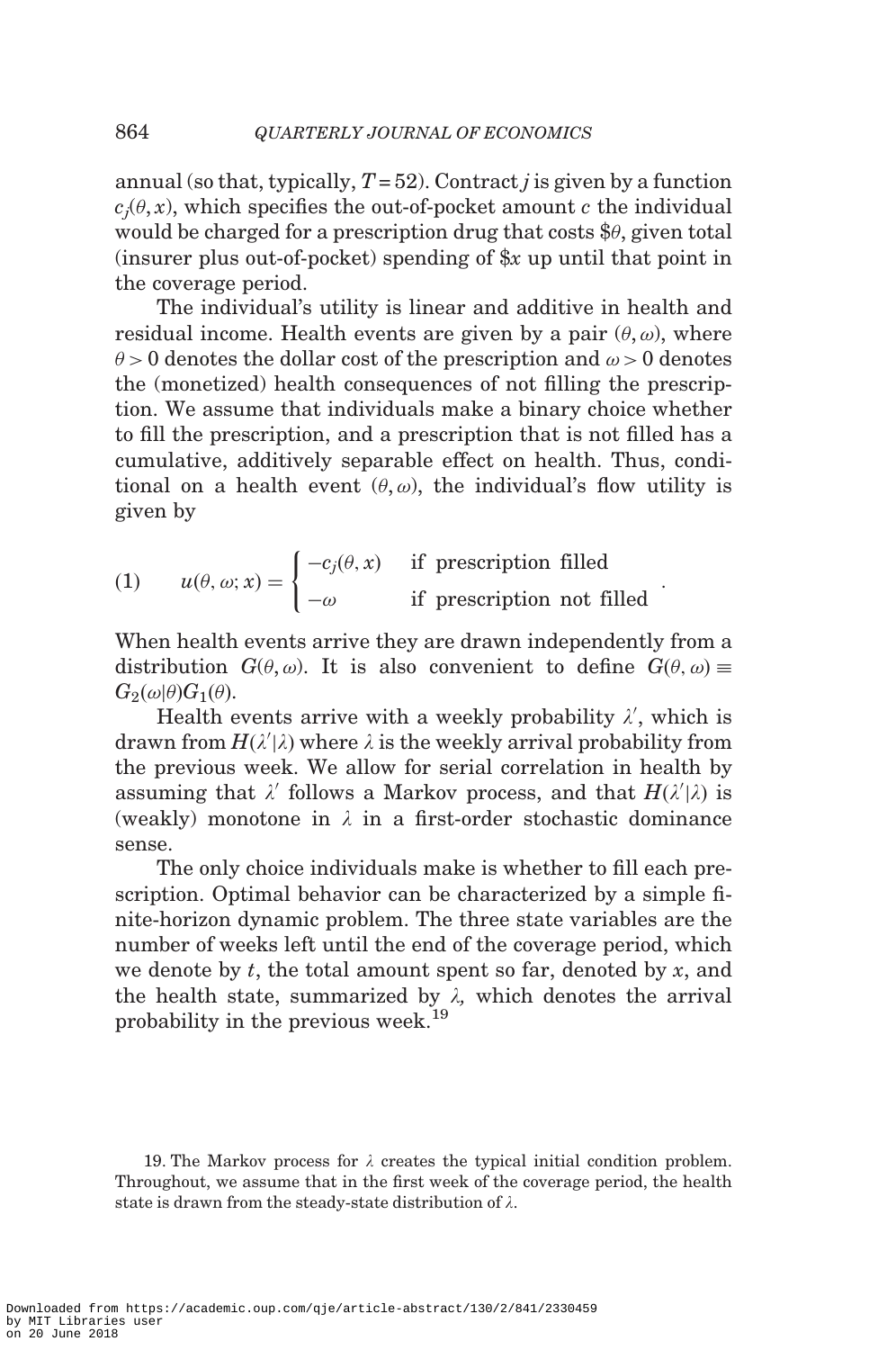<span id="page-24-0"></span>The value function  $v(x,t,\lambda)$  represents the present discounted value of expected utility along the optimal path and is given by the solution to the following Bellman equation:

$$
(2) \qquad \int \left[ +\lambda' \int \max \left\{ \begin{array}{l} (1-\lambda')\delta v(x,t-1,\lambda') \\ -c_j(\theta,x)+\delta v(x+\theta,t-1,\lambda') \\ -\omega+\delta v(x,t-1,\lambda') \end{array} \right\} dG(\theta,\omega) \right] dH(\lambda'|\lambda).
$$

Optimal behavior is straightforward to characterize: if a prescription arrives, the individual fills it if the value from doing so,  $-c_j(\theta,x)+\delta v(x+\theta,t-1,\lambda')$ , exceeds the value obtained from not filling the prescription,  $-\omega + \delta v(x, t-1, \lambda')$ . In our baseline model we assume that terminal conditions are given by  $v(x,0,\lambda)=0$  for all x; in Section VI we extend the model to allow for cross-year substitution by making the terminal values a function of unfilled prescriptions.

To summarize, the model boils down to a statistical description that describes the individual's health—the arrival rate of prescriptions  $\lambda'$ , its transition over time  $H(\lambda'|\lambda)$ , and the associated (marginal) distribution of cost  $G_1(\theta)$ —and two important economic objects. The first economic object, summarized by  $G_2(\omega|\theta)$ , can be thought of as the primitive price elasticity that captures substitution between health and income. The presence of a nonzero price elasticity was suggested by the descriptive evidence of bunching at the kink. Specifically,  $G_2(\omega|\theta)$  represents the distribution of the (monetized) utility loss  $\omega$  from not filling a prescription of total cost  $\theta$ . Of interest is the distribution of  $\omega$  relative to  $\theta$ , or simply the distribution of the ratio  $\frac{\omega}{\theta}$ . As  $\frac{\omega}{\theta}$  is higher (lower), the utility loss of not filling a prescription is greater (smaller) relative to the cost of filling the prescription, so (conditional on the cost) the prescription is more (less) likely to be filled. In particular, when  $\omega \geq \theta$  the individual will consume the prescription even if she has to pay the full cost out of pocket. However, once  $\omega < \theta$  the individual will consume the prescription only if some portion of the cost is (effectively) paid by the insurance. Thus,  $G_2(\omega|\theta)$  can be thought of as capturing the price elasticity that would completely determine behavior in a constant price (linear) contract.

The second economic object in the model, summarized by the parameter  $\delta \in [0, 1]$ , captures the extent to which individuals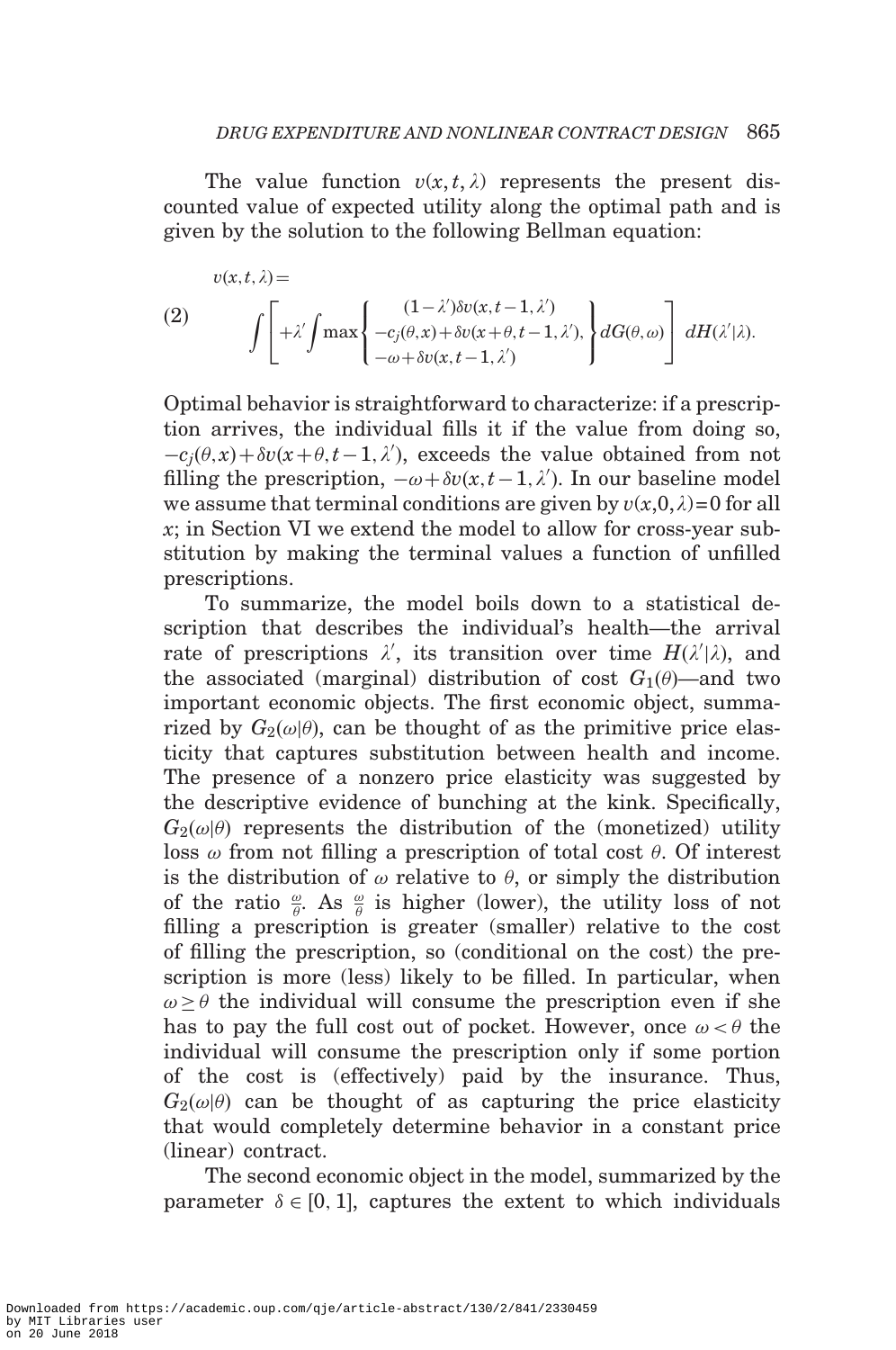understand and respond to the dynamic incentives associated with the nonlinear contract. At one extreme, a "fully myopic" individual ( $\delta$ =0) will not fill a prescription of cost  $\theta$  if the negative health consequence of not filling the prescription,  $\omega$ , is less than the immediate out-of-pocket expenditure required to fill the prescription,  $-c_j(\theta, x)$ . However, individuals with  $\delta > 0$  take into account the dynamic incentives and will therefore make their decision based not only on the immediate out-of-pocket cost of filling the prescription but also on the expected arrival of future health shocks and the associated sequence of prices associated with the nonlinear contract.

A greater value of  $\delta$  increases the importance of subsequent out-of-pocket prices relative to the immediate out-of-pocket price for the current utilization decision.<sup>20</sup> Since price is nonmonotone in total spending (for example, rising at the kink and then falling again at the CCL, as seen in [Figure I](#page-2-0)), whether an individual with  $\delta > 0$  is more or less likely to fill a current prescription, relative to an individual with  $\delta = 0$ , will depend on their spending to date and their expectation regarding future health shocks. In other work ([Aron-Dine et al. 2015\)](#page-56-0), we presented evidence that individuals do not respond only to the current, spot price of medical care in making utilization decisions (i.e., we reject  $\delta = 0$ ) both in the Medicare Part D context and in the context of employer-provided health insurance. Likewise, the claim timing patterns [\(Figure V\)](#page-18-0) showing a drop in the probability of monthly claiming by people in the kink, which is much more pronounced toward the end of the year, is also consistent with within-year uncertainty about the distribution of health-related events (as captured by  $\lambda$  and  $G_1(\theta)$ ) and a positive discount factor (captured by  $\delta > 0$ ).

### IV.B. Parameterization

To estimate the model, we need to make three types of assumptions. One is about the parametric nature of the distributions that enter the individual's decisions,  $G_1(\theta)$  and  $G_2(\omega|\theta)$ .

<sup>20.</sup> In practice,  $\delta$  is affected not only by the "pure" discount rate but also by the extent to which individuals understand and are aware of the budget set created by the nonlinear contract and by liquidity constraints. We thus think of  $\delta$  as a parameter specific to our context.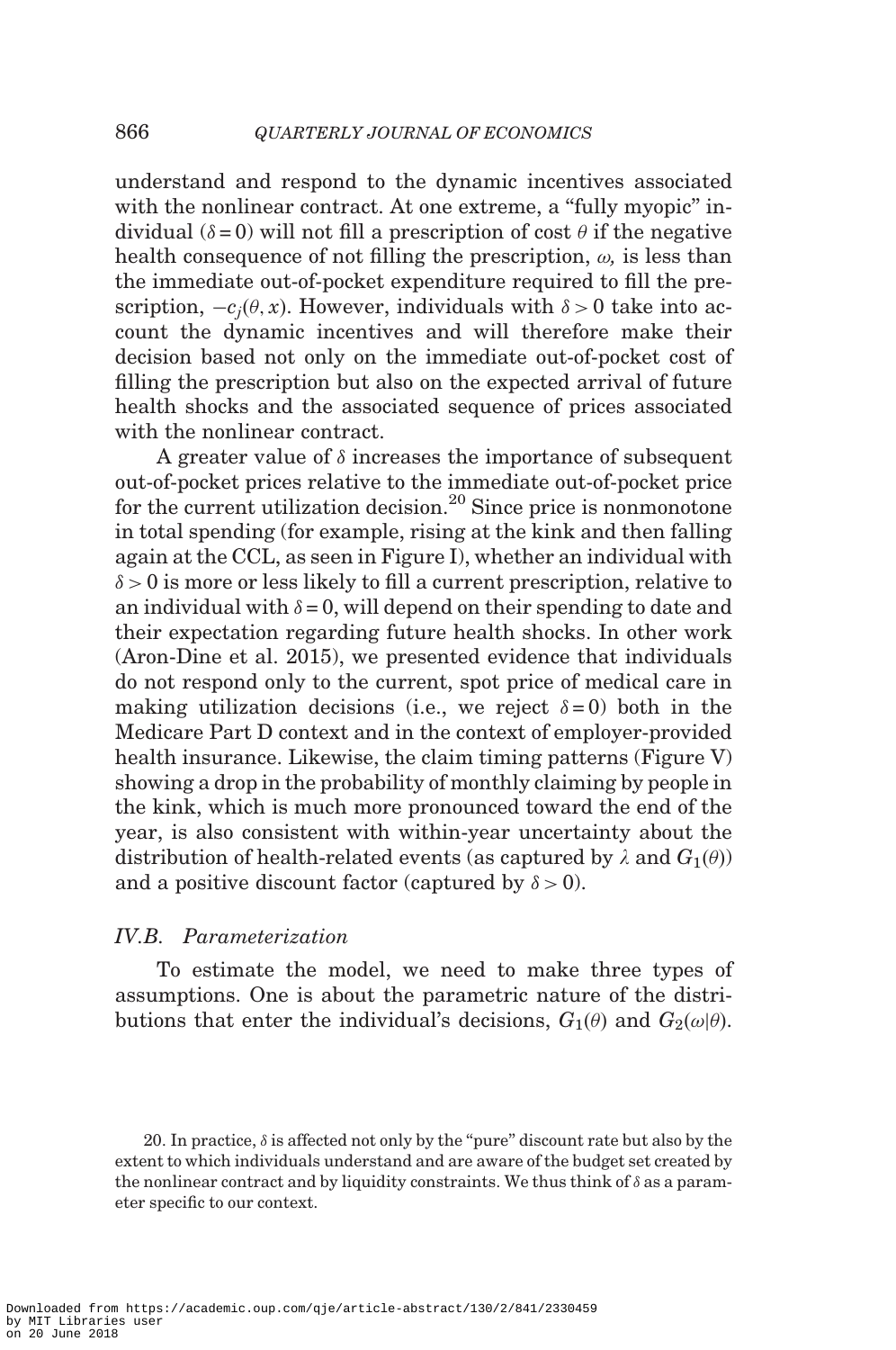We assume that  $G_1(\theta)$  is a log-normal distribution with parameters  $\mu$  and  $\sigma^2$ ; that is,

(3) 
$$
\log \theta \sim N(\mu, \sigma^2).
$$

We also assume that  $\omega$  is equal to  $\theta$  with probability  $1-p$ , and is drawn from a uniform distribution over  $[0, \theta]$  with probability  $p$ . That is,  $G_2(\omega|\theta)$  is given by

(4) 
$$
\omega|\theta \sim \begin{cases} U[0, \theta] & \text{with probability } p \\ \theta & \text{with probability } 1 - p \end{cases}.
$$

Recall that if  $\omega \geq \theta$  it is always optimal for the individual to consume the prescription, so the assumption of a mass point at  $\theta$ (rather than a smooth distribution with support over values greater than  $\theta$ ) is inconsequential. With probability  $1 - p$  the individual will consume the prescription regardless of the costsharing features of the contract. A larger value of  $p$  implies that a larger fraction of shocks have  $\omega < \theta$  and are therefore ones where drug purchasing may be responsive to the cost-sharing features of the contract.

With this parameterization, the extent of substitution between health and income is increasing in  $p$ , the probability that  $\omega$  is lower than  $\theta$ . To give a concrete interpretation, consider a person who faces a constant coinsurance rate of  $c \in [0, 1]$ . That person will fill prescriptions whenever  $\omega \geq c\theta$ . This occurs with probability  $1 - pc$ . A low value of p means that the person will fill most prescriptions regardless of the coinsurance rate. A high value of p indicates that the probability of filling prescriptions is more responsive to the coinsurance rate c.

The second assumption is the nature of the Markov process for the weekly probability of health event  $\lambda$ . We assume that for each individual,  $\lambda$  can take one of two values,  $\lambda^L$  and  $\lambda^H$ (with  $\lambda^L < \lambda^H$ ), and that  $\Pr(\lambda_t = \lambda^L | \lambda_{t+1} = \lambda^L) = \kappa^L > 0.5$  and  $Pr(\lambda_t = \lambda^H | \lambda_{t+1} = \lambda^H) = \kappa^H > 0.5$ , so there is (weakly) positive serial correlation. This simple parameterization of the Markov process for  $\lambda$  is computationally attractive, as we only need to consider two possible values for the third state variable.

The third type of assumption is about parameterization of heterogeneity across individuals in a given year. Since individuals' health is likely serially correlated, even conditional on the serial correlation introduced above, we introduce permanent unobserved heterogeneity in the form of discrete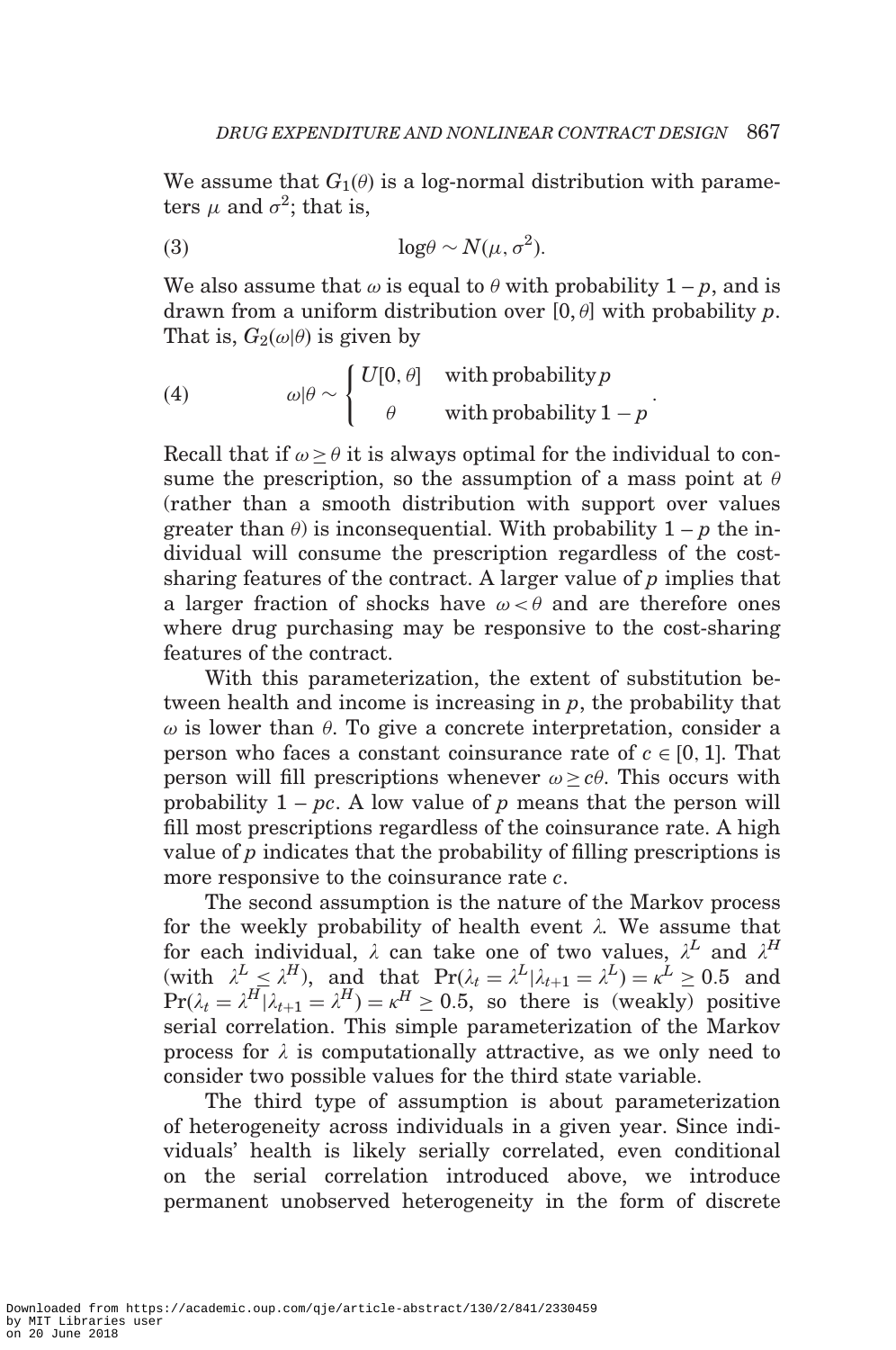types,  $m \in \{1, 2, ..., M\}$ . An individual i is of type m with (logit) probability

(5) 
$$
\pi_m = \frac{\exp(z_i'\beta_m)}{\sum_{k=1}^M \exp(z_i'\beta_k)},
$$

where  $z_i$  is a vector of individual characteristics—our primary specification uses a constant, the risk score, and a 65-years-old indicator—and  $\left\{\beta_m\right\}_{m=1}^M$  are type-specific vectors of coefficients (with one of the elements in each vector normalized to 0). The parameters  $\mu_m$ ,  $\sigma_m$ , and  $p_m$  are all allowed to flexibly vary across types. The discount factor  $\delta$ , which is more difficult to identify in the data, is assumed to be the same for all types. For  $\lambda$ , we allow  $\lambda_m^L$  to vary flexibly by type, but then impose the restriction that  $\kappa^L,$  $\kappa^H$ , and the ratio  $\frac{\lambda^L}{\lambda^H} \leq 1$  are the same for all types. Our parameterization allows for heterogeneity in both individual health  $(\lambda, \mu, \sigma)$ , and in the responsiveness of individual spending to cost-sharing (p). Overall, the model has 4M parameters that define the M quadruplets  $(\mu_m, \sigma_m, \lambda_m^L, p_m)$ , the single parameter  $\delta$ , three parameters for  $\kappa^L$ ,  $\kappa^H$ , and the ratio  $\frac{\lambda^L}{\lambda^H}$ , and  $3(M-1)$  parameters that define the  $\beta_m$ 's that shift the type probabilities. In our primary specification we use five types  $(M=5)$ , and thus have 36 parameters to estimate.

Our choice of parameterization imposes a number of limitations that deserve further discussion. First, our assumption that  $\omega$  has a mass point at  $\theta$  is completely innocuous. This is because our model implies that any individual (even one with no insurance) will fill every prescription when  $\omega > \theta$ . This means that we can never identify  $G_2(\omega|\theta)$  above  $\omega = \theta$ , but also that the distribution of  $\omega$  above  $\theta$  does not affect the model's predictions, and therefore has no effect on our counterfactual exercises. Second, our assumption that the ratio  $\frac{\omega}{\theta}$  is independent of  $\theta$  implies that substitutability between health and income does not depend on the cost of a given prescription. Taken literally, this is not realistic: more expensive prescriptions are more likely associated with vital drugs with few close substitutes. We partially capture the idea that some drugs may be less substitutable by allowing both the distribution of  $\theta$  and the distribution of  $\frac{\omega}{\theta}$  to depend on type. We also report in the robustness section an alternative

Downloaded from https://academic.oup.com/qje/article-abstract/130/2/841/2330459 by MIT Libraries user on 20 June 2018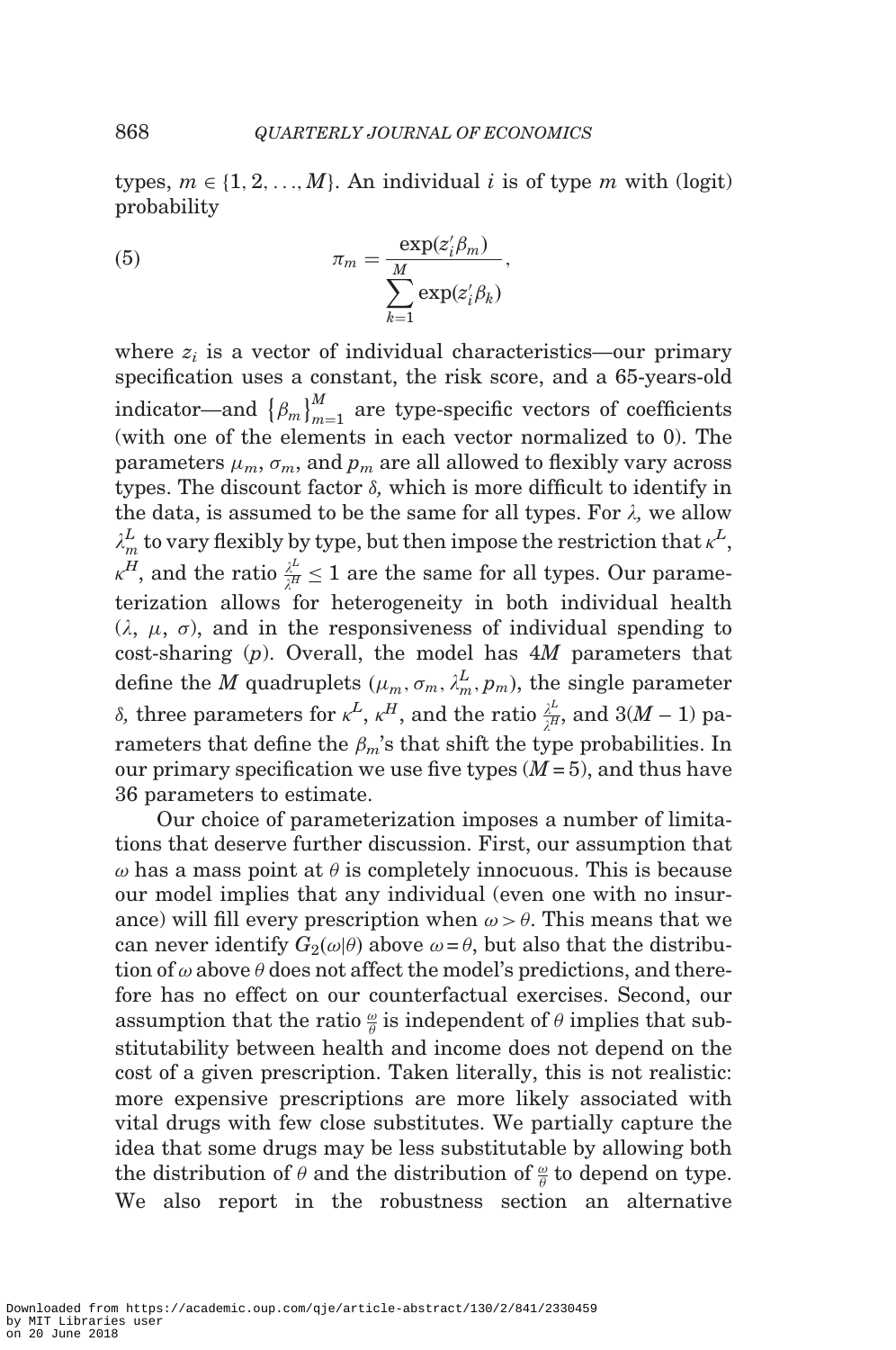specification that allows the distribution of  $\omega$  to depend on  $\theta$ . Third, although we allow for heterogeneity across individuals in the distribution of health events and in their behavioral response to the contract (as shown in [Table III\)](#page-16-0), we do not directly model the choice of drug (e.g., brand versus generic, or type of molecule), and relatedly abstract from heterogeneity across drugs in the behavioral response to the contract (as shown in [Table IV\)](#page-21-0). To the extent that drug type varies across people, this may be partially and indirectly captured by allowing for heterogeneity in response rates and the distribution of health events across individuals, and we explore related parametric assumptions in the robustness section. This simplification, however, allows us to think about drug expenditure in monetary terms and to have a unified model for all spending decisions. A more detailed model of health conditions and potential cures would make it very difficult to uniformly treat all possible drugs and would make it less consistent to uniformly treat all plans in a similar way by converting copay plans to coinsurance plans (as mentioned in Section II).

### IV.C. Identification

Loosely speaking, identification relies on three important features of our model and data. First, the nonlinearity of Part D coverage generates variation in incentives that we use to recover the distribution of  $\omega/\theta$ , or the primitive substitution between health and income that would govern behavior in a linear contract. In particular, the bunching at the kink (shown in Section III) allows us to identify the spending response to price where the spot and future price are the same (as in a linear contract). Second, timing of purchases (also shown in Section III) helps in identifying the discount factor  $\delta$ . The larger  $\delta$  is, the more current purchases would respond to expected total spending, and hence the greater the decline we would see in earlier months in Figure  $V^{21}$  Finally, observing weekly claims made by the same individual over the entire year, along with our assumption that

21. To assess the importance of these moments for the actual identification, we follow the procedure recently proposed by [Gentzkow and Shapiro \(2014\).](#page-57-0) We find that the estimation moments (described later) that are associated with the timing of drug purchases at the end of the year account for approximately 20% of the contribution of all the moments to the estimation of  $\delta$ . Analogously, we find that the estimation moments (again described later) that are associated with the bunching around the kink account for approximately 48–72% of the contribution of all the moments to the estimation of the different  $p$ 's.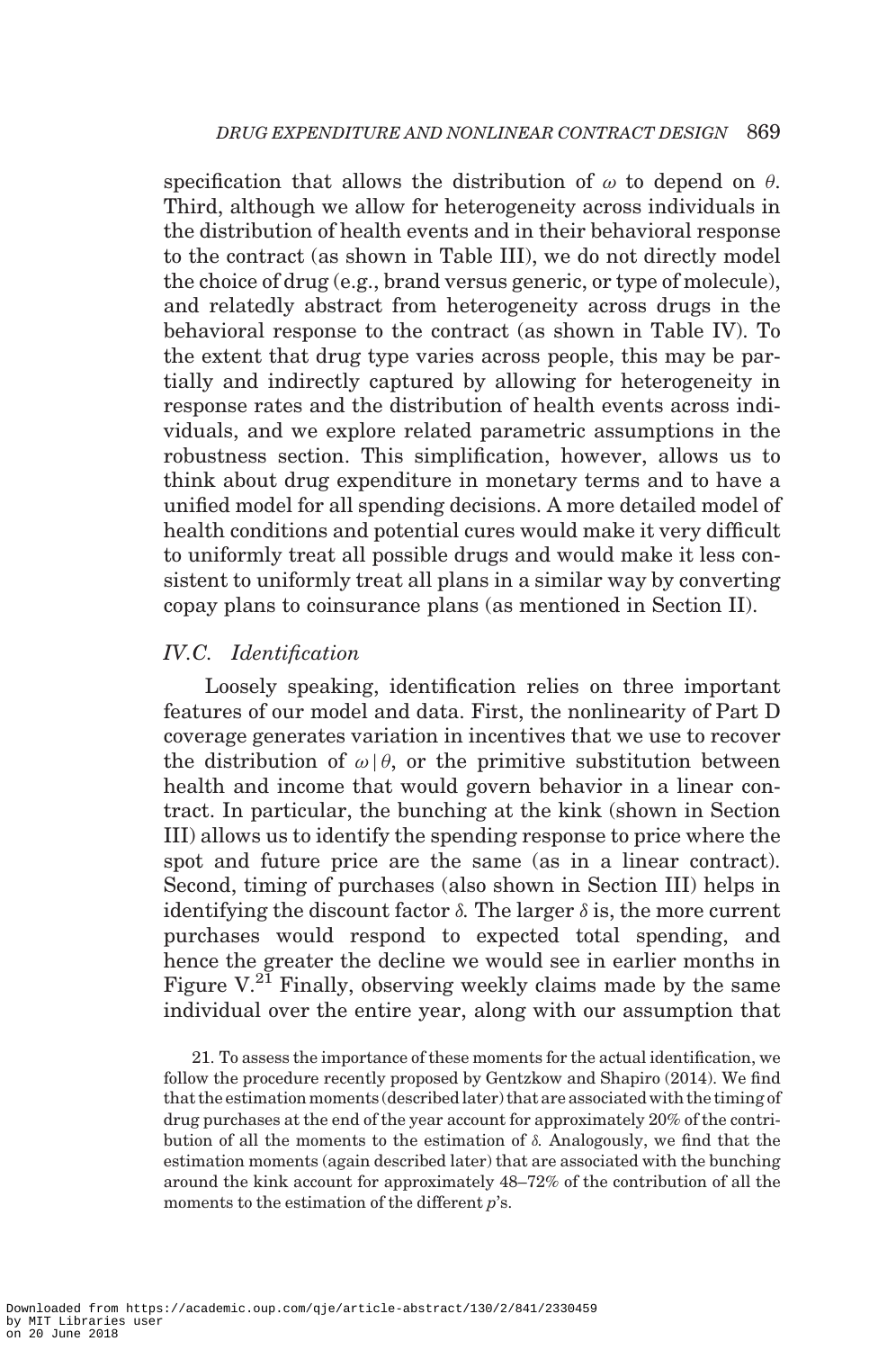the (unobserved) type is constant throughout the year and health status follows a Markov process, allows us to recover the distribution of health status for each type from the observed selected distribution of filled prescriptions.

More formally, we consider identification conditional on plan characteristics and other covariates. To streamline the notation and discussion, we leave the conditioning on covariates and plan characteristics implicit for the remainder of this section. We want to show that the observed distribution of prescription drug claims can uniquely identify the distribution of types,  $\pi_m$ , the distribution of health status given type,  $H_m(\lambda_t|\lambda_{t+1})$  and  $G_1(\theta|m)$ , the substitutability between income and health,  $G_2(\omega|\theta,m)$ , and the parameter  $\delta$ . The results of [Hu and Shum \(2012\)](#page-57-0) show the nonparametric identification of the distribution of types,  $\pi_m$ , the conditional (on type) distribution of  $\theta$ ,  $G_1(\theta|m)$ , conditional claim probabilities,  $P(\text{claim}|m, \theta, x, t)$ , and distribution of  $\lambda$ ,  $H_m(\lambda_t|\lambda_{t+1})$ . Given the distribution of health status and conditional claim probabilities, the nonlinearity of the contract generates variation in incentives that traces out the distribution of  $\omega$ .

To see this, note that an immediate consequence of [equation](#page-24-0) [\(2\)](#page-24-0) is that

$$
P(\text{claim}|m, \theta, x, t, \lambda) = P(-c_j(\theta, x) + \delta v(x + \theta, t - 1, \lambda)) \ge -\omega + \delta v(x, t - 1, \lambda)|m, \theta, x, t, \lambda)
$$
  
= 
$$
P\left(\frac{\omega}{\theta} \ge \frac{1}{\theta}(c_j(\theta, x) + \delta v(x, t - 1, \lambda) - \delta v(x + \theta, t - 1, \lambda))|m, \theta, x, t, \lambda\right)
$$
  
= 
$$
1 - \overline{G}_2\left(\frac{1}{\theta}(c_j(\theta, x) + \delta v(x, t - 1) - \delta v(x + \theta, t - 1))|m, \theta\right)
$$

 $(6)$ 

where  $\overline{G}_2(\cdot|m,\theta)$  is the conditional CDF of the ratio  $\frac{\omega}{\theta}$ . With linear insurance coverage,  $c_j(\theta, x) = c\theta$ , the value function does not depend on  $x$ , and equation (6) simplifies to

(7) 
$$
P(\text{claim}|m, \theta, x, t, \lambda) = 1 - \overline{G}_2(c|m, \theta).
$$

In this case, without exogenous variation in insurance contracts, we would only be able to identify  $G_2(\cdot)$  at a single point. Fortunately, our data feature nonlinear contracts, so we can identify  $G_2(\cdot | m, \theta)$  on a much larger range.

To eliminate the value function, consider the final week of the year. Then,

(8) 
$$
P(\text{claim}|m, \theta, x, 1, \lambda) = 1 - \overline{G}_2\bigg(\frac{c_j(\theta, x)}{\theta}|m, \theta\bigg),
$$

<span id="page-29-0"></span>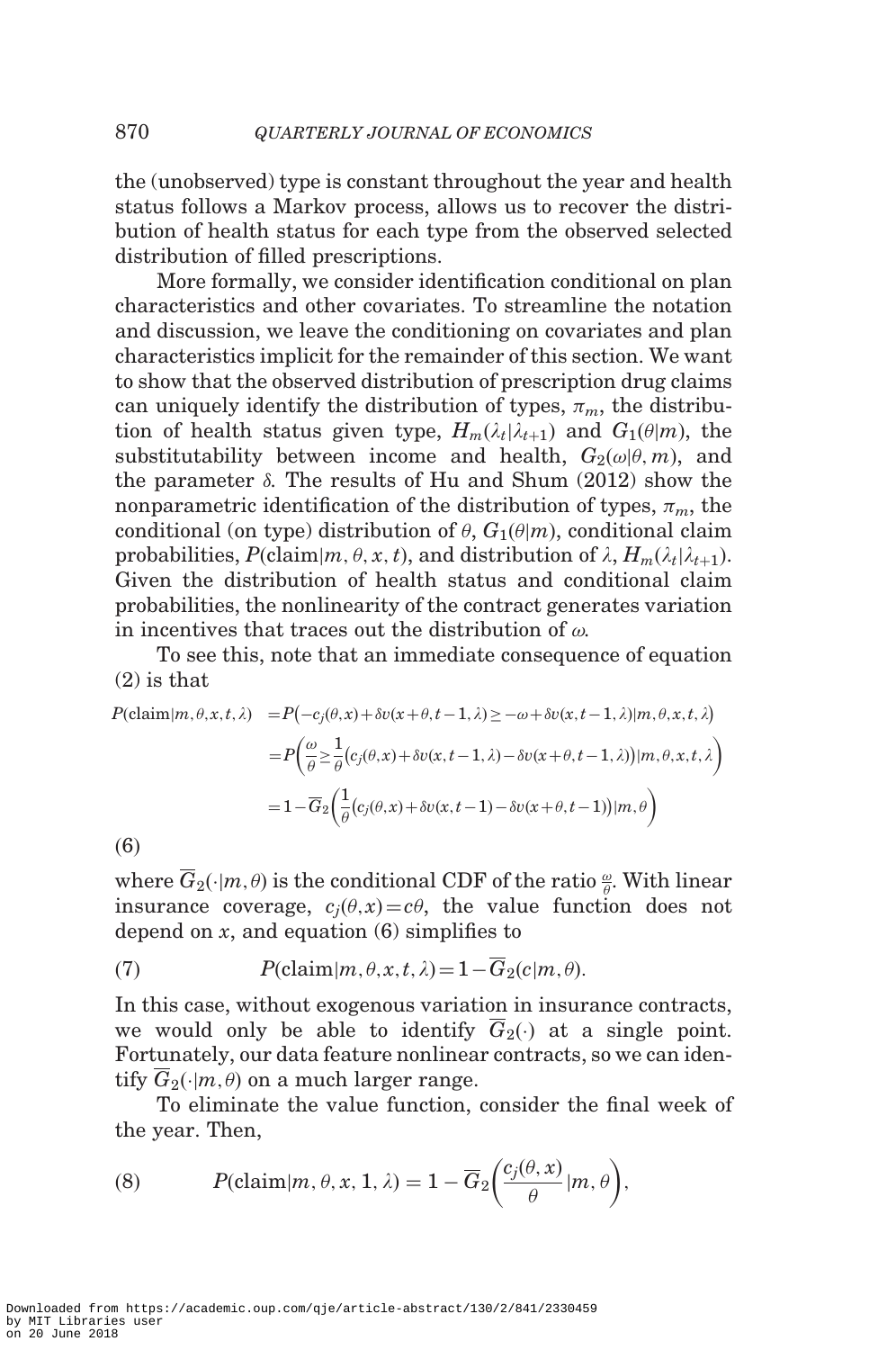so we can identify  $\overline{G}_2(\cdot | m,\theta)$  on the support of  $\frac{c_j(\theta,x)}{\theta}$  $\frac{\partial {\bf x}}{\partial}$ . The range of this support is an empirical question. Beyond the CCL, our contracts are linear with a coinsurance rate of around 7 percent. Below the deductible or in the coverage gap, the ratio  $\frac{c_j(\theta,x)}{\theta}$  $\frac{\partial}{\partial x}$  is as high as 1. Thus, we can identify  $G_2(\cdot|m,\theta)$  on approximately [0.07,1]. This is only approximate because there is variation in the coinsurance rates across plans, and we are showing identification conditional on plan.

Given  $G_2(\cdot | m, \theta)$ , variation in claim probabilities with x and t allows us to identify  $\delta$  from [equation \(6\)](#page-29-0). If  $\delta$  is near 0, then t will have little effect on the claim probabilities, given  $x$ . The larger is  $\delta$ , the more important  $t$  will be.

### IV.D. Estimation

We estimate the model using simulated minimum distance on a slightly modified baseline sample.<sup>22</sup> Let  $m_n$  denote a vector of sample statistics of the observed data. Let  $m_s(\varphi)$  denote a vector of the same sample statistics of data simulated using our model with parameters  $\varphi$ . Our estimator is

(9) 
$$
\hat{\varphi} \in \arg\min_{\varphi \in \Psi} (m_n - m_s(\varphi))^{\prime} W_n(m_n - m_s(\varphi)),
$$

where  $W_n$  is an estimate of the inverse of the asymptotic variance of the sample statistics. [Online Appendix B](http://qje.oxfordjournals.org/lookup/suppl/doi:10.1093/qje/qjv005/-/DC1) describes in detail how we solve for the value function and simulate our model.

We use several types of moment conditions, with our choices motivated by some of the key descriptive patterns in Section III. One type of moments summarizes the distribution of annual spending that is shown in [Figure II,](#page-12-0) with particular emphasis on the bunching pattern around the kink. Specifically, we use the probability of zero spending; the average of censored (at \$15,000) spending; the standard deviation of censored spending; the probability of annual spending being less than \$100, \$250, \$500, \$1,000, \$1,500, \$2,000, \$3,000, \$4,000, and \$6,000; and the covariance of annual spending with each of the covariates. To capture the bunching around the kink, we use the histogram of total spending around the kink location, using 20 bins (each of

<sup>22.</sup> To reduce computational cost, we make two inconsequential restrictions to our baseline sample. We restrict to the 500 most common plans; this represents about 10% of plans but about 90% of beneficiary-years. From this modified baseline sample we use a 10% random sample.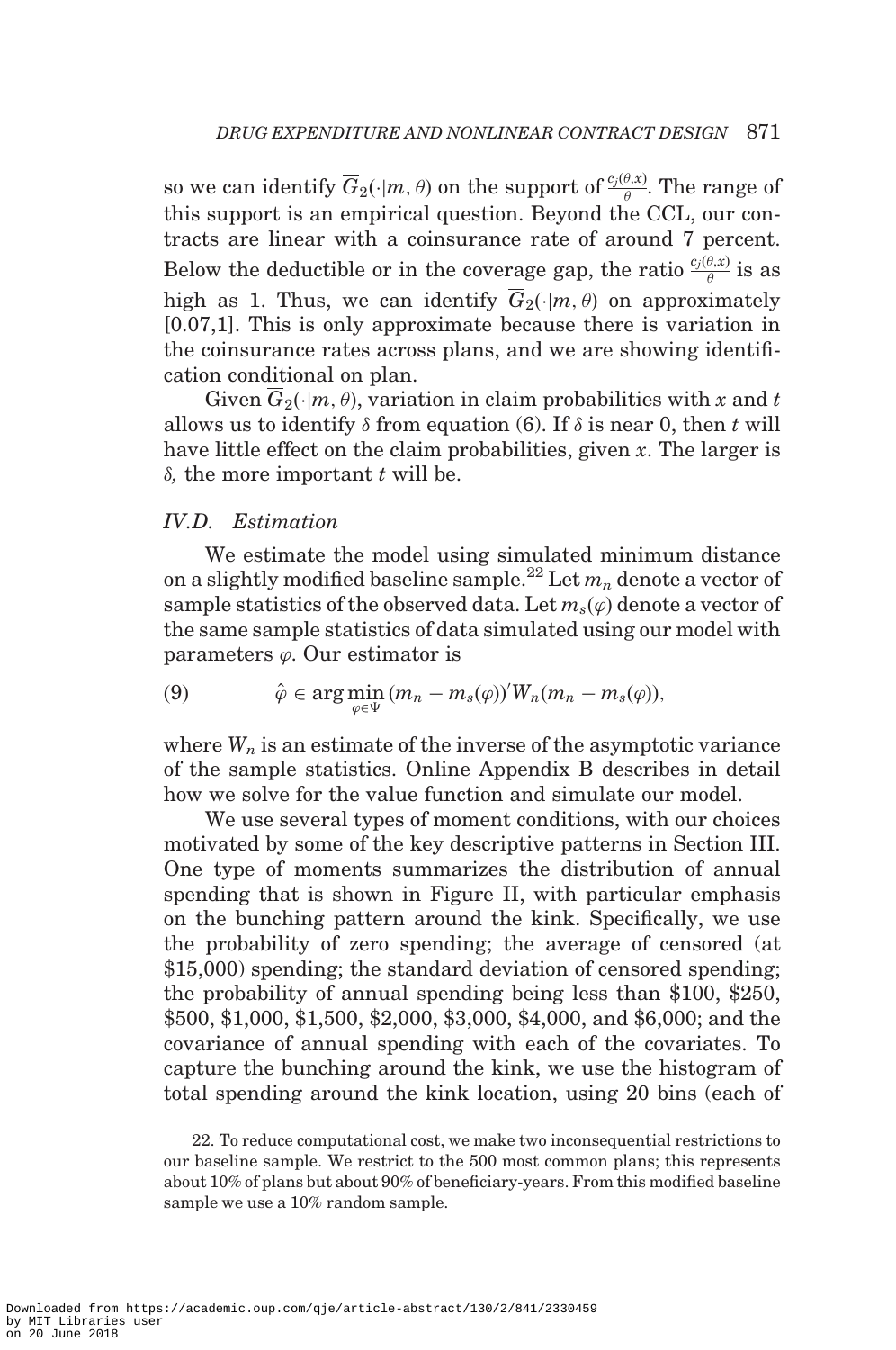width of \$50) within \$500 of the kink. That is, we divide the range of -\$500 to \$500 (relative to the kink location) into 20 equally sized bins and use the frequency of each bin as a moment we try to match.

A second type of moments focuses on the claim timing pattern around the kink, as shown in [Figure V.](#page-18-0) Specifically, we construct 12 such timing moments. For each month from July to December, we use two moments: the share of individuals with at least one claim in the month conditional on the individuals' total spending in the year being within \$150 of the kink, and an analogous share conditional on the individuals' total spending being between \$800 and \$500 below the kink. Finally, a third type of moments captures the persistence of individual spending over time, for which we use the covariance between spending in the first half and second half of the year.

It may be useful to highlight some computational challenges that we faced in our attempt to obtain estimates. Naive simulation of the model causes  $m_s(\varphi)$  to be discontinuous due to the discrete claim decisions in our model. Due to the long sequence of discrete choices, conventional approaches for restoring continuity to  $m_s(\varphi)$  fail. Each period an individual can fill a prescription or not, so there are  $2<sup>T</sup>$  possible sequences of claims. We cannot introduce logit errors to smooth over each period separately because the claims affect the state variable of total spending; calculating all  $2<sup>T</sup>$  possible sequences of claims and smoothing them is not feasible. While using importance sampling is possible in theory, in practice it is difficult to choose an initial sampling distribution that is close to the true distribution, resulting in inaccurate simulations. Instead, we use the naive simulation method to compute  $m_s(\varphi)$  and use a minimization algorithm that is robust to discontinuity.

Specifically, we use the covariance matrix adaptation evolution strategy (CMA-ES) of [Hansen and Kern \(2004\)](#page-57-0) and [Hansen](#page-57-0) [\(2006\)](#page-57-0). Like simulated annealing and various genetic algorithms, CMA-ES incorporates randomization, which makes it effective for global minimization. Like quasi-Newton methods, CMA-ES also builds a second-order approximation to the objective function, which makes it much more efficient than purely random or pattern-based minimization algorithms. In comparisons of optimization algorithms, CMA-ES is among the most effective existing algorithms, especially for nonconvex nonsmooth objective functions [\(Hansen et al. 2010](#page-57-0); [Rios and Sahinidis 2013\)](#page-58-0).

Downloaded from https://academic.oup.com/qje/article-abstract/130/2/841/2330459 by MIT Libraries user on 20 June 2018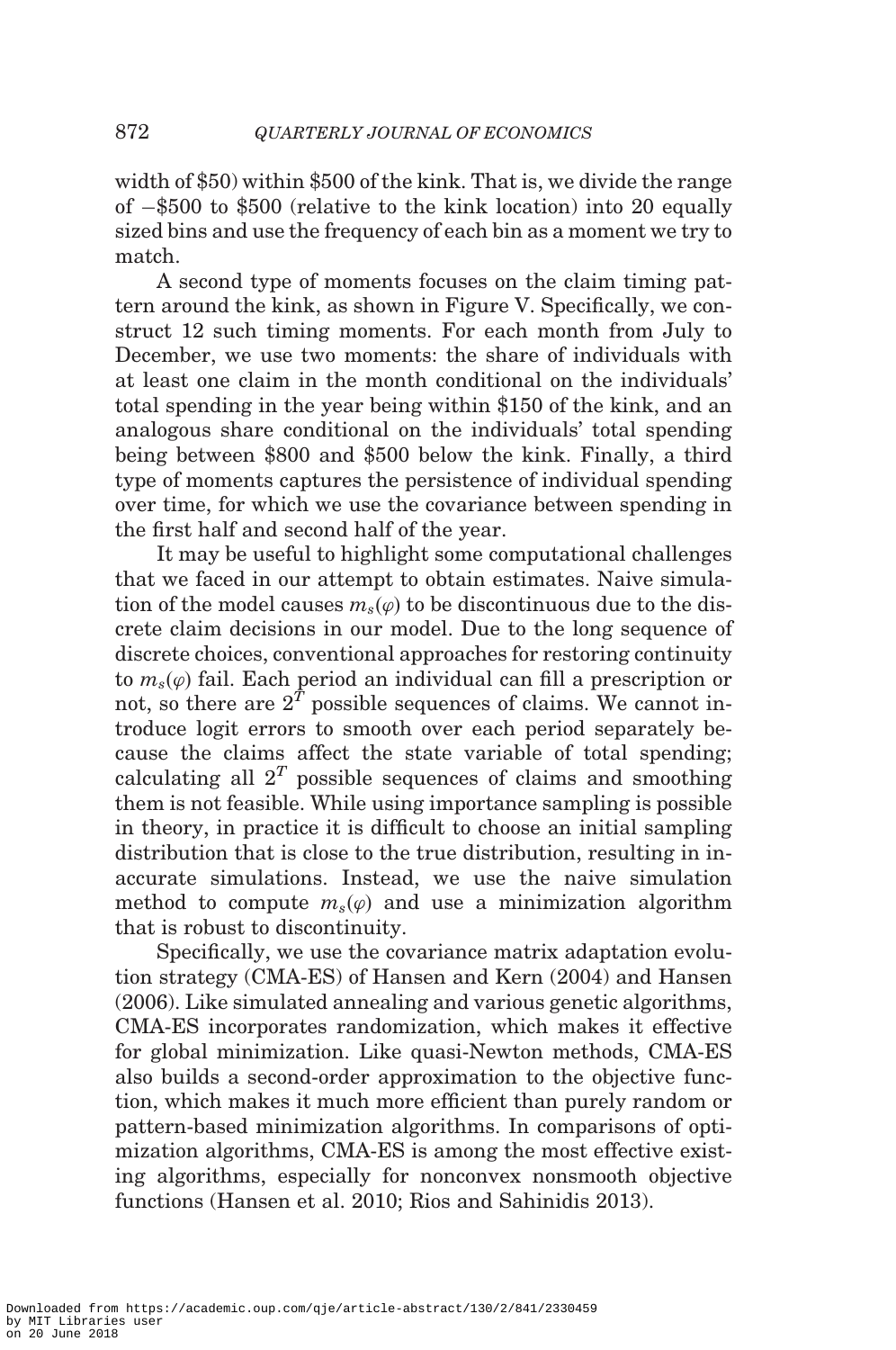<span id="page-32-0"></span>Our estimator has the typical asymptotic normal distribution for simulated GMM estimators. Although  $m_s(\varphi)$  is not smooth for fixed *n* or number of simulations, it is smooth in the limit as  $n \rightarrow \infty$ or  $S \rightarrow \infty$ . As a result,

$$
(10)\ \sqrt{n}(\hat{\varphi}-\varphi_0)\stackrel{d}{\rightarrow}N\Big(0,(MWM)^{-1}MW\Big(1+\frac{1}{S}\Big)\Omega WM(MWM)^{-1}\Big),
$$

where  $W = p\lim_{n}W_n$ ,  $M = \nabla p\lim_{n}W_s(\varphi_0)$ ,  $\Omega$  is the asymptotic variance of  $m_n$ , and S is the number of simulations per observation used to calculate  $m<sub>s</sub>$ .

#### V. RESULTS

### V.A. Parameter Estimates and Model Fit

[Table V](#page-33-0) presents the parameter estimates. We find  $\delta$  to be relatively close to 1, at 0.96. Recall that our preferred interpretation of  $\delta$  is not a (weekly) discount factor, which we would expect to be even closer to 1, but simply a behavioral parameter that also reflects individuals' understanding of the insurance coverage contract, in particular the salience of the (future) nonlinearities of the contract.

The rest of the parameters are allowed to vary by type, and our baseline specification allows for five discrete types. The types are ordered in terms of their expected annual spending (bottom rows of [Table V\)](#page-33-0). The second, third, and fifth types are the most common and together account for about 93% of the individuals. As should be expected, increases in risk score are associated with increased probability of the highest spending types (types 4 and 5) and decreased probability of lower spending types (types 2 and 3). It is interesting to note that these (predictable) average correlations between risk score (and age) and spending type are not estimated to be monotone across types. For example, individuals with higher risk scores are more likely to be of types 4 and 5 and less likely to be of types 2 and 3, but their probability of being the lowest spending type  $(type 1)$  which only accounts for about 5% of the beneficiaries—is not affected much. This pattern may point to multidimensional heterogeneity and to important (unobserved) individual traits that are associated with low drug expenditure for reasons that are less related to health.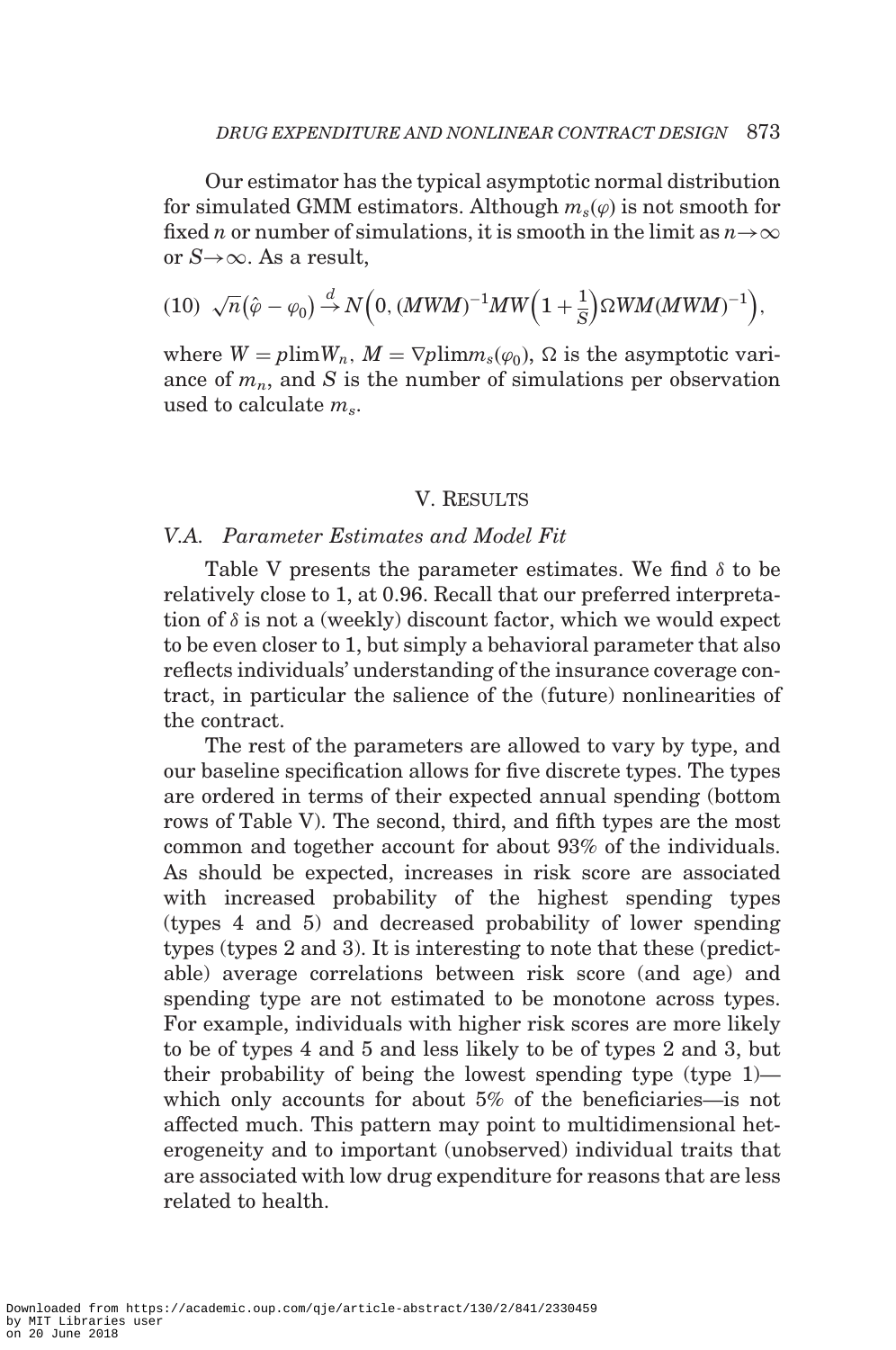#### TABLE V

<span id="page-33-0"></span>ESTIMATES OF THE MODEL PARAMETERS, AND SOME OF THEIR QUANTITATIVE **IMPLICATIONS** 

|                                                                                  | $j=1$    | $j=2$    | $j=3$                  | $j=4$    | $j=5$    |
|----------------------------------------------------------------------------------|----------|----------|------------------------|----------|----------|
| Parameter estimates:                                                             |          |          |                        |          |          |
| Beta_0                                                                           | 0.00     | 3.59     | 3.98                   | $-4.37$  | $-4.35$  |
|                                                                                  |          | (0.029)  | (0.018)                | (0.011)  | (0.03)   |
| Beta Risk                                                                        | 0.00     | $-2.46$  | $-2.85$                | 4.10     | 6.18     |
|                                                                                  |          | (0.028)  | (0.021)                | (0.011)  | (0.039)  |
| Beta_65                                                                          | 0.00     | $-0.10$  | 1.34                   | 0.93     | $-1.60$  |
|                                                                                  |          | (<0.001) | (<0.001)               | (<0.001) | (<0.001) |
| $\delta$                                                                         |          |          | $- - - 0.961(0.0013)$  |          |          |
| $\mu$                                                                            | $-0.003$ | 4.00     | 2.95                   | 4.32     | 4.30     |
|                                                                                  | (<0.001) | (0.002)  | (0.001)                | (0.002)  | (0.002)  |
| $\sigma$                                                                         | 2.37     | 1.18     | 1.58                   | 0.42     | 1.43     |
|                                                                                  | (0.145)  | (0.005)  | (0.002)                | (0.002)  | (0.002)  |
| p                                                                                | 0.86     | 0.90     | 0.50                   | 0.51     | 0.37     |
|                                                                                  | (0.004)  | (0.005)  | (0.004)                | (0.002)  | (0.001)  |
| $\lambda_{\text{low}}$                                                           | 0.010    | 0.13     | 0.56                   | 0.78     | 0.40     |
|                                                                                  | (<0.001) | (0.001)  | (0.001)                | (0.002)  | (<0.001) |
| $\lambda_{\rm high}$                                                             | 0.011    | 0.14     | 0.63                   | 0.88     | 0.45     |
|                                                                                  | (<0.001) | (0.001)  | (0.001)                | (0.003)  | (<0.001) |
| $\Pr(\lambda_t = \lambda_{\text{low}}   \lambda_{t+1} = \lambda_{\text{low}})$   |          |          |                        |          |          |
| $\Pr(\lambda_t = \lambda_{\text{high}}   \lambda_{t+1} = \lambda_{\text{high}})$ |          |          | $\cdots$ 0.565 (0.001) |          |          |
| Implied shares:                                                                  |          |          |                        |          |          |
| Overall                                                                          | 0.05     | 0.29     | 0.35                   | 0.03     | 0.29     |
| For $age = 65$                                                                   | 0.00     | 0.14     | 0.86                   | 0.00     | 0.00     |
| For age $>65$                                                                    | 0.05     | 0.29     | 0.33                   | 0.03     | 0.30     |
|                                                                                  |          |          |                        |          |          |
| Other implied quantities:                                                        |          |          |                        |          |          |
| d(share)/d(risk)                                                                 | 0.01     | $-0.38$  | $-0.51$                | 0.06     | 0.83     |
| $E(\theta)$                                                                      | 17       | 209      | 67                     | 82       | 204      |
| Implied annual expected spending:                                                |          |          |                        |          |          |
| Full insurance                                                                   | 10       | 815      | 2,183                  | 3,749    | 4,773    |
| $0.25$ coins. rate                                                               | 8        | 631      | 1,913                  | 3,276    | 4,326    |

Notes. Top panel reports parameter estimates, with standard errors in parentheses. Standard errors are calculated using the asymptotic variance of the estimates (see [equation \(10\)\)](#page-32-0), with  $M$  estimated by the numeric derivative of the objective function. Bottom panels report implied quantities based on these parameters. Note that spending depends on the arrival rate of drug events  $(\lambda)$ , the distribution of event size  $(\theta)$ , as well as on the decision to claim, which is affected by the features of the contract and the parameter p.

The parameter estimates suggest quite modest positive serial correlation in health on a week-to-week basis. The event probability in the "sicker" state  $(\lambda^H)$  is estimated to be only 13% higher than the event probability in the "healthier" state  $(\lambda^L)$  and the probability of each state does not change much with the health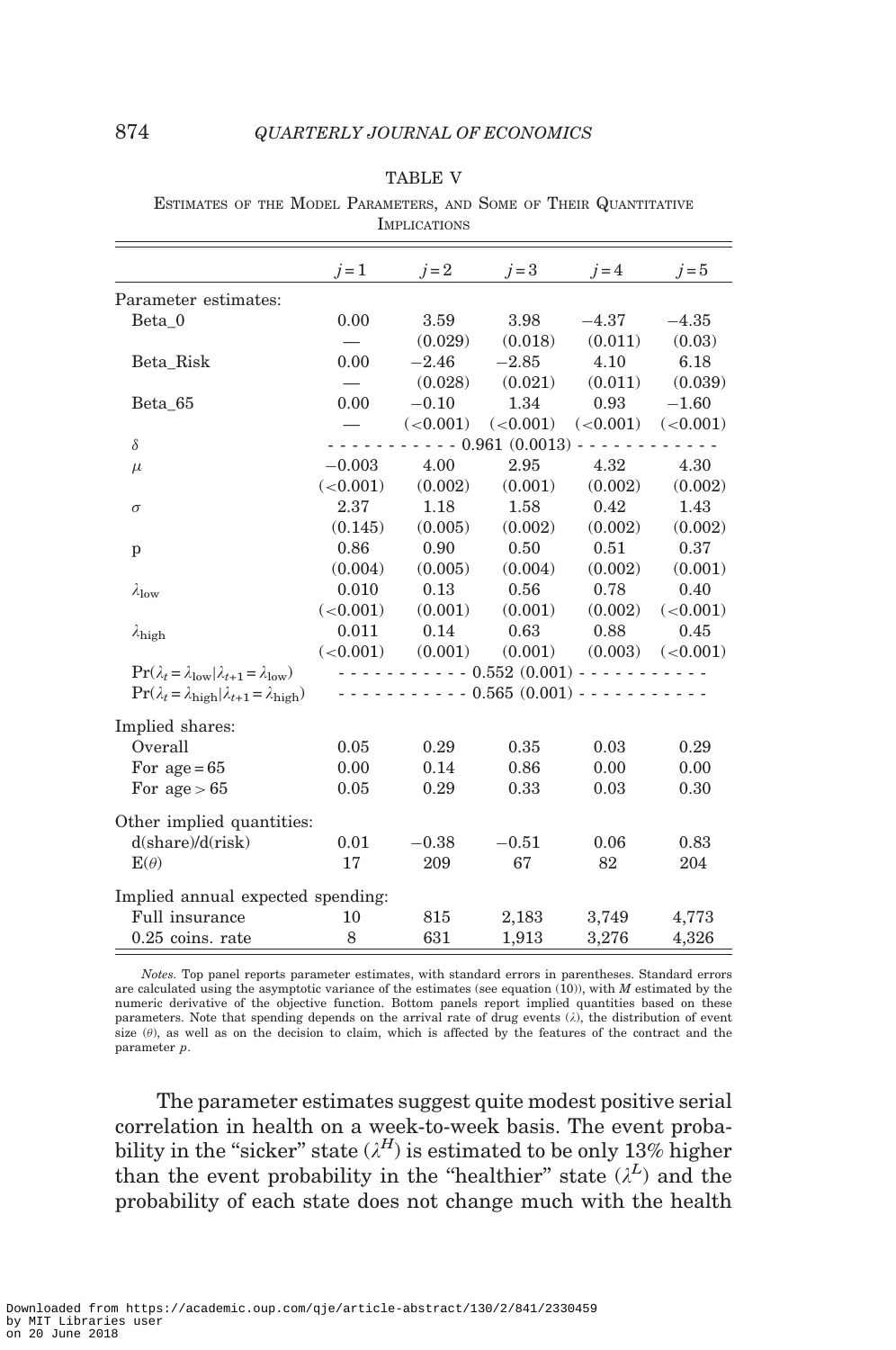state in the earlier week. These results suggest that conditional on allowing for unobserved heterogeneity across individuals in their (''permanent'') health state for the year, the remaining week-to-week correlation is not very important.<sup>23</sup>

A type's health is characterized by the rates of arrival of prescription drug events (the  $\lambda$ 's) and the distribution of their size ( $\theta$ ). The first type is fairly healthy, with relatively low event probabilities and small claim amounts when there is a (potential) claim (i.e., low  $E(\theta)$ ). It is interesting to observe that the two highest spending types (types 4 and 5) exhibit different patterns. Whereas type 4 has a very high event probabilities (0.78 and 0.88), the expected cost of a (potential) claim conditional on an event is relatively low (\$82). In contrast, type 5 is half as likely to experience a health event, but once he has one, the expected cost of the potential claim is more than doubled. Heuristically, one could think of type 4 as an individual with chronic conditions, while type 5 has fewer chronic problems but is generally sicker and experiences frequent acute diseases.

Annual spending depends not only on health but also on the propensity to purchase (i.e., to fill a prescription in response to a health event). This purchase propensity depends on the parameter p, which likewise determines how responsive drug purchasing may potentially be to the cost-sharing features of the contract. As it turns out, the estimated parameter is highly correlated with how sick individuals are. The healthiest types (types 1 and 2), who have the lowest expected spending, are also the types that have the highest estimates of  $p(0.86 \text{ and } 0.9)$ , and are thus the most responsive to the coverage features. In contrast, the sickest type (type 5) has the lowest estimate of  $p(0.37)$  and in two out of three drug events, he would fill the drug regardless of the coverage.

Overall, the model fits the data quite well. To assess the goodness of fit, we generated the model predictions by simulating

23. Indeed, the raw data are generally consistent with this finding. To see this, we look at the raw correlation between an individual's spending in one week and the week before; we also performed the same exercise at the monthly level. When we do not account for heterogeneity, this correlation is low (0.02) at the weekly level but high (0.50) at the monthly level, presumably reflecting the lumpiness of (often 30day) prescriptions. However, if we first subtract individual fixed effects, and then compute the correlation for the within-individual residual, we actually obtain small and negative serial correlation at both the weekly and monthly level  $(-0.15$  and -0.10, respectively).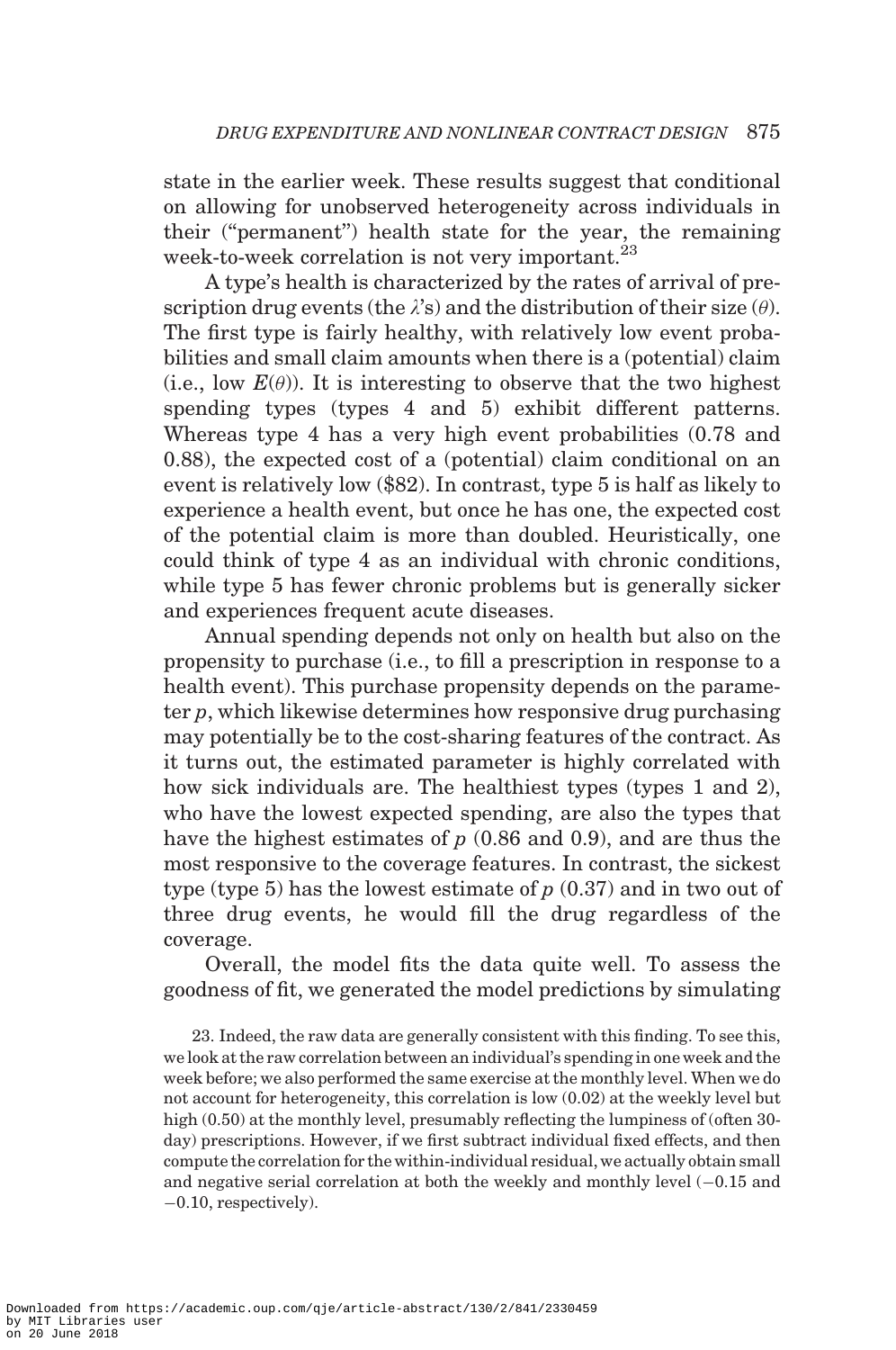optimal spending as a function of the estimated parameters and the observable characteristics for each beneficiary-year of our baseline sample. [Figure VI](#page-36-0) presents the distribution of spending, for both the observed and the predicted data; we show both the fit of the overall spending distribution and the zoomed-in fit within \$1,000 of the kink. The patterns are extremely similar. [Figure VII](#page-37-0) shows the observed and predicted patterns of monthly claim probabilities, separately for individuals who are below and around the kink. The model predicts well the sharp drop in claim probabilities toward the end of the year for individuals who end up around the kink (dark lines) and the lack of such a drop for individuals who end up below the kink (gray lines); however, the overall fit is not as striking as in [Figure VI](#page-36-0), presumably reflecting the fact that monthly claim probabilities are much more noisy than annual spending measures.

[Figures VI](#page-36-0) and [VII](#page-37-0) relate to the moments we explicitly try to fit. [Online Appendix Figures A6–A8](http://qje.oxfordjournals.org/lookup/suppl/doi:10.1093/qje/qjv005/-/DC1) present the fit of our model in three out-of-sample cases: for another 10 percent random sample from the estimation sample, for a set of small plans excluded from the estimation sample,  $24$  and for the 2010 calendar year, which is not part of the original data, which was limited to 2007–2009. The out-of-sample predictions are reassuring and fit quite well. For the case of 2010, however, although the model does predict the right direction out-of-sample by which spending changes relative to the baseline sample, the fit is not as good as the other cases. This may not be surprising: simple macroeconomic time trends in, say, drug prices may generate differences between the model prediction and the data, and our predictions are not designed to capture such trends.

### V.B. Spending Response to Counterfactual Contract Designs

The primary objective of the article is to explore how counterfactual contract designs affect prescription drug spending. We are interested in both mean spending effects (which are arguably the most policy-relevant) and also heterogeneity in the spending effects. In particular, we wish to examine how changes in nonlinear contracts affect individuals at different points in the expected spending distribution.

24. Recall that to reduce computation time for model estimation, we limit the baseline sample to the 500 most common plans and then use only a 10 percent random subsample.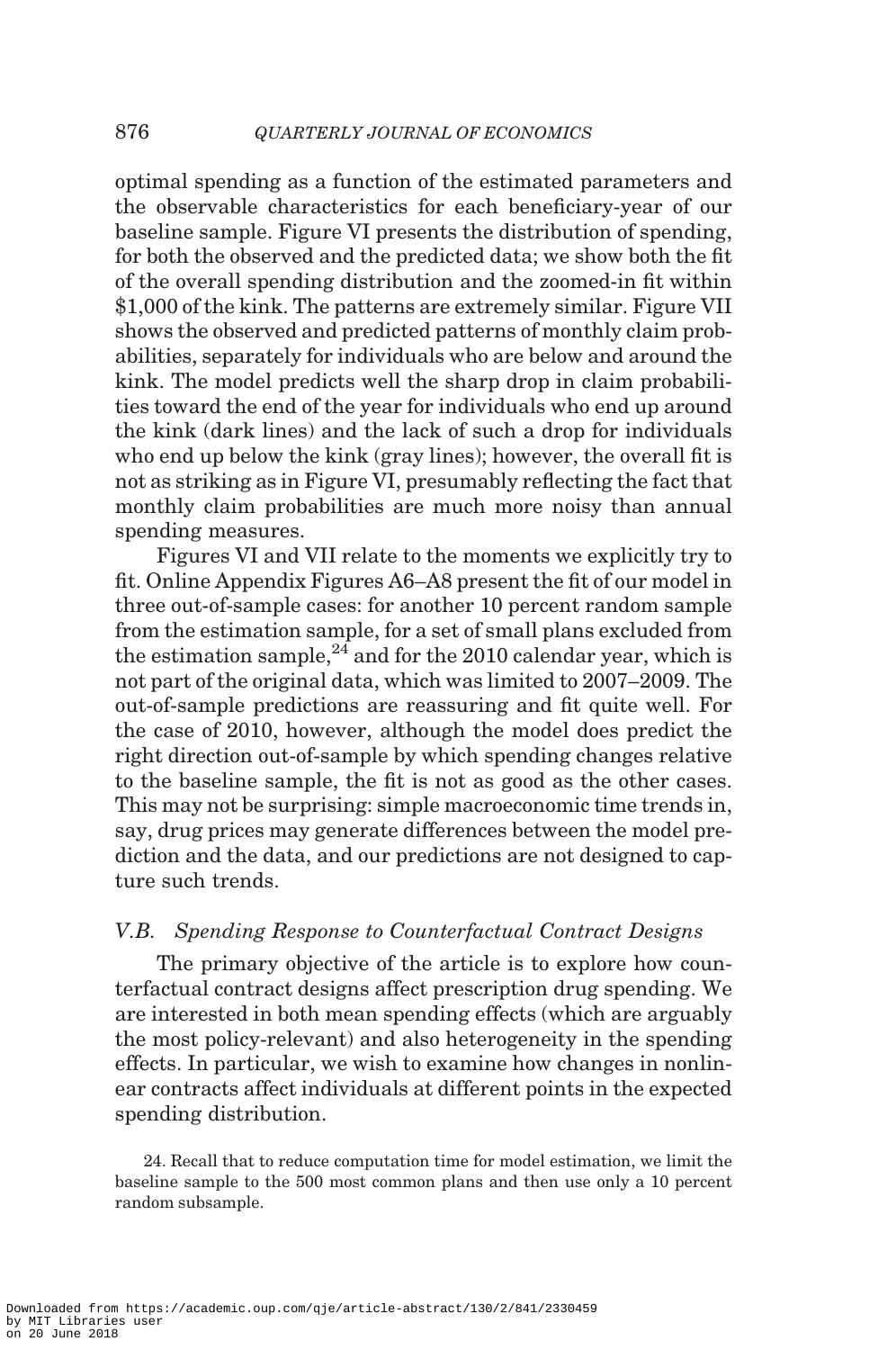<span id="page-36-0"></span>

#### FIGURE VI

Actual and Predicted Distributions of Annual Drug Expenditure

Figure shows the distribution of observed and predicted total annual drug spending. The top panel shows the results for the whole distribution, where each bar represents a \$100 spending bin above the value on the x-axis (except for the last bar, which includes all spending above \$5,900). The bottom panel zooms in on spending within \$1,000 of the (year-specific) kink (which is normalized to 0) and shows observed and predicted spending in \$20 bins, where each point represents individuals who spend within \$20 above the value on the x-axis. Frequencies in the bottom panel are normalized to sum to 1 across the displayed range. We note that the figure is based on the estimation sample rather than the baseline sample (see note 22), so the summary statistics do not perfectly match those presented in [Table I](#page-8-0).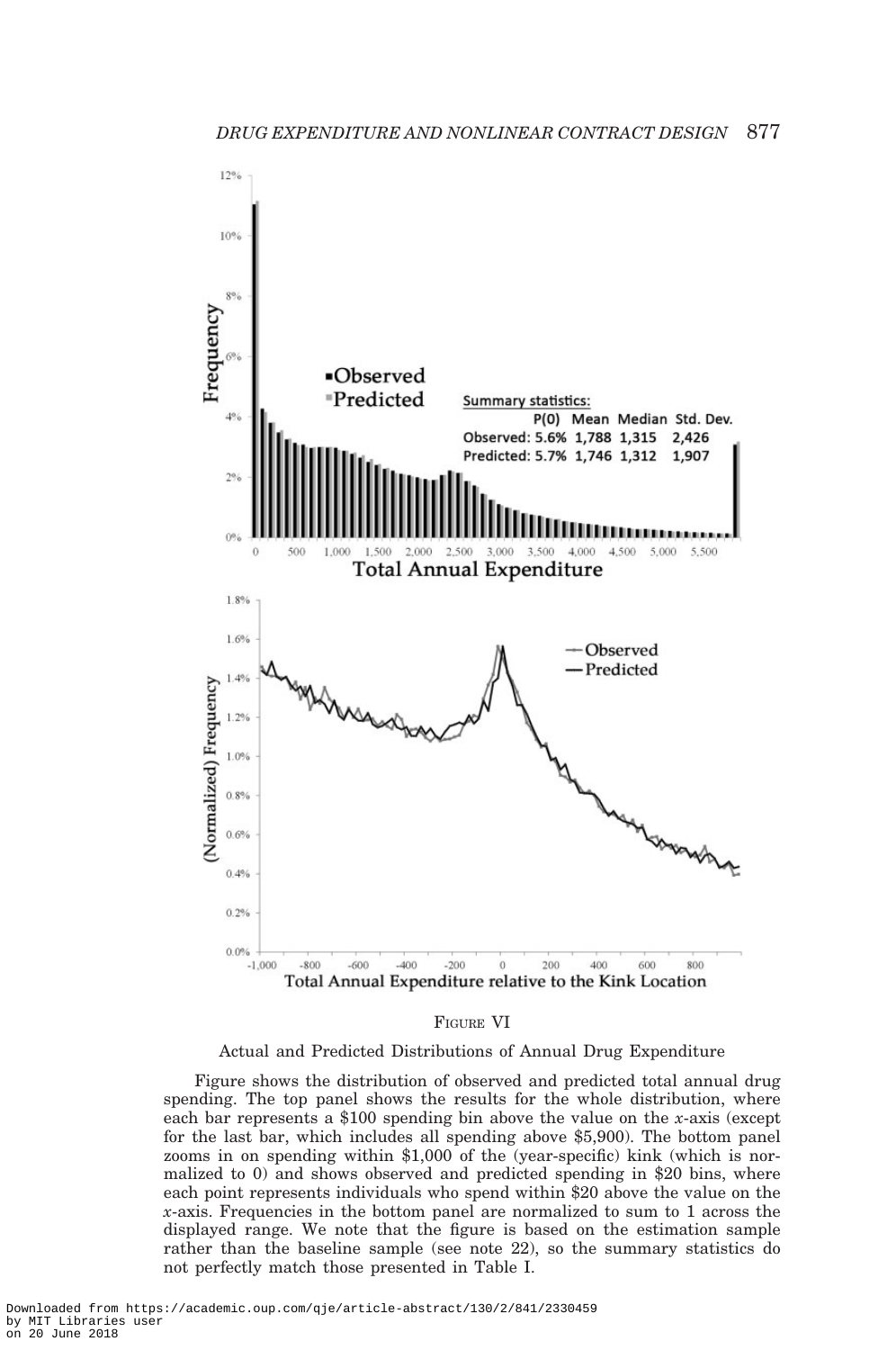

FIGURE VII

Actual and Predicted Propensity to Claim for Each Calendar Month

Figure shows the claim timing pattern of the observed and predicted spending. The x-axis represents calendar "months" (where a month is a group of four weeks, so we have 13 such months in a coverage year), and the y-axis reports the observed and predicted share of individuals who have at least one claim during that month. The gray lines show this pattern for individuals who (by the end of the year) are well below the kink: their overall spending is between \$800 and \$500 below the (year-specific) kink. These individuals tend to increase their monthly spending over the calendar year as a greater fraction of them hits the deductible and enter the prekink coverage arm. The black lines show this pattern for individual who end up around the kink (within \$150 of it, on both sides). These individuals decrease their propensity to claim toward the end of the year, as shown (in more details) in [Figure V.](#page-18-0)

The model and its estimated parameters allow us to accomplish precisely this. To do so, we generate model predictions in precisely the same way we assessed goodness of fit in [Figures VI](#page-36-0) and VII, except that we now also simulate spending under counterfactual (in addition to observed) contracts, again as a function of the estimated parameters and the observable variables in our sample. When we do this, we use the same set of simulation draws to generate individual-specific predictions, so simulation noise is essentially differenced out.

<span id="page-37-0"></span>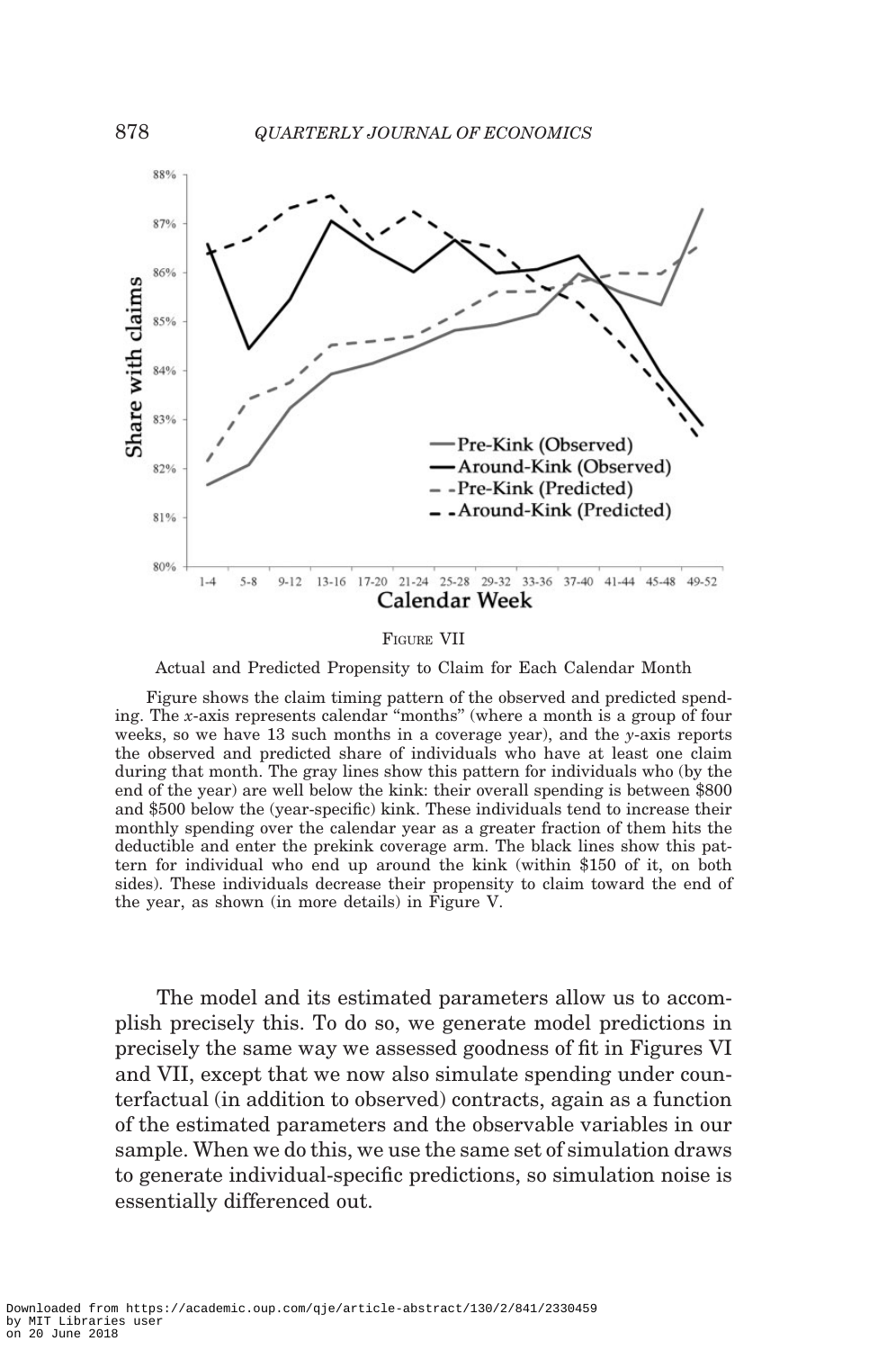We focus on a policy-relevant counterfactual. As part of the ACA, there will no longer be a gap in the government-defined standard benefit contract by 2020: the pregap coinsurance rate (of 25%) will instead be maintained from the deductible amount until catastrophic coverage (of about 7% coinsurance rate) kicks in at the current out-of-pocket CCL. We refer to this policy colloquially by the shorthand of ''filling the gap.''

1. Filling the Gap in the 2008 Standard Benefit Design. We begin by examining the spending implications of counterfactual changes to the 2008 standard contract shown in [Figure I.](#page-2-0) This focus on a single contract is useful for illustrating particular aspects of the spending response to alternative contract designs.

Row (1) of [Table VI](#page-39-0) shows spending under the 2008 standard contract, and row (2) shows the results of filling the gap. On average, total spending increases by \$204, or about 12 percent, from \$1,760 to \$1,964. This increase in total spending reflects the combined effect of a \$154 decline in average out-of-pocket spending and about \$358 increase in insurer spending (rightmost columns). By way of comparison, we estimate that if utilization behavior were held constant, filling the gap would decrease outof-pocket spending on average by about \$200 (and naturally increase average insurer spending by the same amount).

The spending effects of filling the gap are quite heterogeneous. For example, comparing rows (1) and (2) of [Table VI,](#page-39-0) we see that the median increase in total spending is only about \$40, while the 90th percentile change is about \$820. The top panel of [Figure VIII](#page-40-0) provides a look at which individuals are affected by the change. The figure plots the distribution of the change in spending from filling the gap as a function of the individual's predicted spending under the 2008 standard contract. Not surprisingly, it shows that the biggest change in spending from filling the gap is for individuals whose predicted spending under the standard contract would be in the gap. However, it also highlights two somewhat subtle implications of nonlinear contracts.

First, recall that due to dynamic considerations, there is the possibility of an anticipatory positive spending effect from filling the gap for people who do not eventually hit the gap. Consistent with this anticipatory effect, we see an increase in spending for people whose predicted spending under the standard contract is quite far below the gap. This highlights the potential importance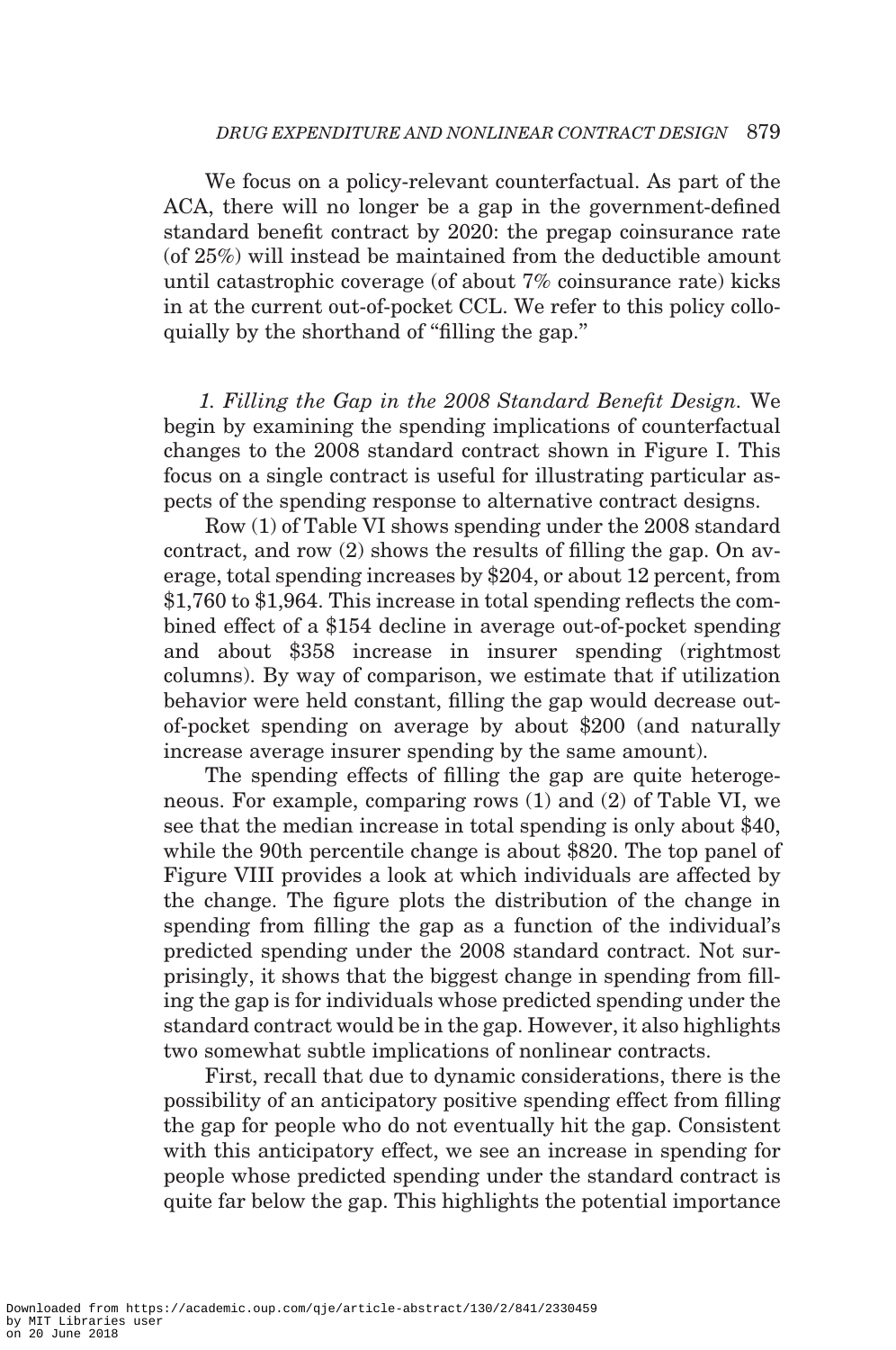#### TABLE VI

<span id="page-39-0"></span>ESTIMATES FOR THE AVERAGE CHANGE IN DRUG EXPENDITURE AS A RESULT OF FILLING THE GAP

|     |                                                                                 | Mean  | Std.<br>Dev. | 25th<br>pctile | Median | 90th<br>pctile | Mean<br><b>OOP</b> | Mean<br>insurer |
|-----|---------------------------------------------------------------------------------|-------|--------------|----------------|--------|----------------|--------------------|-----------------|
|     | Assign everyone to standard 2008 contract:                                      |       |              |                |        |                |                    |                 |
| (1) | Baseline                                                                        | 1.760 | 1.924        | 402            | 1,413  | 3,632          | 809                | 951             |
| (2) | Filled gap                                                                      | 1,964 | 2,127        | 407            | 1,455  | 4,450          | 655                | 1,309           |
|     | Assign everyone observed (chosen) contract:                                     |       |              |                |        |                |                    |                 |
| (3) | <b>Baseline</b>                                                                 | 1.768 | 1.909        | 499            | 1,342  | 3,675          | 796                | 973             |
| (4) | Filled gap                                                                      | 1,916 | 2,051        | 502            | 1,371  | 4,287          | 690                | 1,226           |
|     | Assign everyone observed (chosen) contract, plus allow cross-year substitution: |       |              |                |        |                |                    |                 |
| (5) | <b>Baseline</b>                                                                 | 1,770 | 1,912        | 501            | 1,337  | 3,749          | 807                | 963             |
| (6) | Filled gap                                                                      | 1,814 | 1,964        | 501            | 1,341  | 3,956          | 658                | 1,155           |

Notes. Table reports the predicted annual drug spending under various observed and counterfactual contracts. All columns report total annual drug spending except the rightmost two, which separately report out-of-pocket and insurer spending. Rows (1) and (2) report predicted spending under the standard contract in 2008, which was illustrated in [Figure I,](#page-2-0) and counterfactual changes to it. Rows (3) and (4) report predicted spending for the observed contracts in our sample, and counterfactual changes to them. Rows (5) and (6) repeat the same exercise (as in rows (3) and (4)) but use the extension of the model that accounts of cross-year substitution. For all of the simulations, we assume individuals are in the contract for a full 12 months. (Predicted mean spending for observed contracts—row (3)—is slightly higher than the estimate reported in the top panel of [Figure VI](#page-36-0) because of the assumption here that everyone is in the contract for 12 months). Filling the gap means that above the deductible, the plan now has a constant coinsurance rate, without a kink, until out-of-pocket expenditure hits the catastrophic limit. For each plan, we use the observed (prekink) coinsurance rate (which is 25% in the 2008 standard benefit plan). For the less than 1% of plans where our calculated prekink coinsurance rate is higher than our calculated coinsurance rate in the gap, we do not adjust cost sharing in the counterfactual.

of considering the entire nonlinear budget set in analyzing the response of health care use to health insurance contract. Quantitatively, we estimate that the anticipatory effect accounts for about 25 percent of the average \$204 increase in annual drug spending.<sup>25</sup>

A second, somewhat counterintuitive finding in the top panel of [Figure VIII](#page-40-0) is that filling the gap causes some previously highspending individuals to actually decrease their spending. Because the catastrophic limit is held constant with respect to out-of-pocket rather than total spending when the gap is filled, it takes a greater amount of total spending to hit the CCL. Thus, holding behavior constant, some high-spending individuals who

25. The increase in spending among people more than \$200 below the kink location under the standard plan is \$74 on average, and this portion of the annual spending distribution accounts for 70 percent of the people.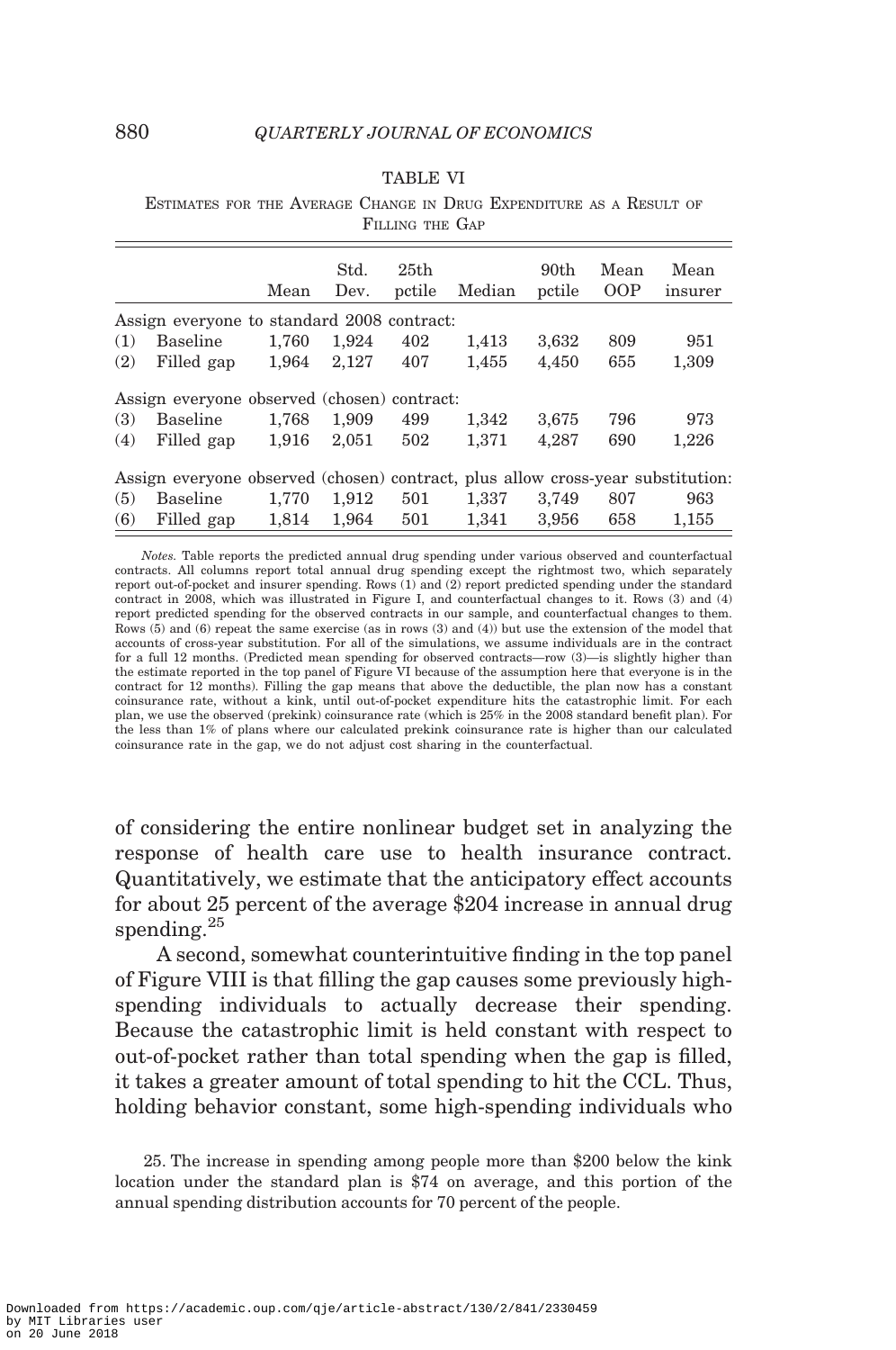<span id="page-40-0"></span>



Predicted Changes in Drug Expenditure as a Result of Filling the Gap

Figure shows the change in spending from filling the gap (i.e. providing 25% cost sharing in the gap) for the 2008 standard benefit (which provides no coverage in the gap). In the top panel, the  $x$ -axis shows predicted spending under the 2008 standard benefit. The solid black line shows the mean change in spending for individuals whose predicted spending under the 2008 standard contract is on the x-axis. The dashed lines show the 10th, 25th, 50th, 75th, and 90th percentile changes in spending. In the bottom panel, we show the average predicted weekly spending, by calendar week, for the 2008 standard benefit (gray) and for the filled gap contract (black).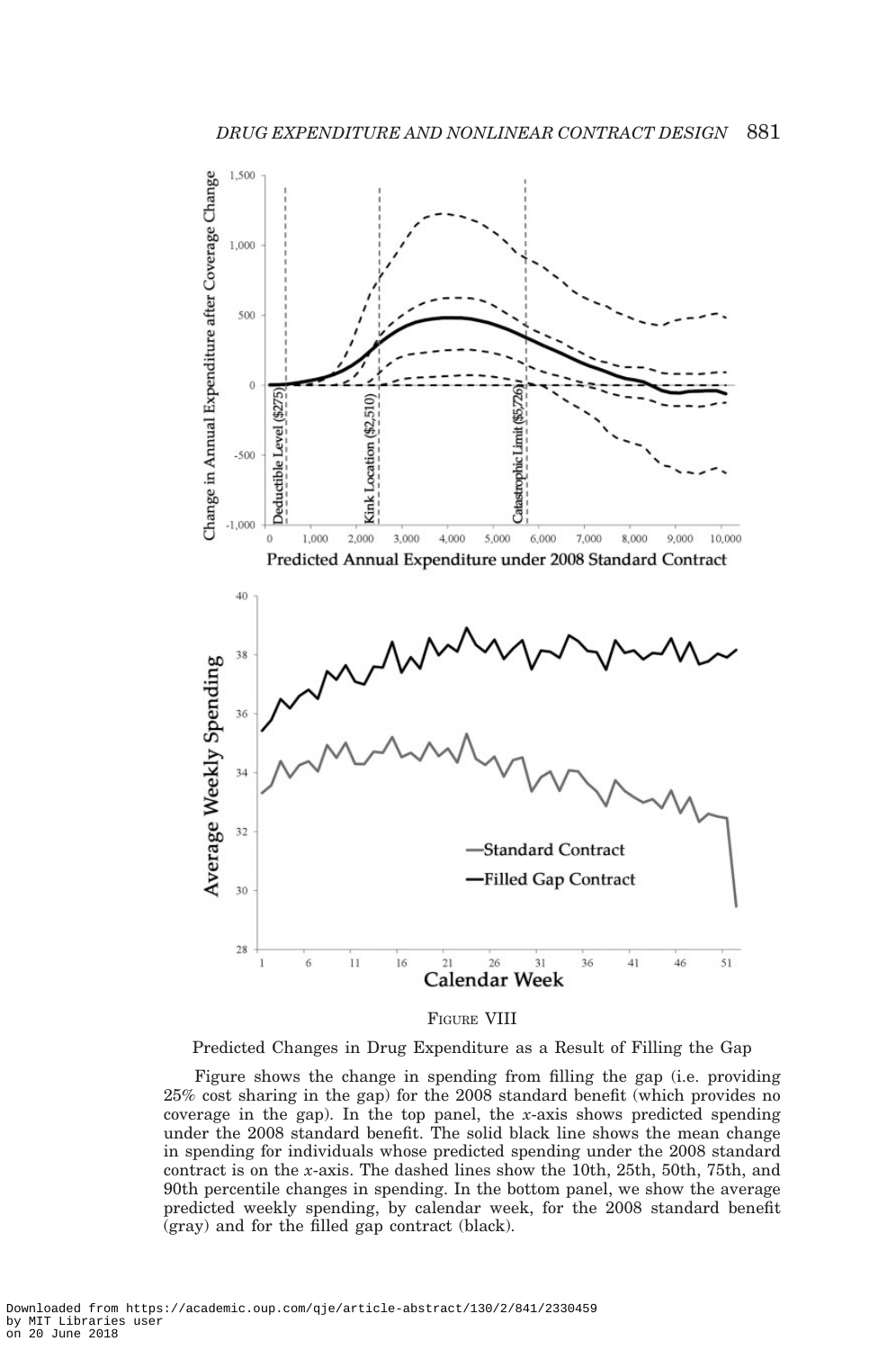under the old standard contract had out-of-pocket spending that put them in the catastrophic coverage range where the marginal price is only 7 cents on the dollar would, under the filled gap contract, have out-of-pocket spending that leaves them still within the (filled) gap, where the marginal price would be 25 cents on the dollar. This illustrates a more general point that with nonlinear contracts, a given change in contract design can provide more coverage (less cost sharing) on the margin to some individuals but less coverage to others.

The bottom panel of [Figure VIII](#page-40-0) illustrates how the filled gap affects the change in spending through the lens of calendar time. The figure plots average weekly spending for individuals under the 2008 standard benefit design (gray line) and under the filled gap contract (black line). Under the filled gap contract—which provides more coverage and a lower expected end-of-year price than the standard contract—spending is higher in every week throughout the year. The fact that spending is higher even at the very beginning of the year—when no one has hit the gap yet—reflects the positive  $\delta$  we have estimated. However, as the end of the year gets closer, and the realization of health events reduces residual uncertainty, a share of the individuals see their expected end-of-year price rise sharply under the standard contract (but not under the filled gap contract), leading to greater divergence between predicted spending under the standard contract and the filled gap contract. Under the standard benefit contract, many individuals slow down their spending quite a lot over the last few months of the year (and especially in the last few weeks), whereas under the filled gap contract this effect does not exist and average weekly spending does not decline toward the end of the year.

2. Filling the Gap in the Observed Contracts. Thus far we have considered the spending effect of changes to only the 2008 standard contract. However, in practice, as seen in [Table II,](#page-11-0) many people have coverage that exceeds the standard contract, including some gap coverage. In rows (3) and (4) of [Table VI,](#page-39-0) therefore, we examine the impact of filling the gap in the observed distribution of contracts in our data.<sup>26</sup>

26. We assume that firms do not respond by making other changes to contracts, and that the distribution of beneficiaries across contracts remains fixed; specifying and estimating the demand and supply of contracts is beyond the scope of the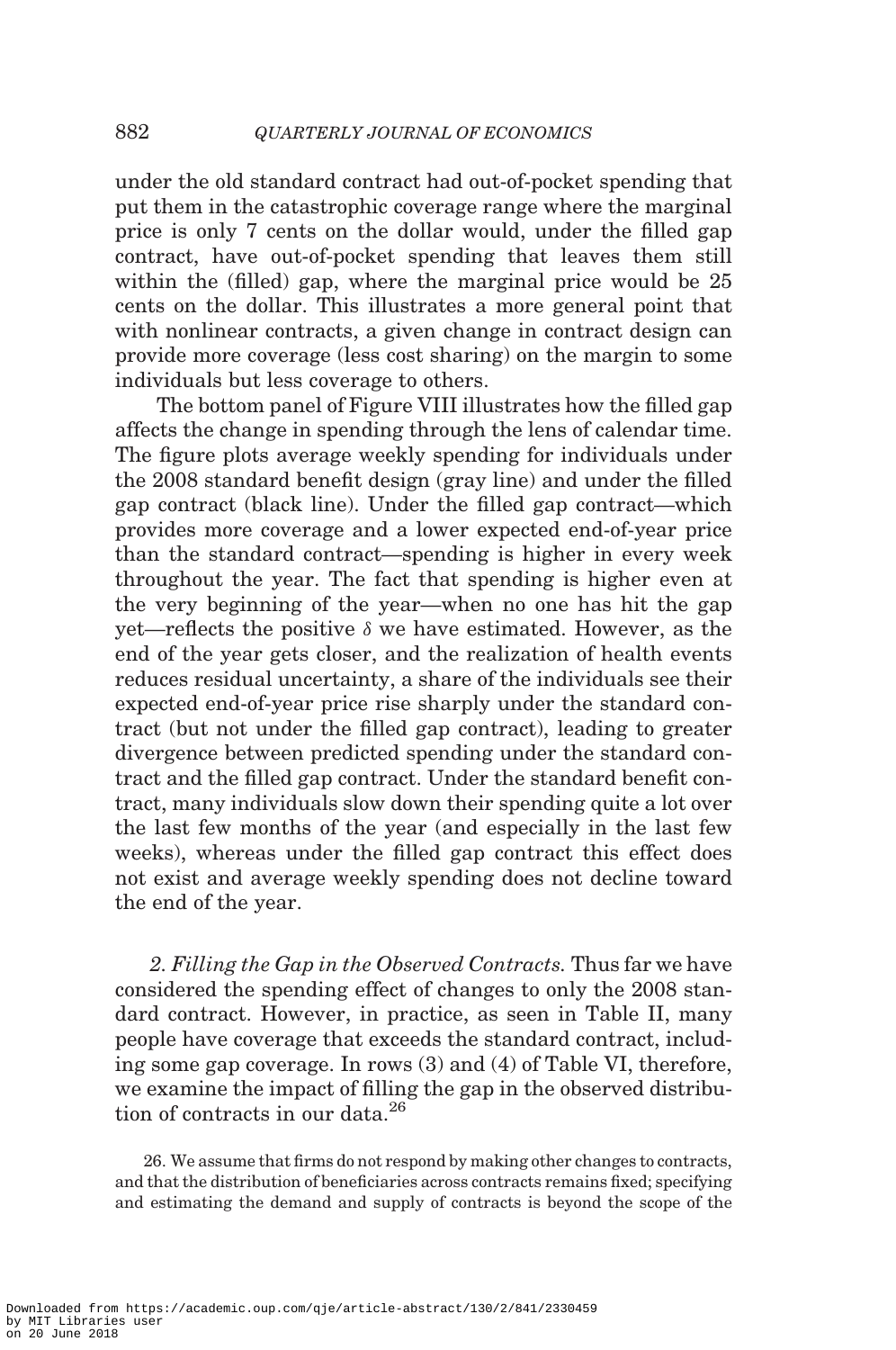Given the observed distribution of plans in the data, we estimate that filling the gap will raise total annual drug spending by \$148 per beneficiary, or about 8 percent, from \$1,768 to \$1,916. Aggregating across affected beneficiaries, this suggests that filling the gap will raise total prescription drug spending by about  $$1.9$  billion a year.<sup>27</sup> About one quarter of this increase comes from increases in spending by individuals who are predicted to spend \$200 below the kink location or less under their original plan, suggesting a quantitatively important role for anticipatory behavior.<sup>28</sup> Medicare spending increases substantially more than total spending, by about \$253 per beneficiary (rightmost column); by contrast, ignoring the behavioral response to the contract, we calculate that filling the gap would increase average Medicare spending by only \$150.<sup>29</sup>

3. Reducing Cost Sharing on All Arms. Naturally we can use the model and its results to predict counterfactual spending under other counterfactual contract designs as well. To try to move beyond policy-specific counterfactuals to a more general economic object that could potentially be applied to other budget sets or compared to other estimates, we also calculate the implied elasticity of drug spending for a given percent reduction in cost sharing on every arm of the 2008 standard benefit budget set. [Online Appendix Table A2](http://qje.oxfordjournals.org/lookup/suppl/doi:10.1093/qje/qjv005/-/DC1) shows the results. Perhaps not surprisingly, the elasticity decreases (in absolute value) as the price change is greater; at some point the probability of

28. We estimate the increase in spending among people more than \$200 below the kink location is \$57 on average, and this portion of the annual spending distribution accounts for 71% of the people.

29. We estimate the increase in insurer spending and assume this higher spending is completely passed through to Medicare in the form of higher Medicare reimbursement of insurers. See [Duggan, Healy, and Scott Morton](#page-57-0) [\(2008\)](#page-57-0) for more information on how Medicare reimburses insurers.

article, although in the robustness analysis that follows we do explore sensitivity to one relatively crude way of accounting for beneficiary selection of contracts.

<sup>27.</sup> As described in Section II, our three-year, 20% sample of Medicare beneficiaries includes 7.4 million beneficiary-years who would be affected by the requirement to fill the gap (we exclude individuals who are dual eligibles or have low income subsidies for whom the gap is already filled). This implies about 12.3 million beneficiaries per year affected by the filled gap counterfactual, or—multiplied by \$150 per beneficiary increase in annual drug spending—about a \$1.8 billion increase in annual prescription drug spending.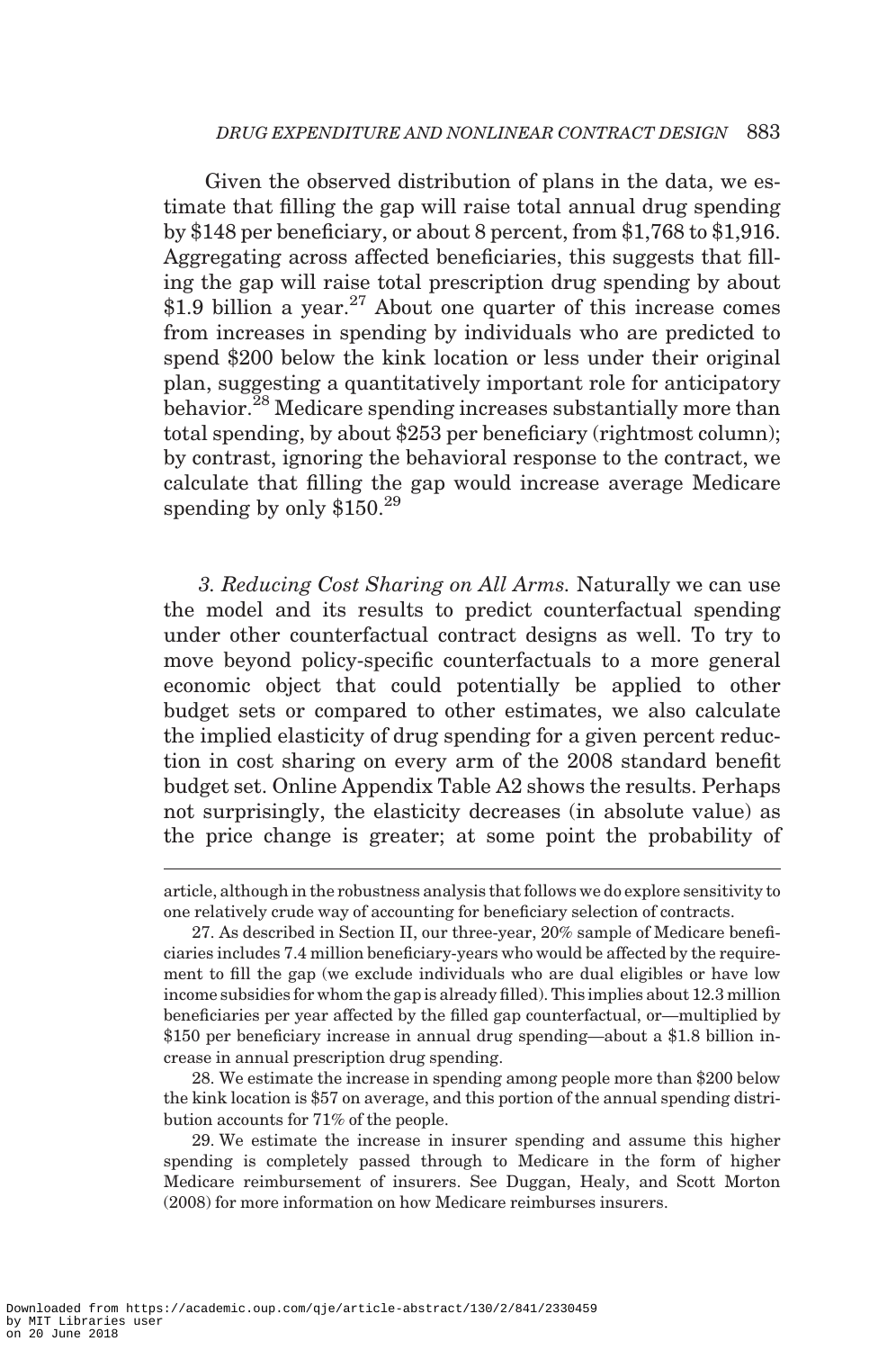claiming in response to a shock becomes sufficiently high that further price reductions have a smaller effect.<sup>30</sup> The implied elasticity of drug spending with respect to the price ranges from about -0.5 (for a 1% reduction in cost sharing throughout the budget set) to -0.3 (for 7.5% and higher reductions in cost sharing throughout the budget set).

# V.C. Robustness

In our model and parameterization, we have made many assumptions. In this section we briefly assess the sensitivity of our main findings to some of these assumptions. [Table VII](#page-44-0) summarizes the results. For each robustness check, it reports the implied effect on ''filling the gap'' on total and insurer spending. Overall, the results appear reasonably stable across specifications. Specifically, across the specifications (discussed below), the estimated increase in total annual drug expenditures from filling the gap ranges from 6% to 11%, which is qualitatively similar to our baseline estimate (of 8.4%). Similarly, the estimated increase in insurer expenditure ranges between 22% and 29%, while our baseline estimate was 26%. Results from other counterfactual exercises discussed above also appear quite stable (not reported in the table).

The first row of [Table VII](#page-44-0) reports the estimates from the baseline specification. Rows (2) and (3) assess the sensitivity of the results to changing the number of discrete types. In our baseline specification we assumed, somewhat arbitrarily, that heterogeneity is captured by a mixture of five discrete types  $(M=5)$ . In row (2) we estimate the model using three types  $(M=3)$ , and in row (3) we use six types  $(M = 6)$ . Since the share of two of the five types in our baseline specification was relatively small (3% and 5%; see [Table V\)](#page-33-0), it may not be surprising that adding a sixth type or eliminating two types have relatively small effects on the results. Indeed, the six-type specification gives rise to results that are quite similar to the baseline ones, and the share of the sixth type is close to zero, suggesting that adding additional types (beyond six)—an exercise that we have not done and is computationally intensive due to the increase in the number of parameters—is also unlikely to affect the results much.

30. We report elasticity estimates in [Online Appendix Table A2](http://qje.oxfordjournals.org/lookup/suppl/doi:10.1093/qje/qjv005/-/DC1) by computing the ratio of the percent change in spending to the percent change in price. When price changes are large, this calculation is not the same, of course, as a pure elasticity which is defined locally (i.e., for a marginal change in price).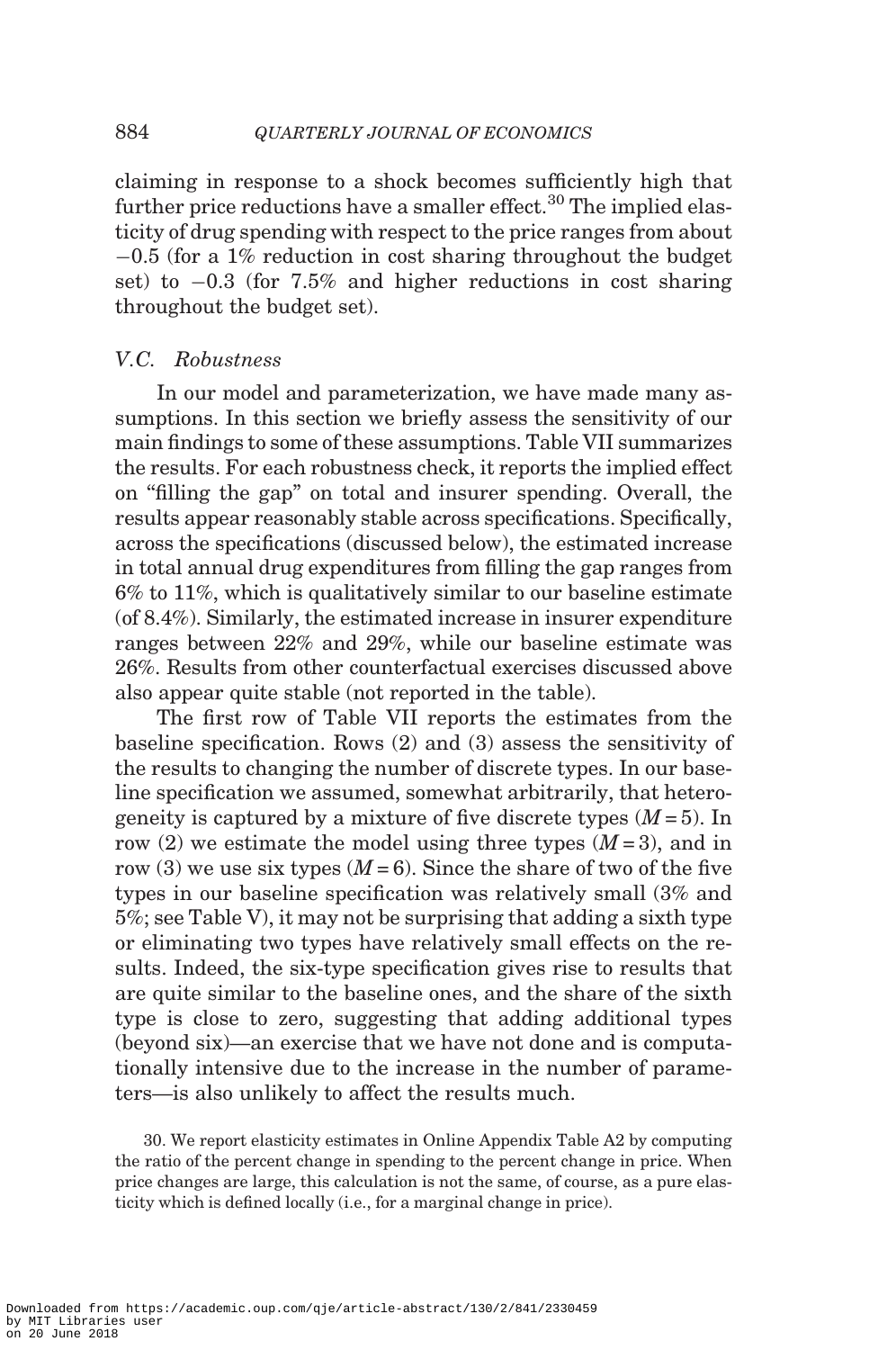<span id="page-44-0"></span>

|                                         |                 | Total spending |                  |          | Insurer spending |                         |
|-----------------------------------------|-----------------|----------------|------------------|----------|------------------|-------------------------|
|                                         | <b>Baseline</b> | Filled<br>gap  | Change<br>$(\%)$ | Baseline | gap              | Filled Change<br>$(\%)$ |
| (1) Baseline model                      | 1,768           | 1,916          | 8.4              | 973      | 1,226            | 26.0                    |
| Number of types:                        |                 |                |                  |          |                  |                         |
| $(2)$ Three types                       | 1,778           | 1,878          | 5.6              | 986      | 1,208            | 22.5                    |
| $(3)$ Six types                         | 1,760           | 1,937          | 10.1             | 967      | 1,240            | 28.2                    |
| Different sets of covariates:           |                 |                |                  |          |                  |                         |
| (4) Remove all covariates               | 1,783           | 1,892          | 6.1              | 976      | 1,209            | 23.9                    |
| (5) Add "no gap" covariate              | 1,758           | 1,946          | 10.7             | 968      | 1,246            | 28.7                    |
| Concave (risk averse) utility function: |                 |                |                  |          |                  |                         |
| (6) $CARA = exp(-6.5)$                  | 1,737           | 1,873          | 7.8              | 945      | 1,193            | 26.2                    |
| $(7)$ CARA = $exp(-9.5)$                | 1,738           | 1,862          | 7.1              | 940      | 1,183            | 25.9                    |
| Distribution of $\omega$ :              |                 |                |                  |          |                  |                         |
| (8) $\omega$ correlated with $\theta$   | 1,781           | 1,918          | 7.7              | 983      | 1,230            | 25.1                    |

| TABLE VII |  |
|-----------|--|
|-----------|--|

ROBUSTNESS OF THE KEY RESULTS TO VARIOUS MODELING ASSUMPTIONS

Notes. Table shows how the predictions of the model are affected by different specifications of the economic or econometric model. The first row presents the results from the baseline model (as reported in rows (3) and (4) of [Table V](#page-33-0)). Rows (2) and (3) report results in which we explore the sensitivity of the results to the number of discrete types  $(M)$ : the baseline model assumes  $M = 5$ , while row (2) assumes  $M=3$ , and row (3) assumes  $M=6$ . Row (4) reports results in which we do not use any covariates  $z_i$  to estimate the propensity of each individual to be of each type, while row (5) uses the baseline covariates (a risk score, and an indicator for a 65 years old) and also adds an additional covariate, an indicator for a beneficiary who selected a plan with no gap coverage. Rows (6) and (7) report results that are based on estimating a recursive utility model that allows for risk aversion as described in the main text (relative to the risk-neutrality assumption of the baseline model). The two values of the (absolute) risk aversion parameter are imposed, such that they span the range of risk aversion estimates reported in [Handel](#page-57-0) [\(2013\).](#page-57-0) Finally, row (8) reports an extension of the model that allows the moral hazard parameter p to vary with  $\theta$  as described in the main text.

Rows (4) and (5) of Table VII assess the sensitivity of the results to the choice of covariates  $z_i$ . In our baseline specification we use the beneficiary's risk score and an indicator for whether he is 65 years old as the two covariates (see [Table V](#page-33-0)). In row (4) we use only a constant and no other covariates, and in row (5) we add an indicator that is equal to 1 if the beneficiary selected a plan that provides no gap coverage (in addition to the included covariates of risk score and a 65-years-old indicator). The latter specification is a rough attempt to capture potential plan selection on unobservables, capturing, for example, that unobservably healthier beneficiaries may be more likely to select plans with no gap coverage.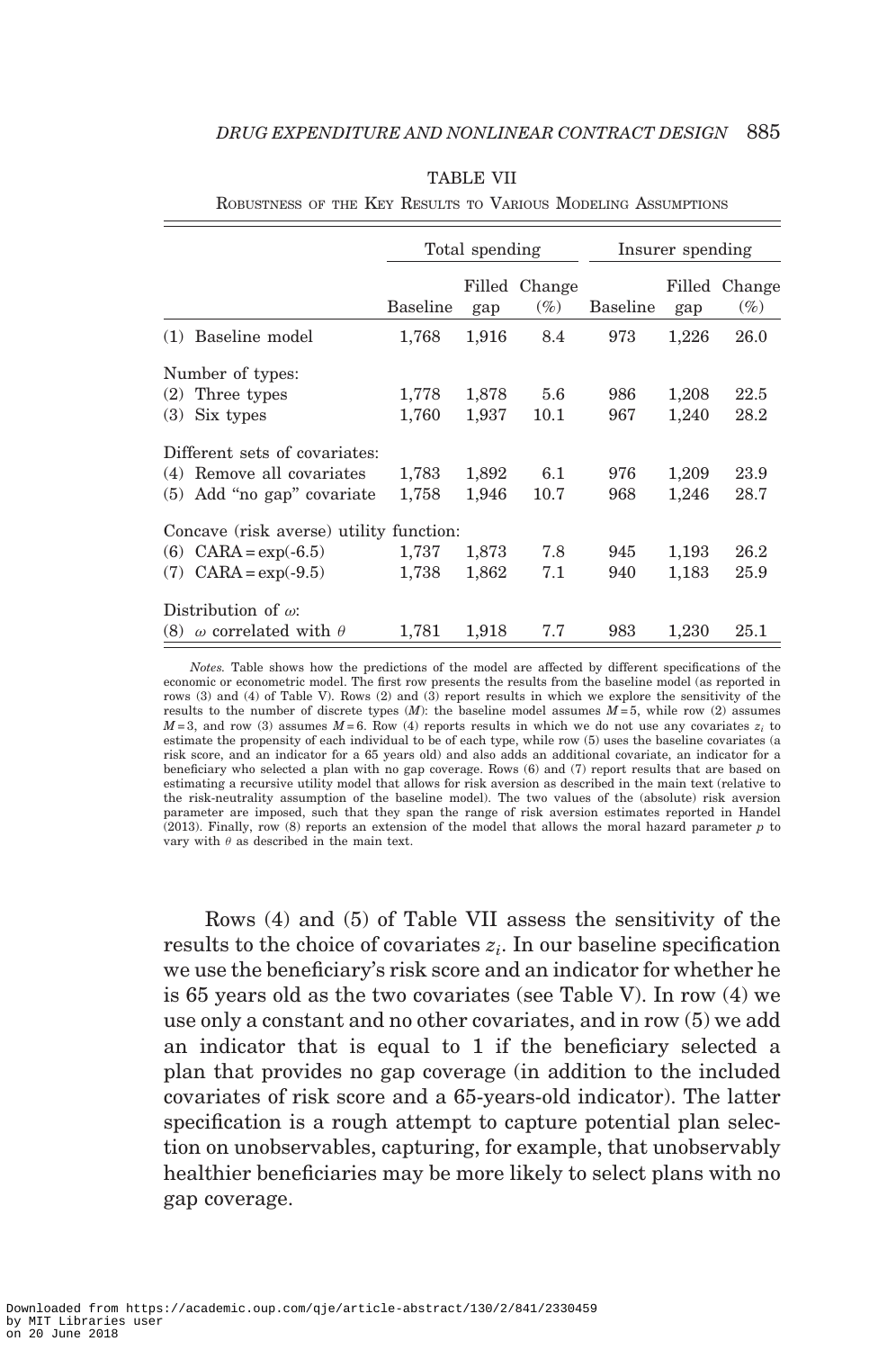Although modeling plan selection is outside the scope of our current exercise, one potential concern with using our baseline model to assess the counterfactual effects of changes in contract design is that it does not allow for any effect that such contract changes may have on inducing some beneficiaries to select different plans. A related concern is the possibility that the effect of a contract change like filling the gap is heterogeneous across individuals and that the selection of plans is correlated with this heterogeneity, so that the size of the treatment varies across individuals with different treatment effects (e.g., individuals with a larger "treatment effect" due to higher  $p$  select plans that offer gap coverage and therefore experience less of a treatment from the counterfactual of filling the gap). The fact that our estimates do not change much once we include a ''no gap'' indicator as a covariate suggest that plan selection is unlikely to have a firstorder effect on our primary estimates of interest.

In rows (6) and (7) of [Table VII](#page-44-0) we examine the sensitivity of our results to our modeling assumption of individuals as risk neutral. While the assumption of risk neutrality appears odd in the context of insurance, risk neutrality may not be a bad approximation for week-to-week decision making, even when the utility function over annual quantities (of income and/or health) is concave. To assess this conjecture, we extend the model of Section IV and specify a utility model that allows for a concave utility function. More details are provided in [Online Appendix C.1](http://qje.oxfordjournals.org/lookup/suppl/doi:10.1093/qje/qjv005/-/DC1). To summarize, we introduce risk aversion while maintaining perfect intertemporal substitution by specifying recursive preferences as in [Kreps and Porteus \(1978\)](#page-58-0) or [Epstein and Zin \(1989\)](#page-57-0). As in our baseline model, an individual's flow utility is linear and additive in health and residual income. Since we do not observe residual income, we assume constant absolute risk aversion so that residual income does not affect claiming decisions. Thus, individual preferences over a stochastic sequence of flow utilities,  ${u_t}$ , are defined recursively as

(11) 
$$
V_t = u_t + \delta\left(\frac{-1}{\alpha}\right) \log E_t[e^{-\alpha V_{t+1}}],
$$

where  $\alpha$  is the coefficient of absolute risk aversion.<sup>31</sup> The limit, as  $\alpha$  approaches 0, is equivalent to our baseline specification. For the

31. These preferences are equivalent to 
$$
V_0 = E_0 \left[ -e^{-\alpha \sum_{t=0}^{T} \delta^t u_t} \right].
$$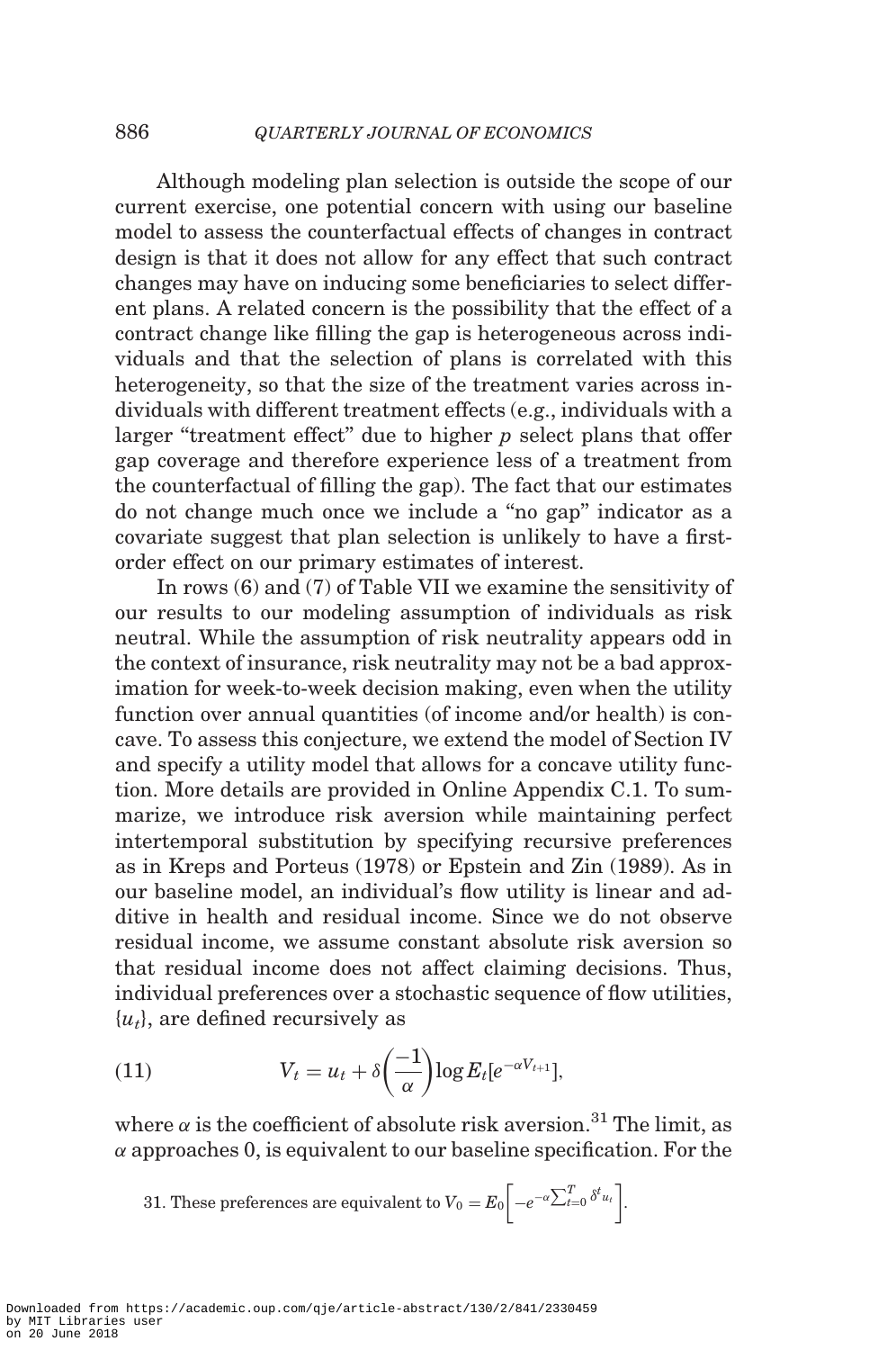results reported in [Table VII](#page-44-0) we set the values of  $\alpha$  to span the range of (absolute) risk aversion estimates that are obtained in a similar health-related context by [Handel \(2013\).](#page-57-0) The main results remain qualitatively similar.

Finally, in row (8) of [Table VII](#page-44-0) we explore the robustness of our results to the distributional assumption of  $\omega$ . Our baseline specification assumes that moral hazard is captured by a (typespecific) parameter  $p_m$ :  $\omega$  is assumed to be drawn from a uniform distribution over  $[0,\theta]$  with probability  $p_m$ , and  $\omega$  is greater than  $\theta$ (and therefore inconsequential) with probability  $1 - p_m$ . One concern about this assumption is that it assumes that prescriptions that are more expensive to fill have similar price responsiveness as prescriptions that are cheaper. One could imagine that expensive prescriptions are more likely to be associated with more serious conditions, which in turn are associated with less consumer discretion and lower moral hazard. Another possibility is that  $\omega$  increases less than proportionally in the cost of filling a prescription, and moral hazard is therefore more prevalent for higher values of  $\theta$ . To explore the sensitivity of the results to this possibility, we enrich the parameterization by allowing  $p_m$ to depend on  $\theta$ . That is, we still assume that  $\omega$  is a mixture of a draw from a uniform distribution over  $[0, \theta]$  or that it is greater than  $\theta$ , but the probability for the former is now a function of  $\theta$ ,  $p_m(\theta)$ . Our specific parameterization is

(12) 
$$
p_m(\theta) = \frac{\exp(\rho\theta)}{\frac{1}{p_m} - 1 + \exp(\rho\theta)},
$$

where  $p_m$  is a type-specific moral hazard parameter, as in the baseline specification, and  $\rho$  is a new parameter that we estimate (identical across types) that allows for a correlation between  $\omega$ and  $\theta$ . This specification nests our baseline model (when  $\rho = 0$ ), but could also allow for positive correlation between  $p_m$  and  $\theta$ (when  $\rho > 0$ ) or negative correlation (when  $\rho < 0$ ).

The results from this specification gives rise to an estimate of  $\rho$  = 0.000073, which implies a small positive relationship between  $p_m$  and  $\theta$ . To get a sense of magnitude, consider  $p_m$ =0.6 (our (weighted) average estimate of  $p_m$  across types; see [Table V](#page-33-0)) and two prescriptions of \$10 and \$1,000. The above estimate implies that the more expensive prescription is associated with a  $p_m(\theta)$  that is 3 percent greater. Given this small correlation, it is not surprising that this additional flexibility in the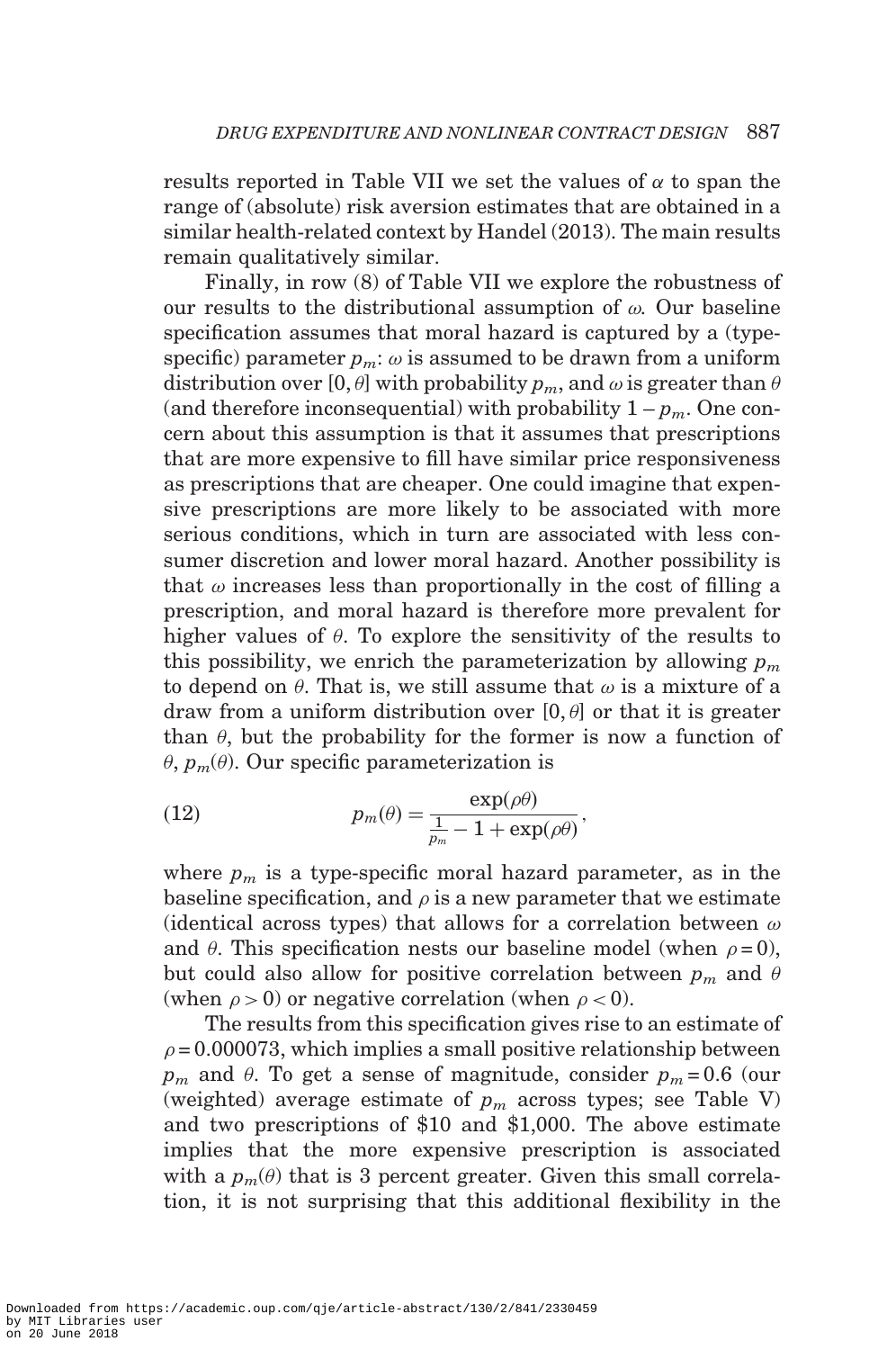model makes little difference to the overall results of filling the gap [\(Table VII](#page-44-0), row (8)).

### VI. CROSS-YEAR SUBSTITUTION

With the exception of [Cabral's \(2013\)](#page-57-0) recent work, empirical analyses of the spending effects of health insurance contracts have typically focused on spending effects within a single year. Our results thus far have followed this tradition. However, our focus on the nonlinear nature of annual health insurance contracts raises the possibility that they may induce individuals to engage in cross-year substitution, and that changes to contract design may therefore have different effects over a longer-thanannual period.

Since nonlinear contracts are the norm in health insurance, this raises the possibility that the traditional annual analysis of behavioral effects of insurance contracts may not give an accurate portrayal of their net spending effects. In our context, individuals who end up in the gap may defer some late-in-the-year drug purchases that do not require immediate attention to the beginning of the next year when the coverage schedule resets and the expected end-of-year price (as well as the spot price for the many individuals in no-deductible plans) is lower. When the gap is filled, such cross-year substitution incentives are reduced. If a large part of the annual spending response to filling the gap reflects the end of such deferrals of drug purchases to the following year, the budgetary implications of filling the gap may be very different if considered over a longer time horizon than the annual analysis that is traditionally done and that we have engaged in thus far. In this section, we explore this possibility empirically.

### VI.A. Descriptive Evidence

We saw in [Figure V](#page-18-0) that individuals slow their propensity to purchase drugs late in the year once they are near the kink. This raises the question of whether they never purchase these prescriptions or simply shift the purchase to the beginning of the next calendar year. To explore this possibility of cross-year substitution, we examine whether there is a relationship between January spending in the following year (year  $y+1$ ) and total annual expenditures relative to the kink in year y.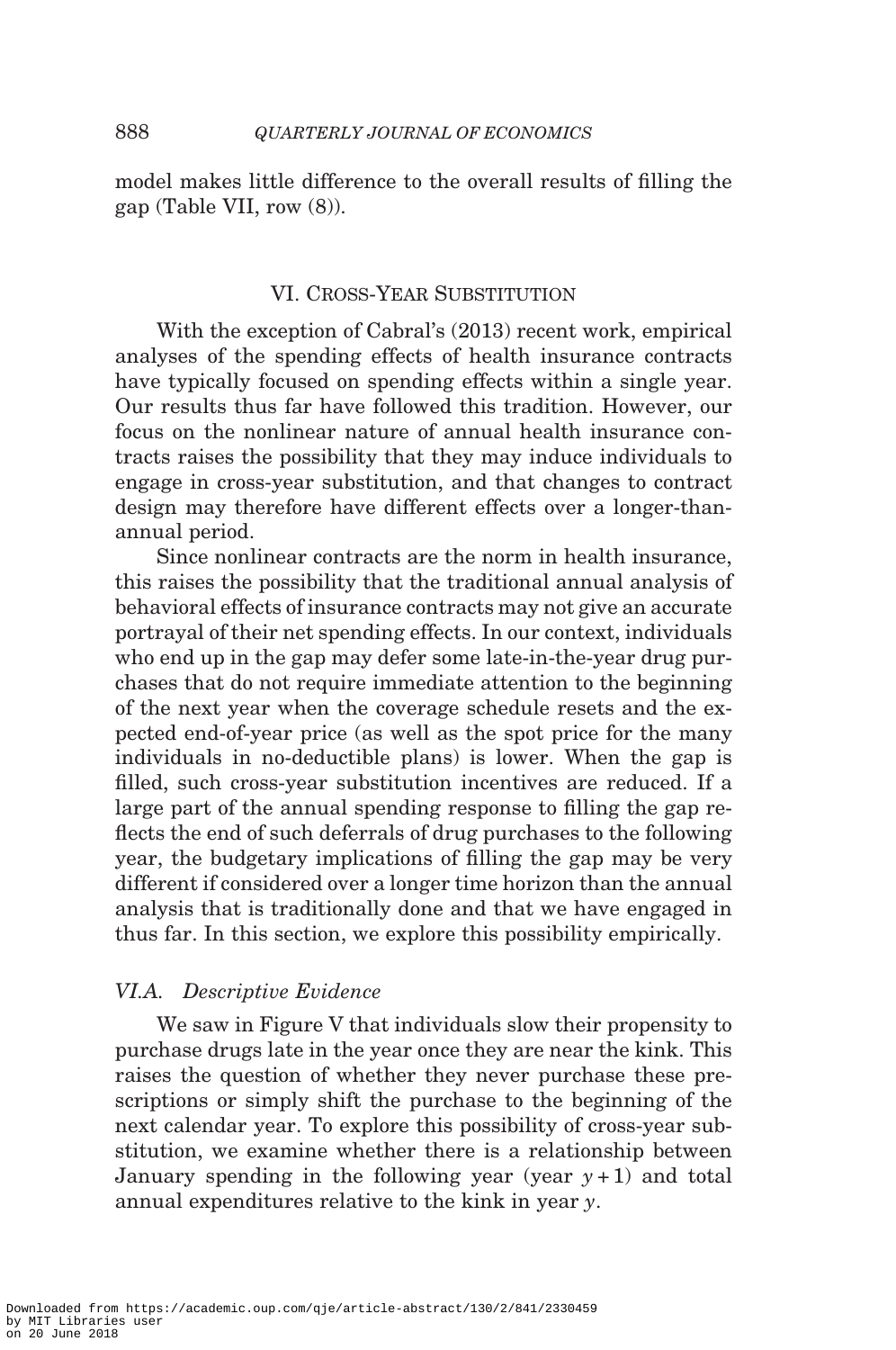We define an individual's relative spending in January  $y + 1$ as the ratio of her January spending in year  $y + 1$  to her average monthly spending in March to June of  $y + 1<sup>32</sup>$  The top panel of [Figure IX](#page-49-0) graphs this measure of relative January spending in year  $y + 1$  against total annual expenditures in year y. If the slowdown in purchasing propensity toward the end of the calendar year as individuals approach the gap simply reflects a decline in drug purchases, there should be no systematic relationship between relative January spending in the subsequent year and prior year's spending. However, if some of the slowdown in purchasing reflects cross-year substitution toward filling the same prescriptions after coverage resets, we should expect to see higher relative January spending in year  $y + 1$  for individuals who approach (or enter) the gap in year  $\nu$ .

The results in the top panel of [Figure IX](#page-49-0) strongly suggest that such cross-year substitution occurs. For individuals whose spending is far below the gap, spending in the subsequent January appears representative of any other month later that year. Yet as individuals come close to the gap (or end up in it), their subsequent January spending jumps up considerably relative to a ''regular'' month, presumably due to accumulated prescription drugs whose purchase could be deferred from the previous year, when the out-of-pocket price was higher. We define excess January spending in year  $y + 1$  as the ratio of average relative January spending in year  $y + 1$  for individuals whose annual spending in year  $\gamma$  is between the kink and \$500 above it, to average relative January spending in year  $y + 1$  for individuals whose spending is \$500 to \$2,000 below the kink in year y. We estimate excess January spending of 33%. In other words, average relative January spending in year  $y + 1$  for individuals near the gap in year  $y$  is 33% higher than average relative January spending in year  $y + 1$  for individuals further below the gap in year y.

In [Online Appendix Figure A9](http://qje.oxfordjournals.org/lookup/suppl/doi:10.1093/qje/qjv005/-/DC1) we show that, as one would expect, cross-year substitution is greater for beneficiaries who are covered by a no-deductible plan. Approximately one quarter of the sample has a deductible plan in both years, so if they end up in the

<sup>32.</sup> We omit February in case some of the January effect spills to February, and we omit July to December that are likely affected by potential substituting between years  $y + 1$  and year  $y + 2$ . The qualitative results are not particularly sensitive to the set of months used to define an average month.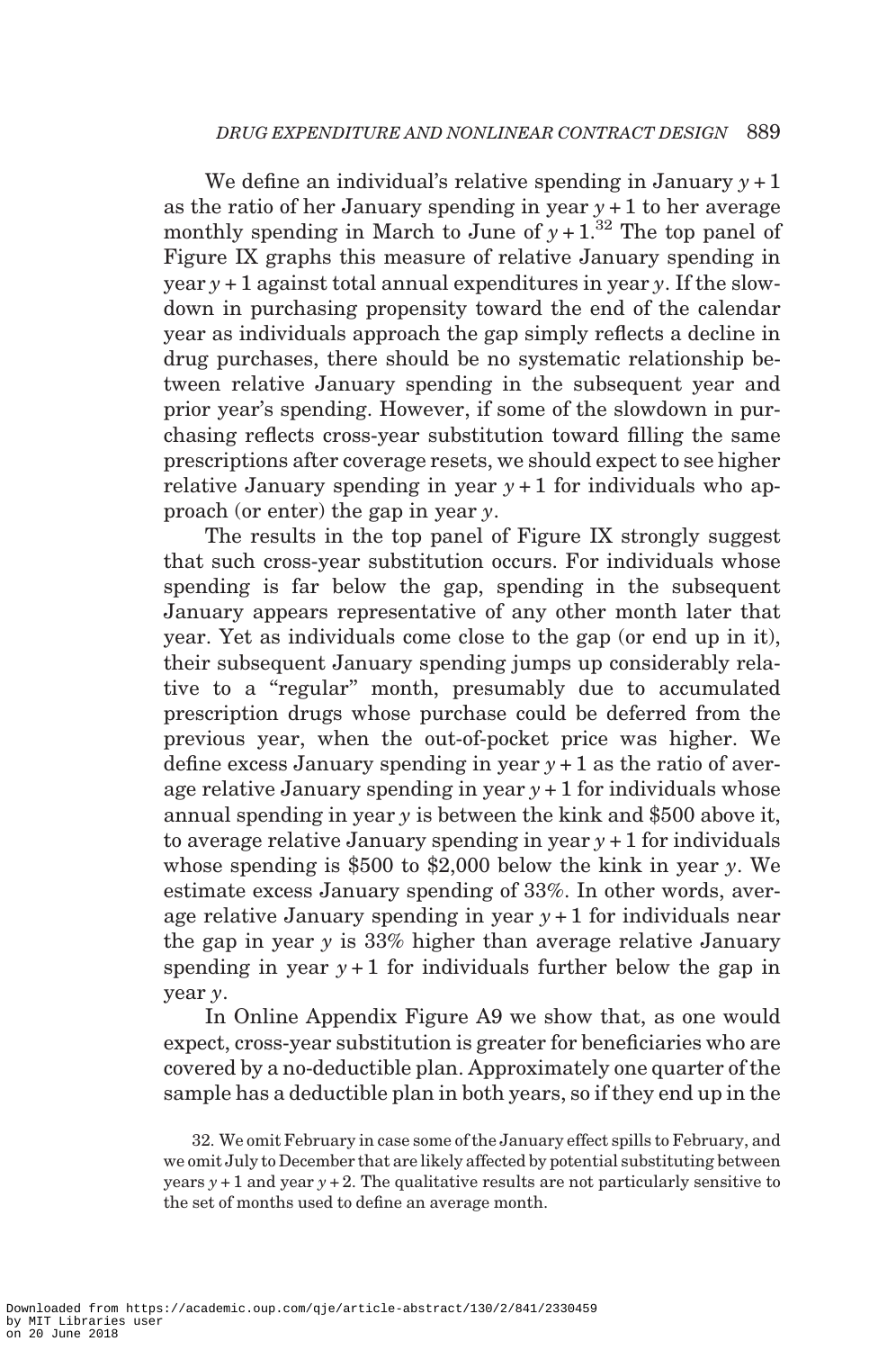<span id="page-49-0"></span>

#### FIGURE IX

Descriptive Evidence of Substitution of Claims from the End of the Calendar Year to the Beginning of the Next Year

This panel shows the individual's relative January spending in year  $y + 1$  as a function of her total annual spending (relative to the kink location, which is normalized to 0) in the prior year (year  $\gamma$ ). Relative January spending in year  $y+1$  is defined as the ratio of January spending in year  $y+1$  to average monthly spending in March through June (of year  $y + 1$ ). Each bar on the graph represents individuals within \$50 above the value on the x-axis. The  $y$ axis reports the average, for each year  $y$  spending bin, of the relative January spending measure. The dashed, horizontal counterfactual relative January spending is calculated as the average relative January spending for people -\$500 to -\$2,000 below the kink in year y. This analysis is limited to individuals in our baseline sample in 2007 and 2008 whom we observe in the subsequent year; we exclude individuals in our baseline sample in 2009 since we do not observe their year  $y + 1$  spending.  $N = 1,534,952$ .

(continued)

gap in year y they face little change in spot price on January 1 of year  $y + 1$ , although their expected end-of-year price likely drops. For this population, the January effect does not disappear, but its magnitude is noticeably lower (excess January spending of 19%, compared to 38% for those in a no-deductible plan in both years).

We also explored heterogeneity in the extent of cross-year substitution across different types of people and drugs.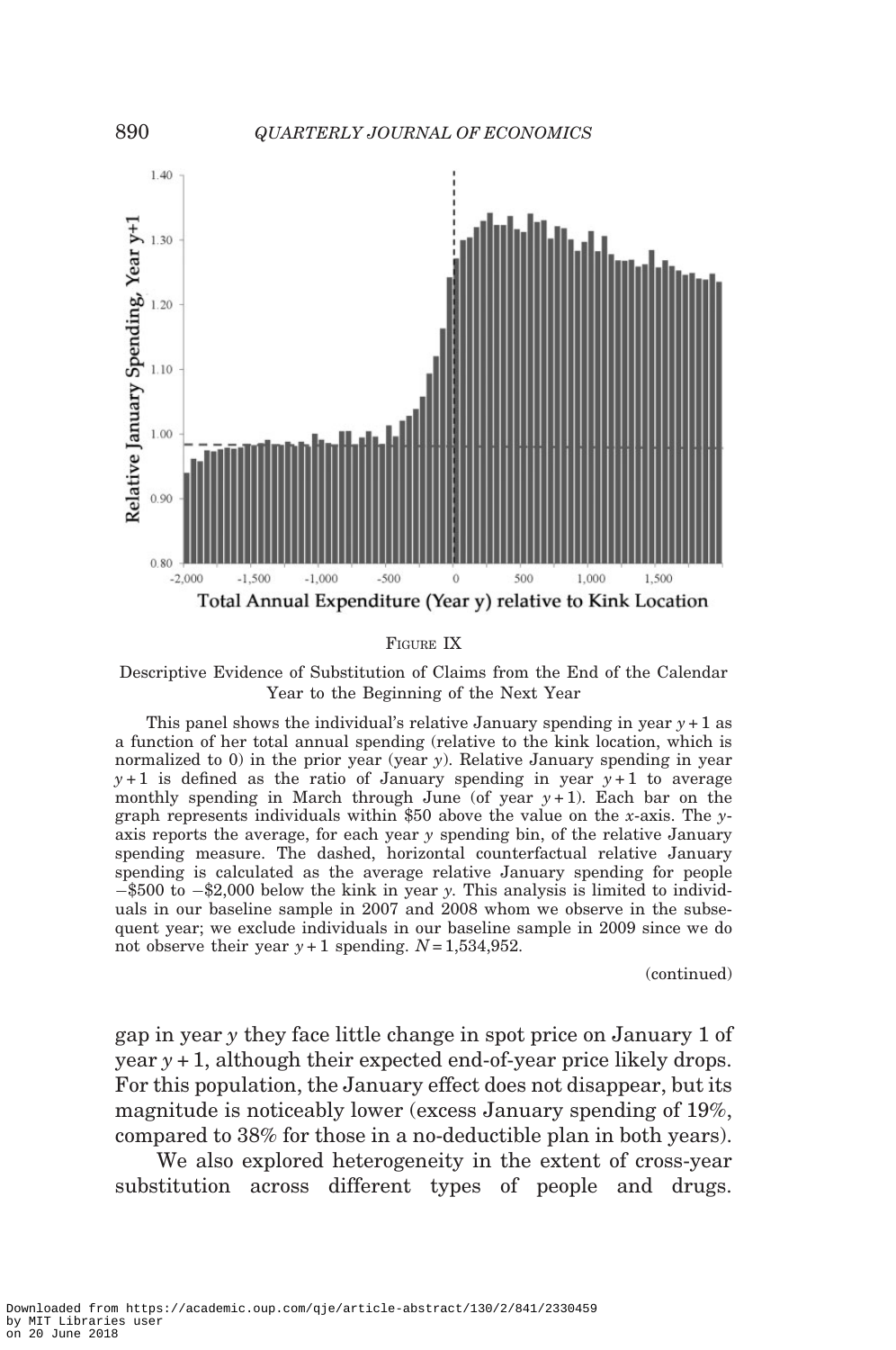

#### FIGURE IX

Descriptive Evidence of Substitution of Claims from the End of the Calendar Year to the Beginning of the Next Year

This panel shows the bunching analysis (from [Figure IV\)](#page-14-0), but now as a function of ''adjusted'' annual spending. Adjusted annual spending is computed by taking total annual spending (in year  $y$ ) and, for each \$50 bin of annual spending in year  $y$ , adding the average dollar difference between January spending in year  $y + 1$  and the average monthly spending in March to June of year  $y + 1$ . Adjusted annual spending is reported relative to the kink location in year  $y$  (which is normalized to 0). The sample shown is once again limited to our baseline sample in 2007 and 2008 whom we observe in the subsequent year  $(N=1,534,952)$ .

Consistent with cross-year substitution being one channel through which behavioral responses operate, we find that drugs and individuals that are associated with a relatively high response to the kink also tend to be associated with a relatively high degree of cross-year substitution. Column (4) of [Table III](#page-16-0) shows excess January spending—our measure of cross-year substitution—for different groups of individuals. We see, for example, that like excess mass in column (3), excess January spending in column (4) is much greater for younger beneficiaries than for older ones. Column (6) of [Table IV](#page-21-0) shows excess January spending for different types of drugs; in general, drugs with a larger decline in the probability of a December purchase in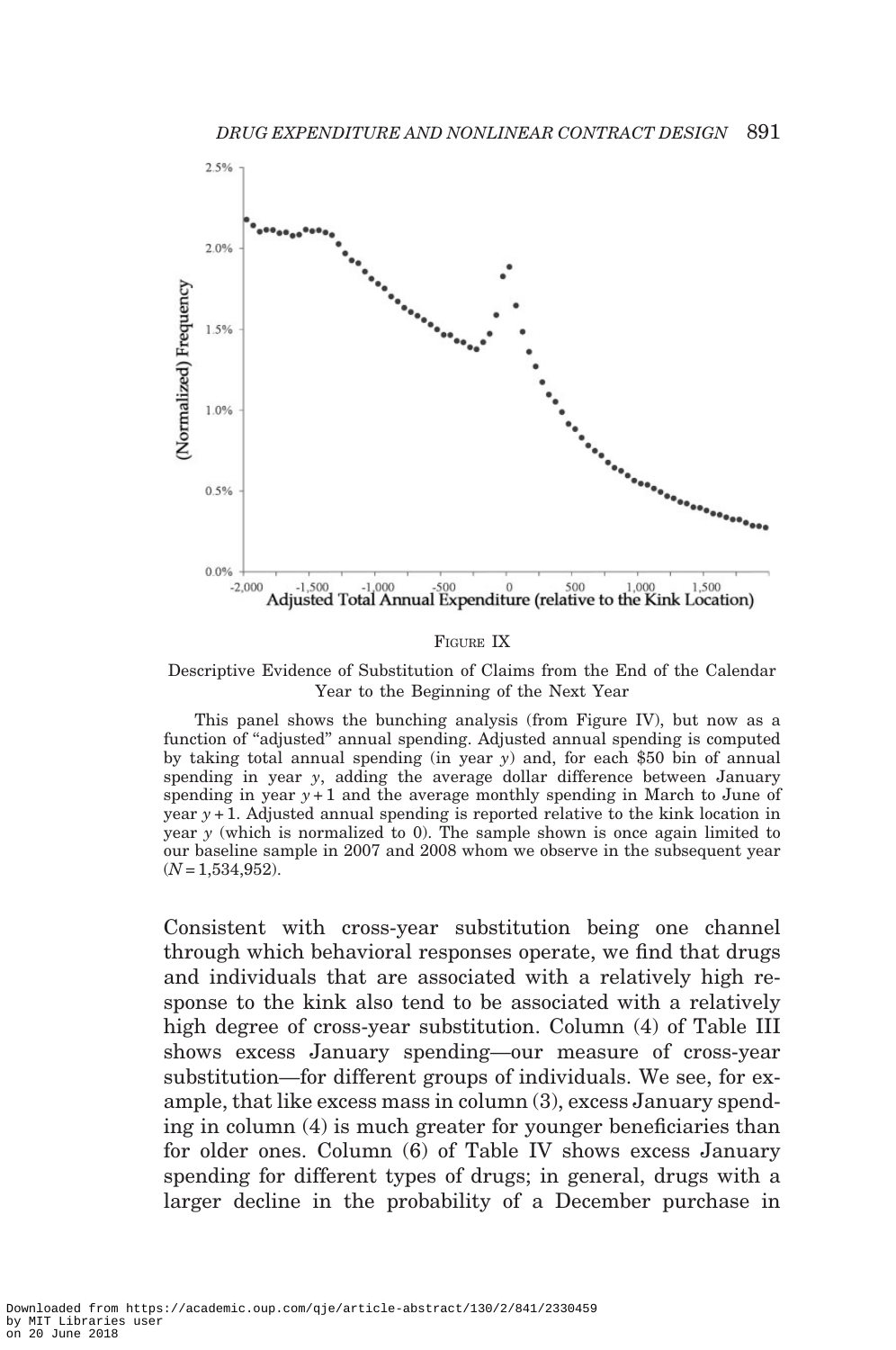column (5) also have a greater excess January spending in column (6).

The bottom panel of [Figure IX](#page-49-0) provides evidence that bunching at the kink in year y cannot be entirely explained by cross-year substitution. We follow a strategy used by [Chetty et al.](#page-57-0) [\(2011\)](#page-57-0) and present the density of adjusted annual spending, which is the sum of year  $y$ 's spending and the average additional January spending (in dollars).<sup>33</sup> As the figure shows, the bunching around the kink (seen previously in [Figure IV](#page-14-0) when the spending density was plotted as a function of year y spending relative to the kink) remains when the density is plotted as a function of this adjusted year  $\gamma$  spending: it would have been eliminated if the entire response was due to shifting purchasing to January.<sup>34</sup> We can therefore reject the null that cross-year substitution can account for all of the spending effect at the kink.

#### VI.B. Extending the Model to Allow for Purchase Delays

The foregoing descriptive evidence indicates the existence of cross-year substitution but rejects the hypothesis that it can explain all of the spending response to the kink. This raises the question of how much of the increase in annual spending that we estimated would come from filling the gap represents a decrease in cross-year substitution, rather than a net increase in spending measured over a time horizon of more than one year.

33. Analogously to the top panel of [Figure IX,](#page-49-0) the additional January spending is measured as the difference, for each spending bin in year  $y$ , between the average January spending in year  $y + 1$  and the average monthly spending in March to June of year  $y + 1$ . We then add the bin-specific (but not beneficiary-specific) additional January spending to each beneficiary's year  $\gamma$  spending.

34. Specifically, the adjustment shrinks the excess mass from our baseline estimate of  $0.291$  (standard error =  $0.003$ ), to  $0.242$  (standard error =  $0.004$ ). We note that the size of the adjusted excess mass gets smaller as we shrink the size of the bin used in the adjustment. This is to be expected; in the extreme, when adjusting using spending at the individual level (rather than at the bin average), we see no evidence of bunching relative to ''adjusted'' annual spending, presumably reflecting the addition of a large amount of individual-specific realization noise. (Indeed, consistent with this, an alternative, placebo exercise, which adjusts for the difference between the individual's year  $y + 1$  July spending and the average monthly spending in March–June of year  $y + 1$ , also make most of the bunching disappear.) Yet under the null that the entire response is driven by cross-year substitution to January, the adjusted bunching would be eliminated for any bin size within the range we examine excess mass. Therefore, the fact that it appears large and significant for the bin size plotted in the bottom panel of [Figure IX](#page-49-0) is sufficient to reject the possibility that the entire response at the kink is driven by shifting claims to January.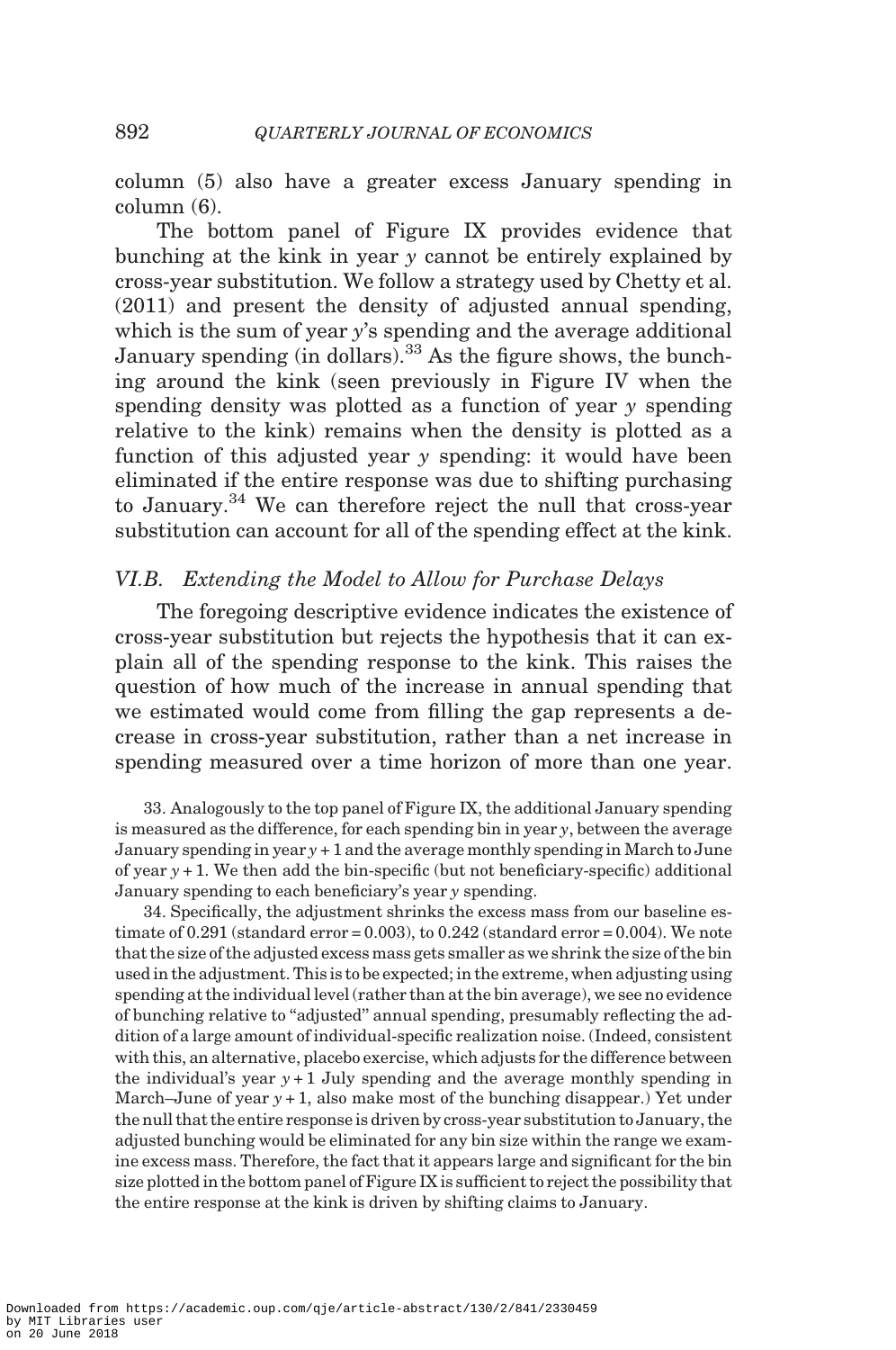One crude, back-of-the-envelope calculation would be to assume that the 33% excess January spending we estimated for those who spend just beyond the gap ([Table III,](#page-16-0) column  $(4)$ , row  $(1)$ ) applies to the entire population (even those who are not close to the gap). Given mean annual spending of about \$1,900 [\(Table I\)](#page-8-0), a 33% increase in January spending corresponds to about \$50 per beneficiary in cross-year substitution. Assuming that all of this \$50 in cross-year substitution is eliminated when the gap is filled, this suggests that cross-year substitution may account for about a third of our \$150 estimate of the annual spending increase from filling the gap.

A problem with this exercise, however, is that our baseline model—from which we estimated that filling the gap would increase annual spending by \$150—considers the spending response within a single year, and does not itself allow for crossyear substitution. It assumes that terminal values are given by  $v(x,0, \lambda) = 0$  for all x. That is, every January everything resets, and every beneficiary starts the new calendar year with a clean slate, regardless of his earlier drug purchase decisions. This is, of course, a simplification, designed to make the model easier to estimate, identify, and understand. However, we have just shown that this may be an important abstraction for the spending implications of filling the gap over horizons of more than a year.

We therefore examine a stylized extension of the baseline model designed to assess the quantitative importance of crossyear substitution for our baseline estimates. The baseline model assumes that individuals make a binary decision: to either fill a prescription or never fill it. We now allow a third, intermediate decision: to defer treatment. We make the simplifying assumption that all the delayed treatments over the year are collected together and are treated at one later point, in January of the subsequent year; this greatly reduces the estimation and computational burden. Moreover, we assume that individuals make this decision to defer filling a prescription under the assumption that the out-of-pocket price they will have to pay for these deferred prescriptions is known at the time of the decision to defer and is given by  $q_i$ , which we assume is a function of the individual's risk score and plan.<sup>35</sup> This strong assumption provides intuitive

<sup>35.</sup> Specifically, we divide the risk score distribution into three equally sized bins (lowest third, middle third, and highest third) and assume that  $q_i$  is given by the average end-of-year price in each plan and risk score bin.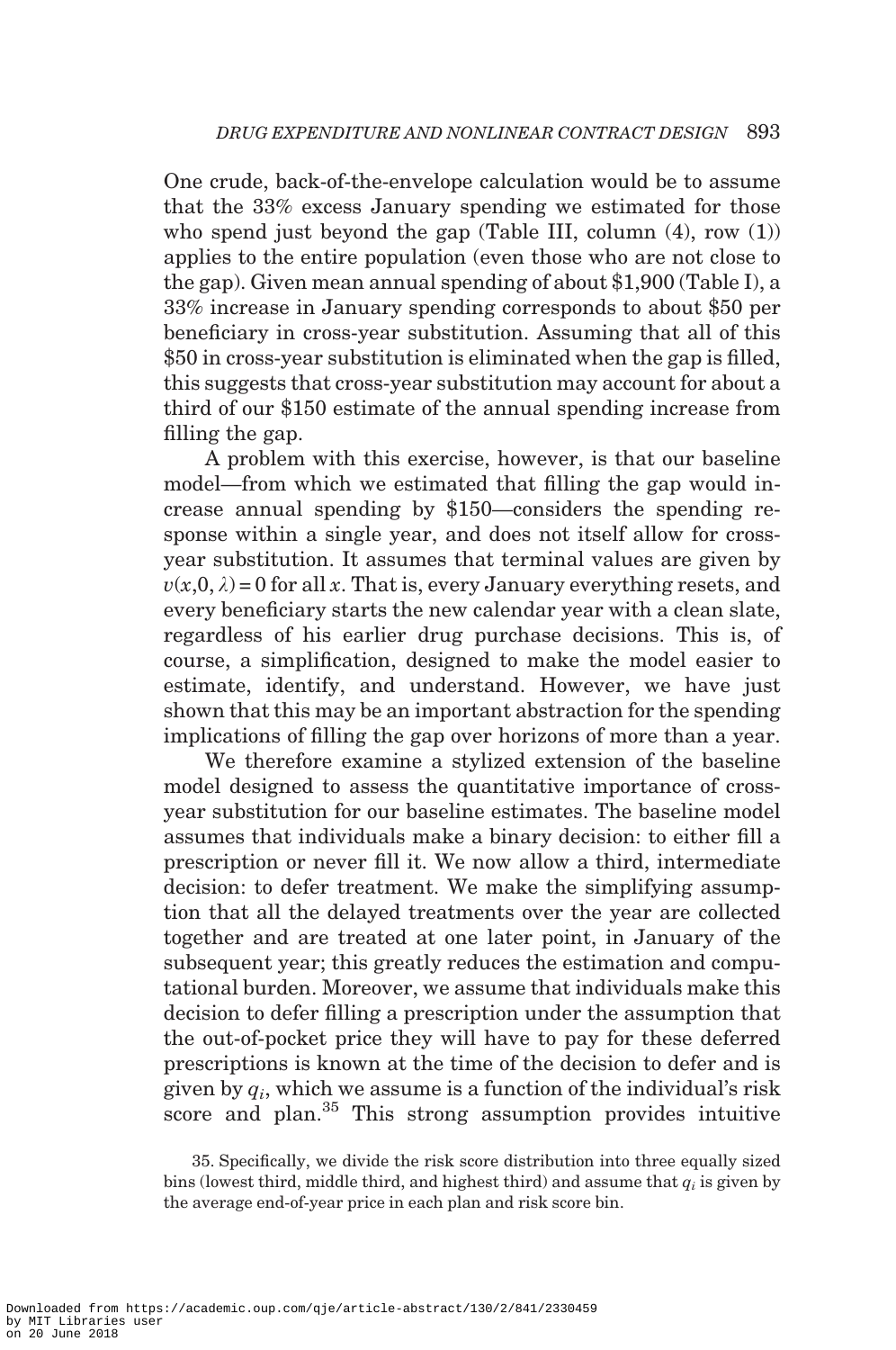predictions: individuals who hit the catastrophic level or those who hit the deductible but don't expect to hit the kink may decide to not fill a prescription, but would never defer filling a prescription: the price they would have to pay in January is higher than what they have to pay when the prescription arrives. In contrast, individuals who are at the gap (and expect to stay there) are most prone to prefer to defer filling the prescription until January of the next year.

The rest of the model is similar to the baseline model, with minor modifications that allow us to let the utility from deferring filling a prescription differ from the utility from never filling it. As before, a drug event is described by a pair  $(\theta, \omega)$ , except that we now think of  $\omega$  as the weekly flow of disutility of not treating the event (rather than the present value of not treating it, as in the baseline model). We denote by  $\delta_h \in [0, 1]$  a "new," additional depreciation parameter associated with deferred treatments, capturing the possibility that the disutility associated with not taking the drug may go away over time.

Given these assumptions, the revised Bellman equation becomes

$$
v_i(x, t, \lambda) =
$$
\n
$$
\int \left[ \lambda' \int \max \left\{ \begin{array}{c} (1 - \lambda') \delta v_i(x, t - 1, \lambda') + \\ -c_j(\theta, x) + \delta v_i(x + \theta, t - 1, \lambda'), \\ \lambda' \int \max \left\{ -\omega \frac{1 - (\delta \delta_h)^t}{1 - \delta \delta_h} - \delta^t \delta_h^t q_i \theta + \delta v_i(x, t - 1, \lambda'), \\ -\frac{\omega}{1 - \delta \delta_h} + \delta v_i(x, t - 1, \lambda') \end{array} \right\} dG(\theta, \omega) \right] dH(\lambda'|\lambda),
$$
\n(13)

where the maximum operator reflects the three possible decisions. The first option is to fill the current prescription, pay the corresponding out-of-pocket price  $c_j(\theta, x)$ , and update the first state variable. The second option is to defer filling the prescription until January of next year:  $\omega \frac{1 - (\delta \delta_h)^2}{1 - \delta \delta_h}$  $\frac{-(\delta \delta_h)^\gamma}{1-\delta \delta_h}$  is the present value of the utility loss from not treating the health event between the current week until next January, and  $\delta^t \delta^t_h q_i \theta$  is the present value of the out-of-pocket cost of filling the prescription in January. The final option is to never treat the event, and the net present value of the disutility of this is given by  $\frac{\omega}{1-\delta\delta_h}$ . It is thus easy to see that without the option to defer, the extended model is reduced to our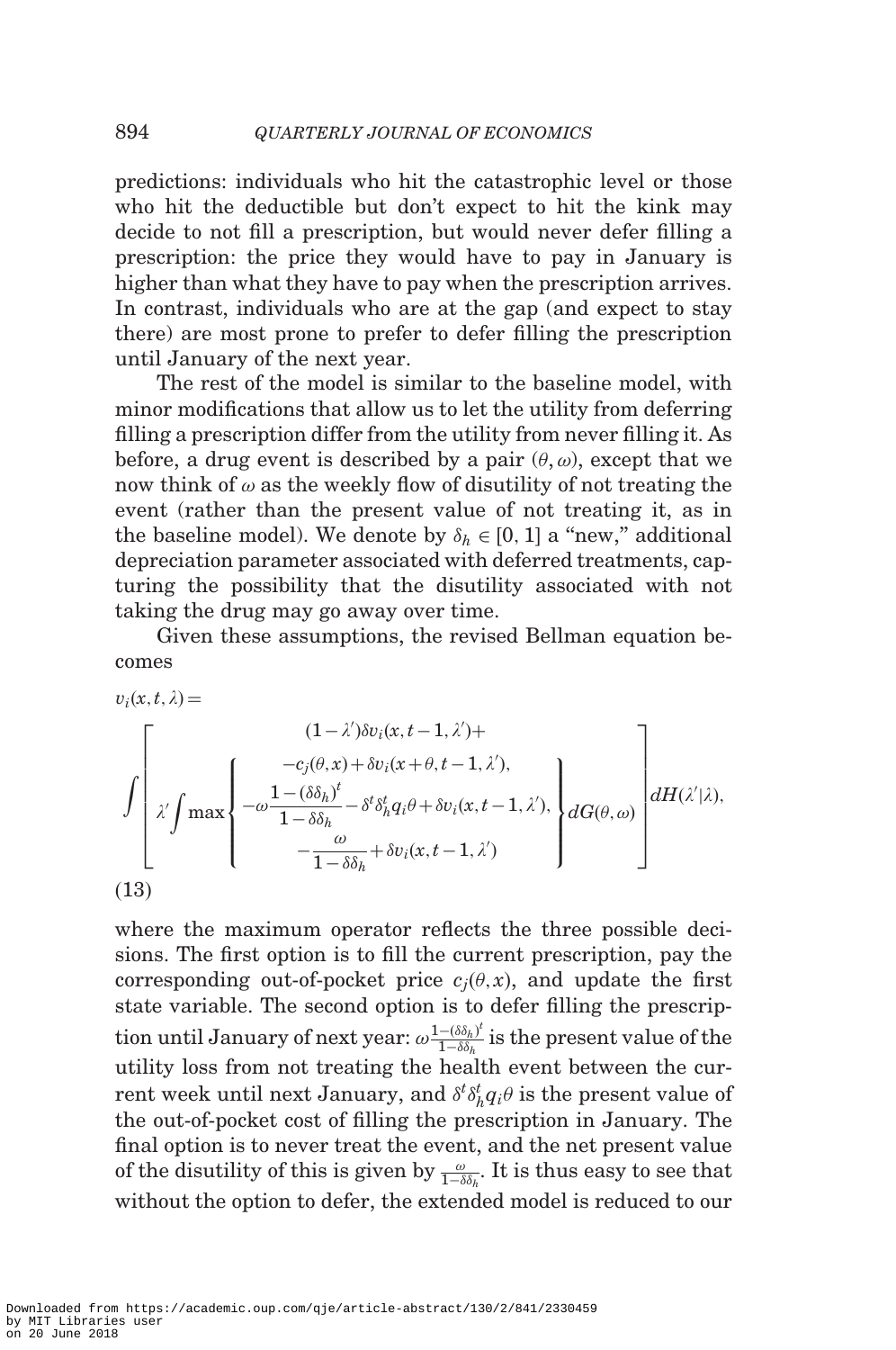baseline model, except that we have to renormalize  $\omega$  by  $1 - \delta \delta_h$ . The problem remains a finite horizon dynamic problem, and the terminal value remains  $v_i(x,0,\lambda)=0$  as a normalization (we could have equivalently defined them to be a function of the deferred prescriptions, but because there is full certainty of the January price, we already account for the associated costs of deferred prescriptions inside the Bellman equation).

Estimation and identification of the model is generally analogous to that of the baseline model. In [Online Appendix C.2](http://qje.oxfordjournals.org/lookup/suppl/doi:10.1093/qje/qjv005/-/DC1) we provide more details, but the key difference to highlight is that in addition to the moments we use for the estimation of the baseline model, we also add a moment that attempts to capture the extent of cross-year substitution and thus helps in the identification of the key new parameters that drive cross-year substitution  $(\delta_{\theta} \text{ and } \delta_{\omega}).$ 

The bottom panel of [Table VI](#page-39-0) reports the main results.<sup>36</sup> We report the sum of both spending during the coverage year and any additional January spending that was deferred. That is, the estimate accounts for the total spending effect of filling the gap, including the amount that was deferred until January, which is likely to be higher for the observed contracts relative to contracts in which the gap is filled. Consistent with the descriptive evidence in the bottom panel of [Figure IX,](#page-49-0) we find that cross-year substitution cannot explain the entire spending effect of the gap. However, our estimates suggest that accounting for cross-year substitution is quantitatively important: it reduces the effect of filling the gap by about two thirds, from our baseline estimate of \$148 per beneficiary to \$44.

### VII. Conclusions

This article has explored the spending response to changes in nonlinear health insurance contracts. Nonlinear contracts are the norm in health insurance, yet most of the prior, voluminous literature on the spending effects of health insurance contracts has tried to summarize the spending response with respect to a single price. Here we instead specify and estimate a dynamic

36. [Online Appendix Table A3](http://qje.oxfordjournals.org/lookup/suppl/doi:10.1093/qje/qjv005/-/DC1) reports all the parameter estimates from this model. We note, however, that the interpretation of some of the parameters have changed—in particular,  $\omega$  now describes flow utility rather than a stock—so their values are not directly comparable to those in the baseline model estimate [\(Table V\)](#page-33-0).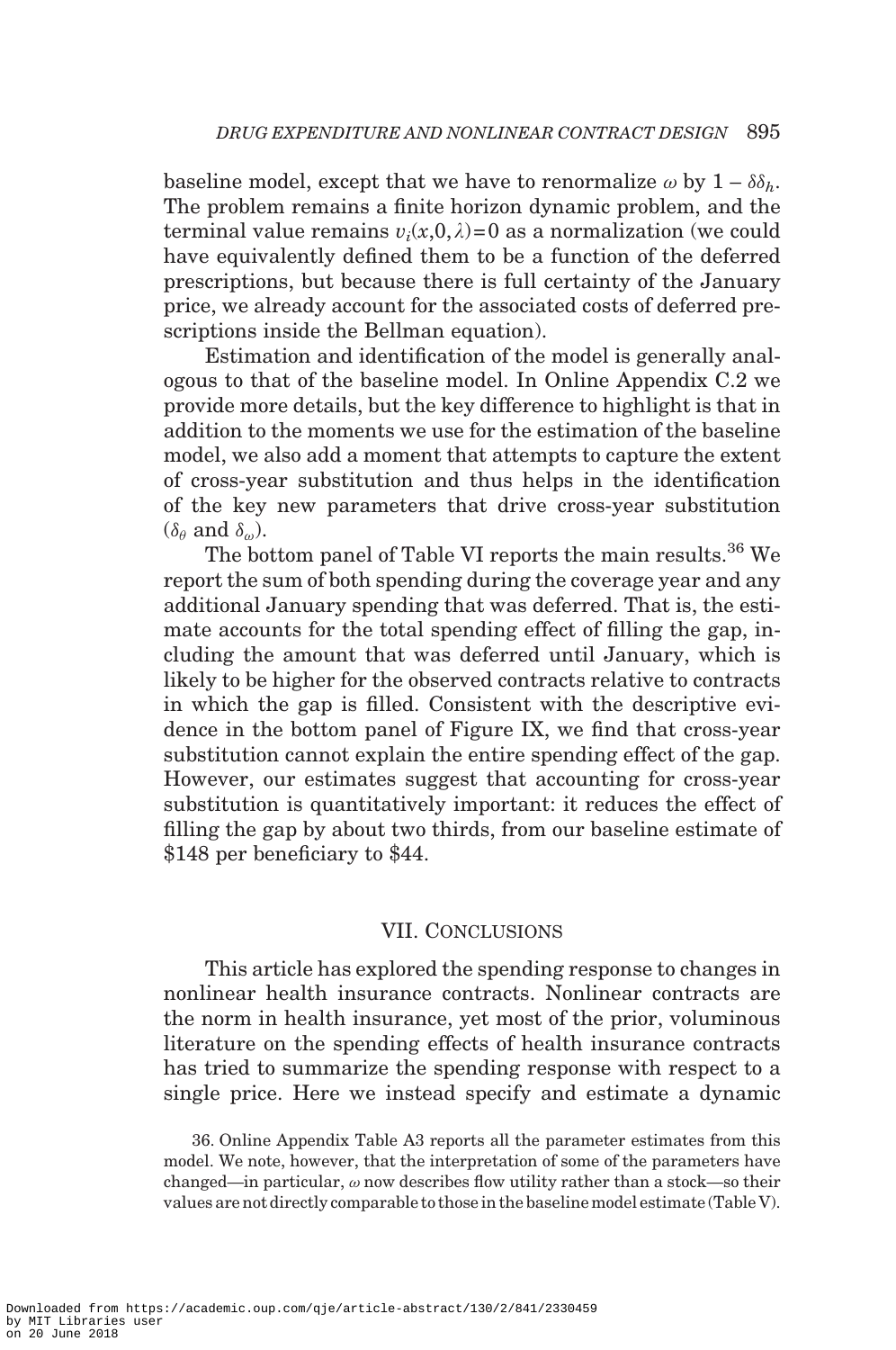model of drug use decisions made by an optimizing individual facing a specific nonlinear budget set.

We do so in the particular context of Medicare Part D prescription drug contracts. We provide descriptive evidence of a behavioral response to the kink in the individual's budget set created by the famous donut hole. We then specify and estimate a simple dynamic model of prescription drug use that allows us to analyze the response to the entire nonlinear budget set. We focus our counterfactual analysis on the impact on spending of the ACA-legislated filling of the donut hole by 2020. We estimate that this will increase total annual drug spending by \$150 per beneficiary (or about 8 percent) and Medicare drug spending by much more (\$260 per beneficiary, or about 25 percent). However, we also estimate that about two thirds of this annual spending increase may be explained by a decline in substitution of purchases to the subsequent year, rather than a net increase in spending, thus implying that the average net increase in spending could be as little as \$45 a year. Recognition of the incentives created by nonlinear contracts thus suggests the importance of analyzing the behavioral response to health insurance contracts over a time horizon of longer than one year, contrary to the current practice in the empirical literature.

Our analysis illustrates several other subtleties in the behavioral response to a nonlinear contract. For example, we find that even individuals whose predicted spending does not reach the gap would still increase their drug use in response to filling the gap, consistent with a dynamic price response. This illustrates that the set of beneficiaries affected by this policy is not limited to those near or in the gap. It also illustrates the importance of estimating a dynamic utilization model, since a static analysis of the utilization response would not capture this effect, which we estimate to account for about one quarter of the increase in annual drug spending from filling the gap.

Our article has not explored several areas that might be of interest in future work. One is to consider how mandated changes in contract design (such as filling of the donut hole) may affect other margins: the contracts offered by insurers, the plan selection response of beneficiaries, and the pricing of drugs by pharmaceutical companies. Another is to consider the normative implications of our positive analysis. Some of our findings may be useful inputs here, including our findings that the kink induces a larger reduction in chronic relative to acute drugs, a larger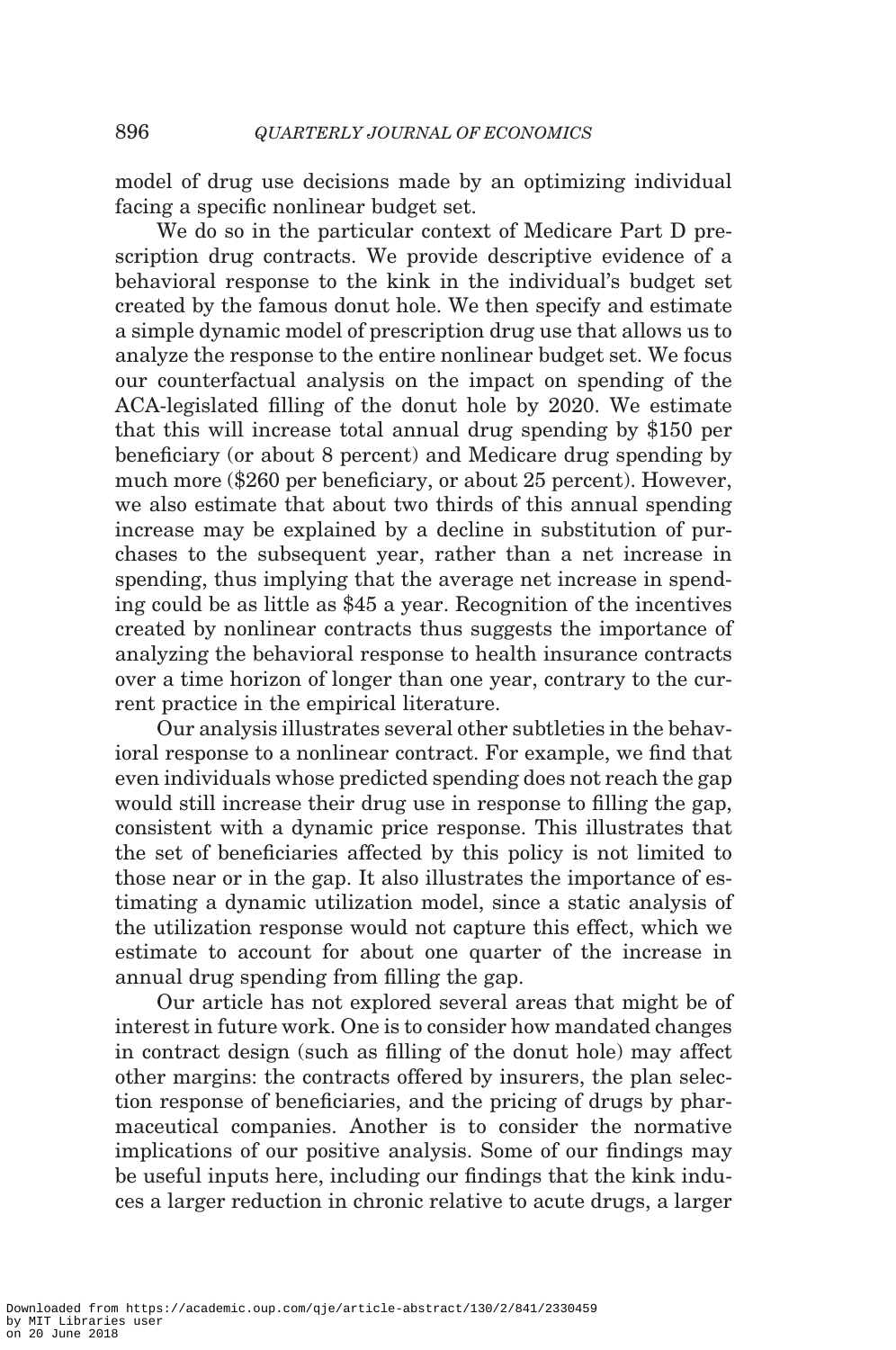<span id="page-56-0"></span>reduction in drug use by healthier individuals, and that some (but not all) of the reduction in drug use at the kink represents purchases postponed to the following year rather than forgone entirely. Additional evidence on whether there are spillover effects from prescription drug cost-sharing onto nondrug health care spending (such as doctor visits and hospitalization) and to health might also be informative on the normative dimension. More formal welfare analysis would also need to take into account the optimality of drug consumption in the absence of insurance. For example, since the policy of granting monopolies through the patent system produces drug prices above social marginal cost, an insurance-induced increase in drug expenditures need not be socially inefficient ([Lakdawalla and Sood 2009\)](#page-58-0). Likewise, concerns that incomplete information or potential failures of rationality may lead individuals to underconsume drugs in the absence of insurance raises the possibility that insurance-induced increases in drug consumption may be efficiency enhancing (Baicker, Mullainathan, and Schwartzstein 2012).

# Stanford University and NBER Massachusetts Institute of Technology and NBER University of British Columbia

### Supplementary Material

An [Online Appendix](http://qje.oxfordjournals.org/lookup/suppl/doi:10.1093/qje/qjv005/-/DC1) for this article can be found at QJE online (qje.oxfordjournal.org).

#### **REFERENCES**

- Abaluck, Jason, and Jonathan Gruber, ''Choice Inconsistencies among the Elderly: Evidence from Plan Choice in the Medicare Part D Program,''
- American Economic Review, 101 (2011), 1180–1210. Abaluck, Jason, Jonathan Gruber, and Ashley Swanson, ''Prescription Drug Use under Medicare Part D: A Linear Model of Nonlinear Budget Sets,'' Mimeo, 2014, available at [http://www.kellogg.northwestern.edu/](http://www.kellogg.northwestern.edu/~/media/Files/Departments/hema/Conferences/Abaluck_Gruber_Swanson2014.ashx)~[/media/Files/](http://www.kellogg.northwestern.edu/~/media/Files/Departments/hema/Conferences/Abaluck_Gruber_Swanson2014.ashx)

[Departments/hema/Conferences/Abaluck\\_Gruber\\_Swanson2014.ashx.](http://www.kellogg.northwestern.edu/~/media/Files/Departments/hema/Conferences/Abaluck_Gruber_Swanson2014.ashx) Alpert, Abby, ''The Anticipatory Effects of Medicare Part D on Drug Utilization,'' Mimeo, 2014, available at [http://faculty.sites.uci.edu/aealpert/files/2014/08/](http://faculty.sites.uci.edu/aealpert/files/2014/08/alpert_draft_aug2014.pdf)

- [alpert\\_draft\\_aug2014.pdf.](http://faculty.sites.uci.edu/aealpert/files/2014/08/alpert_draft_aug2014.pdf) Aron-Dine, Aviva, Liran Einav, and Amy Finkelstein, ''The RAND Health Insurance Experiment, Three Decades Later,'' Journal of Economic Perspectives, 27 (2013), 197–222.
- Aron-Dine, Aviva, Liran Einav, Amy Finkelstein, and Mark Cullen, ''Moral Hazard in Health Insurance: Do Dynamic Incentives Matter?,'' Review of
- Economics and Statistics (forthcoming, 2015). Baicker, Katherine, Sendhil Mullainathan, and Joshua Schwartzstein, ''Behavioral Hazard in Health Insurance,'' NBER Working Paper No. 18468, 2012.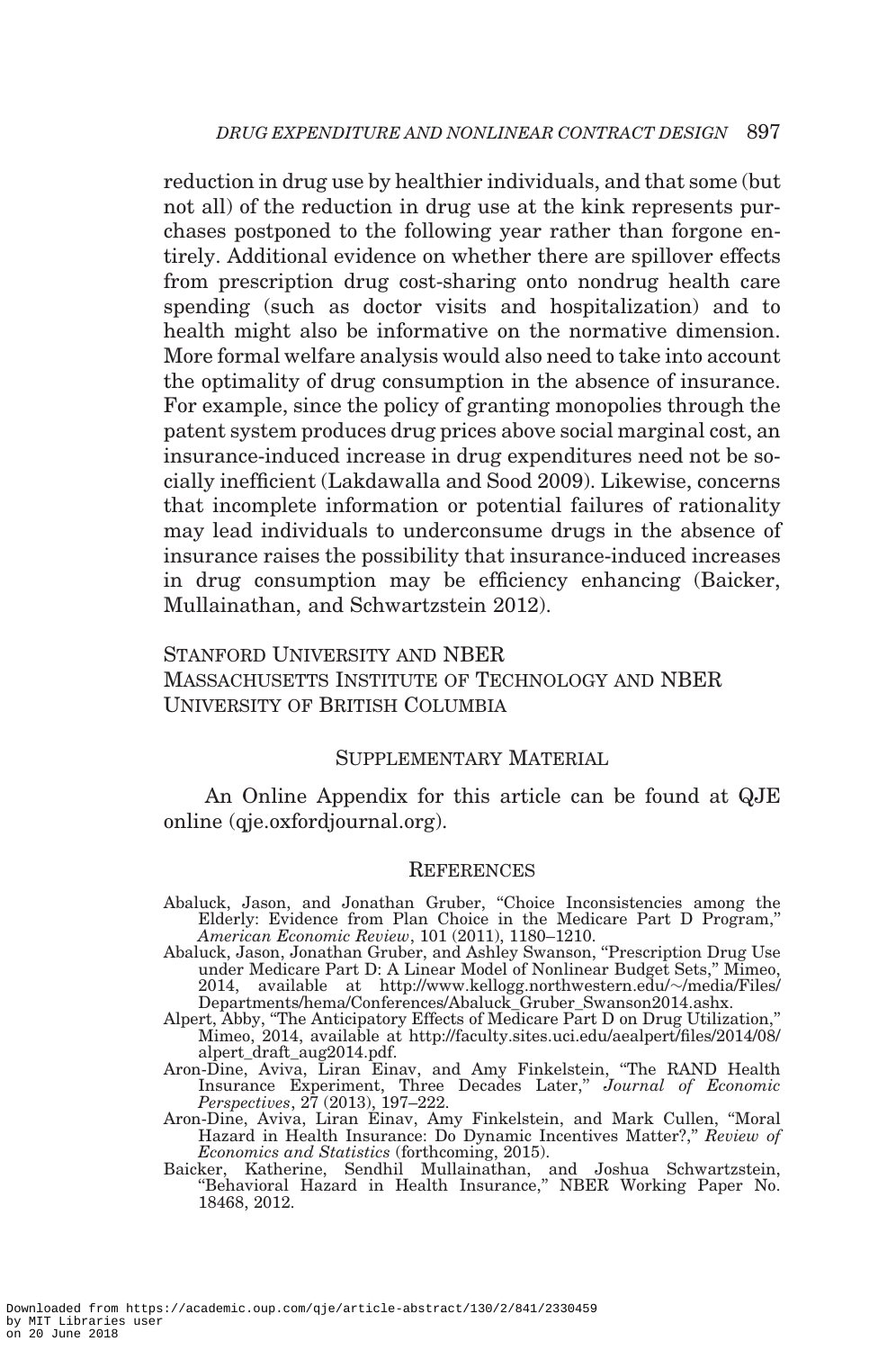- Bajari, Patrick, Han Hong, Minjung Park, and Robert Town, ''Regression Discontinuity Designs with an Endogenous Forcing Variable and an Application to Contracting in Health Care,'' NBER Working Paper No. 17643, 2011.
- Cabral, Marika, ''Claim Timing and Ex Post Adverse Selection,'' Mimeo, 2013, available at [http://www.marikacabral.com/Cabral\\_ExPostAdverseSelection.](http://www.marikacabral.com/Cabral_ExPostAdverseSelection.pdf) [pdf.](http://www.marikacabral.com/Cabral_ExPostAdverseSelection.pdf)
- Chetty, Raj, ''Bounds on Elasticities with Optimization Frictions: A Synthesis of Micro and Macro Evidence on Labor Supply," Econometrica, 80 (2012), 969–1018.
- Chetty, Raj, John N. Friedman, Tore Olsen, and Luigi Pistaferri, ''Adjustment Costs, Firm Responses, and Micro vs. Macro Labor Supply Elasticities: Evidence from Danish Tax Records,'' Quarterly Journal of Economics, 126 (2011), 749–804.
- Chetty, Raj, John N. Friedman, and Emmanuel Saez, ''Using Differences in Knowledge across Neighborhoods to Uncover the Impacts of the EITC on Earnings,'' American Economic Review, 103 (2013), 2683–2721.
- Dalton, Christina, ''Estimating Demand Elasticities Using Nonlinear Pricing,'' International Journal of Industrial Organization, 37 (2014), 178-191.
- Dalton, Christina, Gautam Gowrisankaran, and Robert Town, ''Myopic and Complex Dynamic Incentives: Evidence from Medicare Part D,'' Mimeo, 2014, available at [http://users.wfu.edu/daltonc/docs/Research/Dalton\\_](http://users.wfu.edu/daltonc/docs/Research/Dalton_Gowrisankaran_Town_PartD.pdf) [Gowrisankaran\\_Town\\_PartD.pdf.](http://users.wfu.edu/daltonc/docs/Research/Dalton_Gowrisankaran_Town_PartD.pdf)
- Duggan, Mark, Patrick Healy, and Fiona Scott Morton, ''Providing Prescription Drug Coverage to the Elderly: America's Experiment with Medicare Part D,'' Journal of Economic Perspectives, 22 (2008), 69–92.
- Duggan, Mark, and Fiona Scott Morton, ''The Effect of Medicare Part D on Pharmaceutical Prices and Utilization," American Economic Review, 100 (2010), 590–607.
- Epstein, Larry G., and Stanley E. Zin, ''Substitution, Risk Aversion, and the Temporal Behavior of Consumption and Asset Returns: A Theoretical Framework,'' Econometrica, 57 (1989), 937–969.
- Gentzkow, Matthew, and Jesse M. Shapiro, ''Measuring the Sensitivity of Parameter Estimates to Sample Statistics,'' NBER Working Paper No. 20673, 2014.
- Handel, Benjamin R., ''Adverse Selection and Inertia in Health Insurance Markets: When Nudging Hurts,'' American Economic Review, 103 (2013), 2643–2682.
- Hansen, Nikolaus, "The CMA Evolution Strategy: A Comparing Review," Studies in Fuzziness and Soft Computing,  $192 (2006)$ ,  $75-102$ .
- Hansen, Nikolaus, Anne Auger, Raymond Ros, Steffen Finck, and Petr Posik, ''Comparing Results of 31 Algorithms from the Black-Box Optimization Benchmarking BBOB-2009," Proceedings of the 12th Annual Conference Companion on Genetic and Evolutionary Computation (New York: ACM, 2010), 1689–1696.
- Hansen, Nikolaus, and Stefan Kern, ''Evaluating the CMA Evolution Strategy on Multimodal Test Functions," Lecture Notes in Computer Science, 3242 (2004), 282–291.
- Healthcare Effectiveness Data and Information Set (HEDIS)National Committee for Quality Assurance, Washington, DC, 2010, available at [http://www.ncqa.](http://www.ncqa.org/tabid/59/default.aspx) [org/tabid/59/default.aspx.](http://www.ncqa.org/tabid/59/default.aspx)
- Heiss, Florian, Adam Leive, Daniel McFadden, and Joachim Winter, ''Plan Selection in Medicare Part D: Evidence from Administrative Data,'' Journal of Health Economics, 32 (2013), 1325–1344.
- Heiss, Florian, Daniel McFadden, and Joachim Winter, ''Mind the Gap! Consumer Perceptions and Choices of Medicare Part D Prescription Drug Plans,'' in Research Findings in the Economics of Aging, David Wise, ed. (Chicago: University of Chicago Press, 2010).
- Hu, Yingyao, and Matthew Shum, ''Nonparametric Identification of Dynamic Models with Unobserved State Variables,'' Journal of Econometrics, 171 (2012), 32–44.

<span id="page-57-0"></span>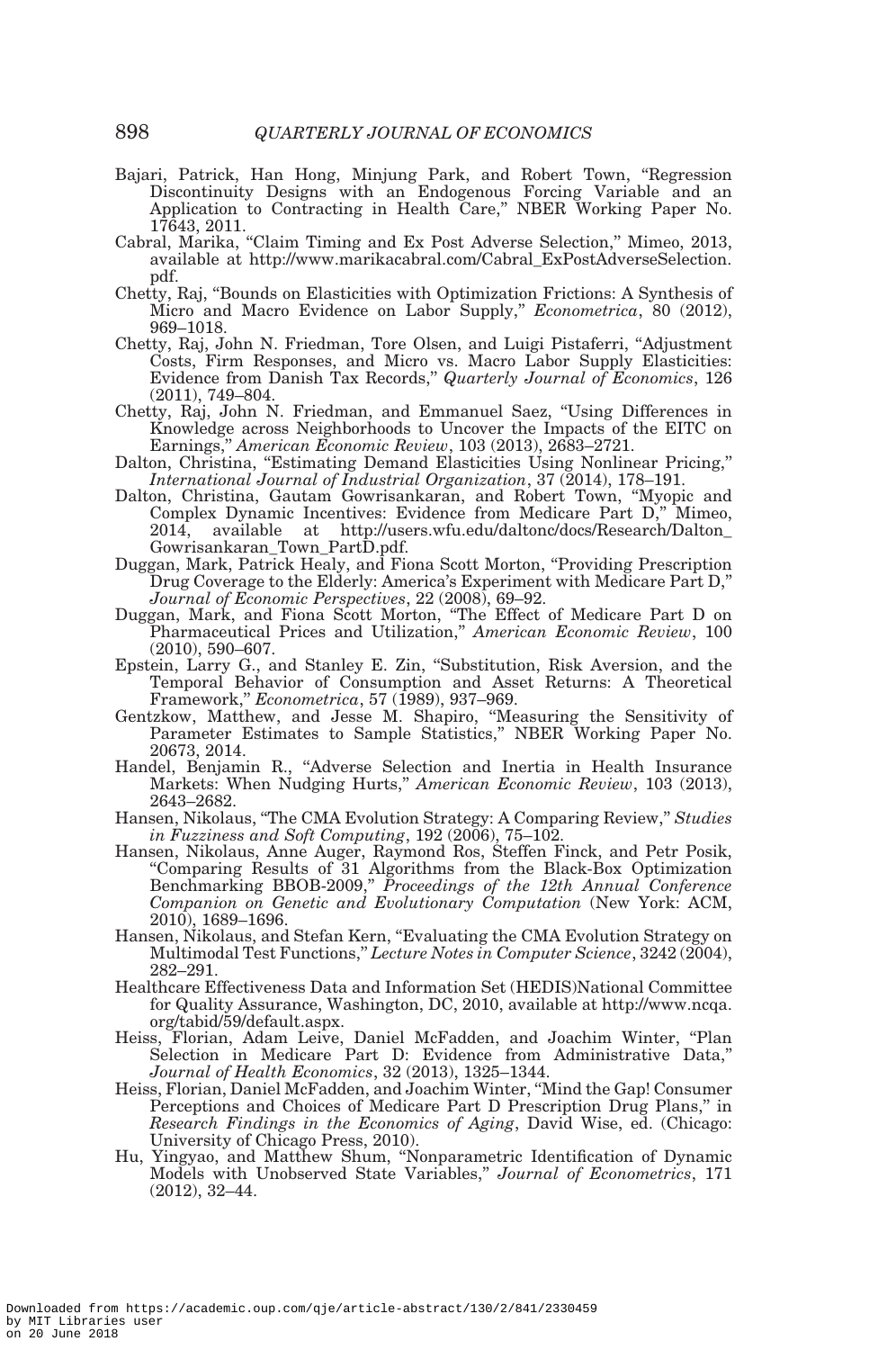- <span id="page-58-0"></span>Ito, Koichiro, ''Do Consumers Respond to Marginal or Average Price? Evidence from Nonlinear Electricity Pricing,'' American Economic Review, 104 (2014), 537–563.
- Joyce, Geoffrey, Julie Zissimopoulos, and Dana Goldman, ''Digesting the Doughnut Hole,'' Journal of Health Economics, 32 (2013), 1345–1355.
- Kaiser Family Foundation, ''Medicare at a Glance,'' (2014), available at [http://kff.](http://kff.org/medicare/fact-sheet/medicare-at-a-glance-fact-sheet) [org/medicare/fact-sheet/medicare-at-a-glance-fact-sheet](http://kff.org/medicare/fact-sheet/medicare-at-a-glance-fact-sheet).
- Jonathan, Claudio Lucarelli, Eugenio Miravete, and M. Christopher Roebuck, ''Sinking, Swimming, or Learning to Swim in Medicare Part D,'' American Economic Review, 102 (2012), 2639–2673.
- Kleven, Henrik, and Mazhar Waseem, ''Using Notches to Uncover Optimization Frictions and Structural Elasticities: Theory and Evidence from Pakistan,''
- Quarterly Journal of Economics, 128 (2013), 669–723. Kling, Jeffrey, Sendhil Mullainathan, Eldar Shafir, Lee Vermeulen, and Marian Wrobel, ''Comparison Friction: Experimental Evidence from Medicare Drug Plans,'' Quarterly Journal of Economics, 127 (2012), 199–235.
- Kowalski, Amanda, ''Estimating the Tradeoff Between Risk Protection and Moral Hazard with a Nonlinear Budget Set Model of Health Insurance,'' NBER Working Paper No. 18108, 2012.
- Kreps, David M., and Evan L. Porteus, ''Temporal Resolution of Uncertainty and
- Dynamic Choice Theory,'' Econometrica, 46 (1978), 185–200. Lakdawalla, Darius, and Neeraj Sood, ''Innovation and the Welfare Effects of Public Drug Insurance,'' Journal of Public Economics, 93 (2009), 541–548.
- Manoli, Dayand, and Andrea Weber, ''Nonparametric Evidence on the Effects of Financial Incentives on Retirement Decisions,'' NBER Working Paper No. 17320, 2011.
- Polyakova, Maria, ''Regulation of Insurance with Adverse Selection and Switching Costs: Evidence from Medicare Part D,'' Mimeo, 2014, available at [http://web.stanford.edu/](http://web.stanford.edu/~mpolyak/Polyakova_PartD_inertia.pdf)[mpolyak/Polyakova\\_PartD\\_inertia.pdf.](http://web.stanford.edu/~mpolyak/Polyakova_PartD_inertia.pdf)
- Rios, Luis Miguel, and Nikolaos V. Sahinidis, ''Derivative-Free Optimization: A Review of Algorithms and Comparison of Software Implementations,''
- Journal of Global Optimization, 56 (2013), 1247–1293. Saez, Emmanuel, ''Do Taxpayers Bunch at Kink Points?,'' American Economic Journal: Economic Policy, 2 (2010), 180–212.
- Vera-Hernandez, Marcos, ''Structural Estimation of a Principal-Agent Model: Moral Hazard in Medical Insurance," RAND Journal of Economics, 34 (2003), 670–693.
- Yin, Wesley, Anirban Basu, James Zhang, Atonu Rabbani, David Meltzer, and Caleb Alexander, ''The Effect of the Medicare Part D Prescription Benefit on Drug Utilization and Expenditures,'' Annals of Internal Medicine, 148 (2008), 169–177.
- Zhang, Yuting, Katherine Baicker, and Joseph P. Newhouse, ''Geographic Variation in the Quality of Prescribing," New England Journal of Medicine, 363 (2010), 1985–1988.